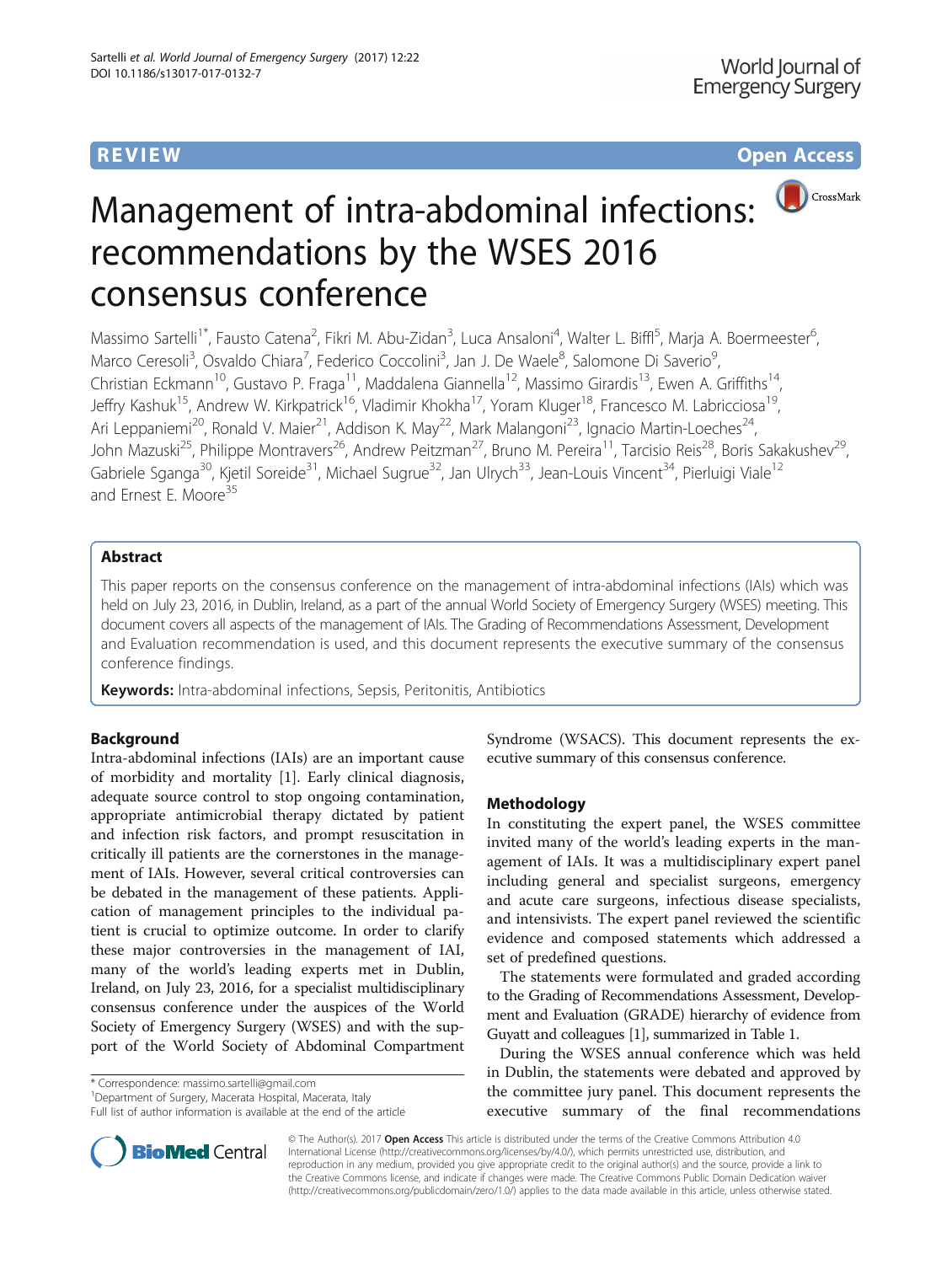| Grade of recommendation                                               | Clarity of risk/benefit                                                                                                  | Quality of supporting evidence                                                                                                                                                                   | Implications                                                                                                             |
|-----------------------------------------------------------------------|--------------------------------------------------------------------------------------------------------------------------|--------------------------------------------------------------------------------------------------------------------------------------------------------------------------------------------------|--------------------------------------------------------------------------------------------------------------------------|
| 1A                                                                    |                                                                                                                          |                                                                                                                                                                                                  |                                                                                                                          |
| Strong recommendation,<br>high-quality evidence                       | Benefits clearly outweigh risk<br>and burdens, or vice versa                                                             | RCTs without important limitations<br>or overwhelming evidence from<br>observational studies                                                                                                     | Strong recommendation,<br>applies to most patients in<br>most circumstances without<br>reservation                       |
| 1B                                                                    |                                                                                                                          |                                                                                                                                                                                                  |                                                                                                                          |
| Strong recommendation,<br>moderate-quality evidence                   | Benefits clearly outweigh risk<br>and burdens, or vice versa                                                             | RCTs with important limitations<br>(inconsistent results, methodological<br>flaws, indirect analyses or imprecise<br>conclusions) or exceptionally strong<br>evidence from observational studies | Strong recommendation,<br>applies to most patients in<br>most circumstances without<br>reservation                       |
| 1C                                                                    |                                                                                                                          |                                                                                                                                                                                                  |                                                                                                                          |
| Strong recommendation,<br>low-quality or very low-quality<br>evidence | Benefits clearly outweigh risk<br>and burdens, or vice versa                                                             | Observational studies or case series                                                                                                                                                             | Strong recommendation but<br>subject to change when higher<br>quality evidence becomes<br>available                      |
| 2A                                                                    |                                                                                                                          |                                                                                                                                                                                                  |                                                                                                                          |
| Weak recommendation,<br>high-quality evidence                         | Benefits closely balanced with<br>risks and burden                                                                       | RCTs without important limitations or<br>overwhelming evidence from<br>observational studies                                                                                                     | Weak recommendation, best<br>action may differ depending<br>on the patient, treatment<br>circumstances, or social values |
| 2B                                                                    |                                                                                                                          |                                                                                                                                                                                                  |                                                                                                                          |
| Weak recommendation,<br>moderate-quality evidence                     | Benefits closely balanced with<br>risks and burden                                                                       | RCTs with important limitations<br>(inconsistent results, methodological<br>flaws, indirect or imprecise) or<br>exceptionally strong evidence from<br>observational studies                      | Weak recommendation, best<br>action may differ depending<br>on the patient, treatment<br>circumstances, or social values |
| 2C                                                                    |                                                                                                                          |                                                                                                                                                                                                  |                                                                                                                          |
| Weak recommendation.<br>Low-quality or very low-quality<br>evidence   | Uncertainty in the estimates<br>of benefits, risks, and burden;<br>benefits, risk, and burden may<br>be closely balanced | Observational studies or case series                                                                                                                                                             | Very weak recommendation;<br>alternative treatments may be<br>equally reasonable and merit<br>consideration              |

<span id="page-1-0"></span>Table 1 Grading of Recommendations Assessment, Development and Evaluation (GRADE) hierarchy of evidence from Guyatt and colleagues [[1\]](#page-23-0)

approved by the consensus conference. The document was reviewed and approved by both the expert and jury panels.

# What is the most appropriate classification for intra-abdominal infections?

#### Statement 1

The term "intra-abdominal infections" describes a wide heterogeneity of clinical conditions. The anatomical extent of infection, the presumed pathogens involved, risk factors for major resistance patterns, and the patient's clinical condition should be assessed independently so as to classify patients (Recommendation 1 C).

A complete classification that includes the origin of source of infection, the anatomical extent of infection, the presumed pathogens involved and risk factors for major resistance patterns, and the patient's clinical condition does not exist.

A simple and universally accepted classification divides IAIs into complicated and uncomplicated [\[2](#page-23-0)]. In the event of uncomplicated IAIs, the infection only involves a single organ and does not extend to the peritoneum. When the focus of infection is controlled by surgical excision, post-operative antibiotic therapy is not necessary [[3](#page-24-0)–[5\]](#page-24-0). In the event of complicated IAIs (cIAIs), the infectious process proceeds beyond the organ into the peritoneum, causing either localized or diffuse peritonitis.

Treatment of patients with cIAIs involves generally both source control, antibiotic therapy, and potentially novel therapies targeted at modulating or ameliorating the host inflammatory response. Antibiotics can prevent local and hematogenous spread and can reduce late complications [[6\]](#page-24-0).

This classification has been questioned by some authors because it often has incited confusion by mixing elements of anatomical barrier disruption and severity of disease expression [[7](#page-24-0)].

Peritonitis is an inflammation of the peritoneum. Depending on the underlying pathology, it can be infectious or sterile. Infectious peritonitis is classified into primary peritonitis, secondary peritonitis, and tertiary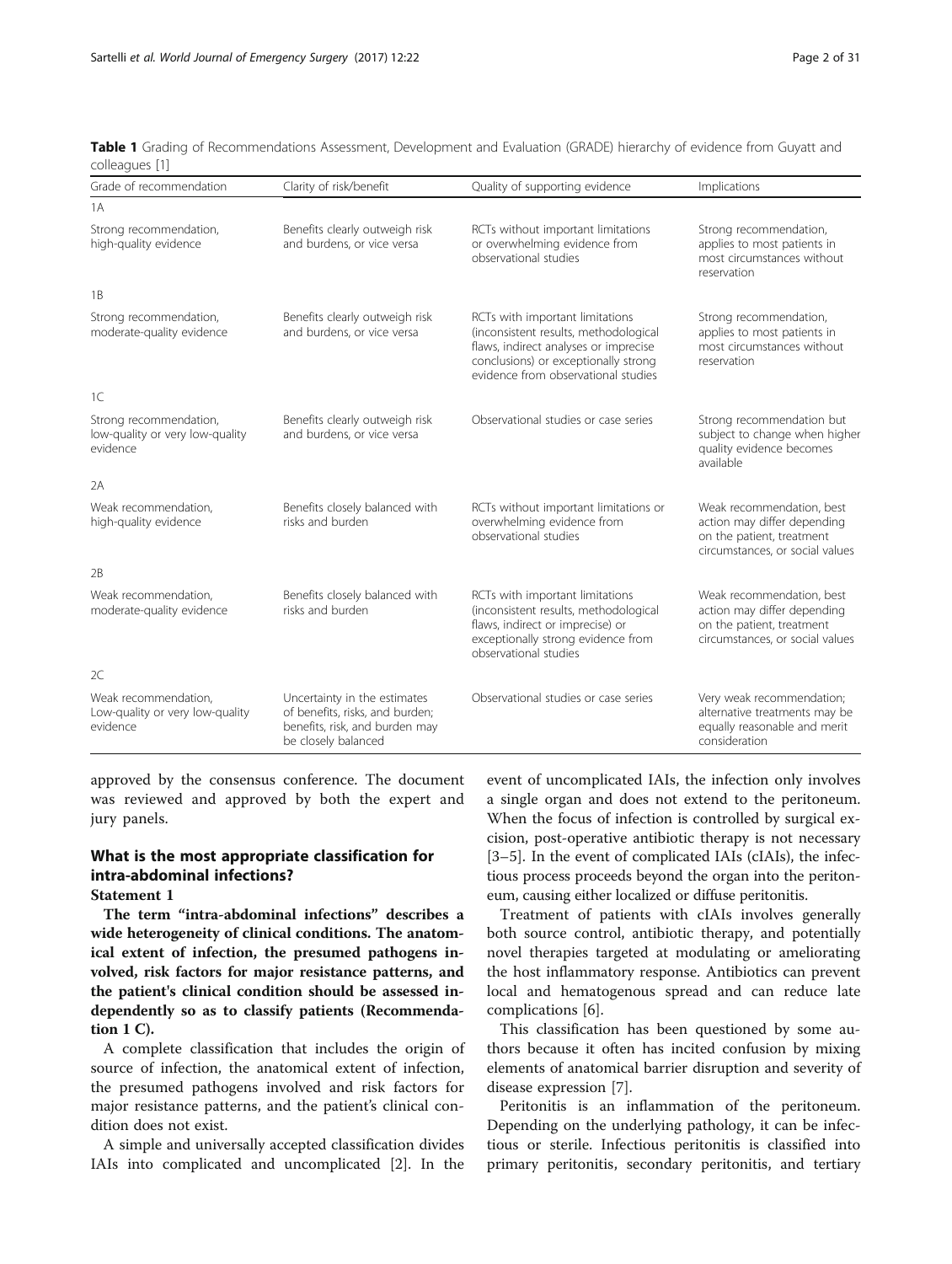peritonitis [\[2](#page-23-0)]. Primary peritonitis is a diffuse bacterial infection (usually caused by a single organism) without loss of integrity of the gastrointestinal tract, typically seen in cirrhotic patients with ascites or in patients with a peritoneal dialysis catheter. It has a low incidence on surgical wards and is usually managed without any surgical intervention. Secondary peritonitis, the most common form of peritonitis, is an acute peritoneal infection resulting from loss of integrity of the gastrointestinal tract. Tertiary peritonitis is a recurrent infection of the peritoneal cavity that occurs >48 h after apparently successful and adequate surgical source control of secondary peritonitis. It is more common among critically ill or immunocompromised patients and may be often associated with multidrug-resistant organisms (MDROs). It is typically associated with high morbidity and mortality. Tertiary peritonitis has been accepted as a distinct entity. However, it represents an evolution and complication of secondary peritonitis [\[8](#page-24-0)–[10](#page-24-0)]. The term "ongoing peritonitis" [\[11](#page-24-0)] or "persistent peritonitis" [[12](#page-24-0)] may better indicate that it is not a different disease to secondary peritonitis, but rather represents secondary peritonitis lasting longer and harboring other (selected and more resistant) pathogens.

The term "healthcare-associated infection" (HCAI) is a new term for infections acquired during the course of receiving healthcare. It includes not only hospitalacquired infections but also infections in patients living in nursing facilities, having recent hospitalization within 90 days, and using aggressive medical therapies (intravenous therapy, wound dressing) at home and invasive therapies (hemodialysis, chemotherapy, radiotherapy) in outpatient clinics within 30 days of the index infection [[13\]](#page-24-0). In the setting of IAIs, there is relatively little data regarding the concept of healthcare-associated infections as opposed to hospital-acquired or nosocomial infections.

Differentiating community-acquired intra-abdominal infections (CA-IAIs) from hospital-acquired intra-abdominal infections (HA-IAIs) is useful to define the presumed resistance patterns and identify patients with increased likelihood of infection caused by MDROs.

Among patients with HA-IAIs, those with post-operative peritonitis may be associated with increased mortality due to underlying patient comorbidity, atypical presentation due to non-specific clinical signs, and risk factors for acquiring MDROs and Candida spp. infections [\[14](#page-24-0)–[16\]](#page-24-0).

Grading of the clinical severity of patients with cIAIs has been well described by the sepsis definitions [[17](#page-24-0)]. The data from WISS study showed that mortality was significantly affected by sepsis status when divided into four categories. Mortality rates increase in patients developing organ dysfunction and septic shock. Mortality by sepsis status was as follows: no sepsis 1.2%, sepsis only 4.4%, severe sepsis 27.8%, and septic shock 67.8% [\[18\]](#page-24-0).

Recently, the third International Consensus Definitions for Sepsis and Septic Shock (Sepsis-3) were published [[19\]](#page-24-0), replacing previous classifications [\[20, 21\]](#page-24-0). Sepsis is now defined as a life-threatening organ dysfunction caused by a dysregulated host response to infection. Organ dysfunction can be represented by an increase in the Sequential [sepsis-related] Organ Failure Assessment (SOFA) score of 2 points or more. Septic shock should be defined as a subset of sepsis and should be clinically identified by a vasopressor requirement to maintain a mean arterial pressure of 65 mmHg or greater and serum lactate level greater than 2 mmol/L in the absence of hypovolemia.

Designing a classification which is accepted worldwide may be important to stratify patients according to the risk for antimicrobial therapy failure. A new classification would permit uniform regimens for patients having cIAIs and increase the comparability of studies carried out at different centers.

# What are the optimal methods in diagnosing IAI that balances benefits and risks? Statement 2

Early clinical evaluation is essential for diagnosing IAIs. It helps to optimize diagnostic testing and can result in earlier implementation of a proper management plan (Recommendation 1C).

Statement 3

A step-up approach for diagnosis should be used and tailored to the clinical setting, resources, patient's age beginning with clinical and laboratory examination and progressing to imaging examinations (Recommendation 1C).

Diagnosis of complicated IAIs is mainly clinical. Early detection and treatment is essential to minimize complications of IAIs [\[22](#page-24-0), [23](#page-24-0)].

Patients with IAIs typically present with rapid-onset abdominal pain and signs of local and systemic inflammation (pain, tenderness, fever, tachycardia, and/or tachypnea). Hypotension and hypoperfusion signs such as oliguria, acute alteration of mental status, and lactic acidosis are indicative of ongoing organ failure.

Physical evaluation may limit the differential diagnosis to direct decisions regarding a proper management plan including the need for appropriate diagnostic testing, the need for initiation of antimicrobial therapy, and whether emergent intervention is required [[22\]](#page-24-0).

The value of physical findings in the diagnostic work-up for IAIs has been studied in relation to acute appendicitis where signs and symptoms are helpful in diagnosing or excluding appendicitis [[24\]](#page-24-0).

The presence of a positive psoas sign, fever, or migratory pain to the right lower quadrant suggests an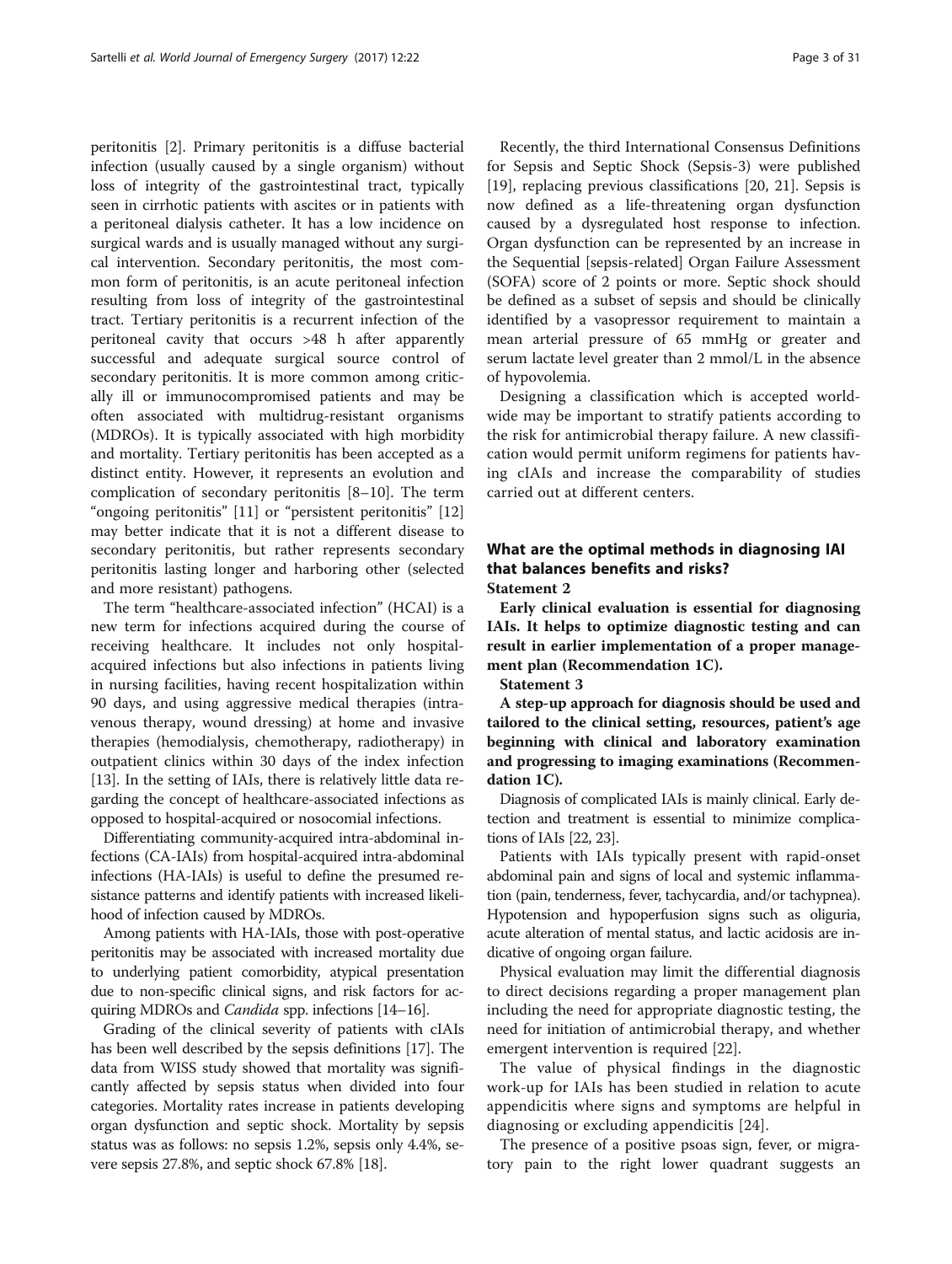increased likelihood of appendicitis. Conversely, the presence of vomiting before pain makes appendicitis unlikely [\[25\]](#page-24-0).

Ultrasound (US) and computed tomography (CT) have been used over the last two decades to complete the clinical assessment of patients with IAIs. Although CT has higher sensitivity and specificity [[26\]](#page-24-0), concerns about radiation exposure have recently prompted reappraisal of the roles of sonography [\[27](#page-24-0)] including performance by surgeons [\[28](#page-24-0)].

Proposals of staged algorithms using a step-up approach with CT performed after an inconclusive or negative US have been proposed in the setting of acute appendicitis and acute diverticulitis [[29](#page-24-0)–[32](#page-24-0)].

Magnetic resonance imaging (MRI) is not routinely available in most hospitals in the emergency setting. It has been proposed to be used in pregnant patients with abdominal pain when US is inconclusive [[33](#page-24-0)]. Recently, a systematic review and meta-analysis of diagnostic performance of MRI for evaluation of acute appendicitis was published [\[34](#page-24-0)]. A total of 30 studies that comprised 2665 patients were reviewed. The sensitivity and specificity of MRI for the diagnosis of acute appendicitis was 94% (95% CI, 87–98%) and 96% (95% CI, 95–97%), respectively.

Laparoscopy is gaining wider acceptance in emergency surgery [[35](#page-24-0)]. When imaging has been unhelpful, diagnostic laparoscopy may be used to identify the causative pathology of acute abdominal pain followed by definitive laparoscopic treatment. The accuracy of diagnostic laparoscopy is very high reporting definitive diagnosis rates between 86 and 100% in unselected patients [[36](#page-24-0), [37\]](#page-24-0).

# Which patients are at high risk of failure? Statement 4

Patient factors are essential when addressing treatment outcome, as advanced age, associated comorbidity, pre-existing disease, and physiologic status greatly influence outcomes (e.g., mortality) (Recommendation 2 C).

Statement 5

Disease factors are essential to consider when addressing risk for treatment failure. (Recommendation 2 C).

## Statement 6

While age alone is not decisive for outcome it should be recognized that patients with an accumulated number of risk factors, including advanced age, high disease severity and presenting in sepsis or septic shock, have a very high risk of death. Palliative care should be actively discussed when conditions indicate that operative treatment is futile (Recommendation 2 C).

Defining the patient with IAIs at high risk for failure is difficult. First, it depends on the definition of failure as an outcome; is this mortality? failure of surgical source control? failure of antibiotic control? Various studies use variable definitions of outcome.

Second, "high risk" may be attributed to the patient's underlying condition(s), such as age, comorbidity or the disease severity status on presentation. In addition, a "low-risk" patient may be converted to "high risk" if the care provider loses the "window of opportunity" to diagnose, resuscitate, and start timely treatment. Thus, there are numerous situations that must be taken into account when addressing high-risk patients and treatment failure.

In general, high-risk IAI is attributed to patient factors (advanced age, immunosuppression, malignant disease, and pre-existing medical comorbidities) or disease factors, represented by high-risk scores (such as ASA, APACHE, SOFA scores), delay in intervention (usually >24 h), inability to obtain source control, and an IAI that is healthcare associated (rather than community acquired) [\[38\]](#page-24-0).

While age alone is not decisive for outcome, it should be recognized that elderly patients are at high risk for adverse outcomes, including death [[39](#page-24-0)]. Core to the associated poor outcomes is the reduced physiological reserve and limited response to any minor or major stressor that comes with age [\[40](#page-24-0)] and which is summarized in the concept of "frailty" [[41\]](#page-24-0). While frailty can be readily defined [\[41, 42\]](#page-24-0), it is difficult to measure in the emergency setting, although attempted by several recent approximated measures [[43](#page-24-0)–[46](#page-24-0)]. In particular, patients with IAIs and pre-existing malignant disease have a particular high risk for a poor outcome [\[47](#page-24-0), [48\]](#page-24-0).

Disease severity on presentation is strongly associated with risk of failure or poor outcome, including death. The risk is in large part disease-dependent (e.g., lower with appendicitis than for perforated gastroduodenal ulcer); thus, the use of one generic risk score may not be sufficient. For all IAIs, the presence of sepsis or septic shock is a generic prognostic feature and defines a disease process that has become systemic, rather than a localized disease process. Several disease specific scores exist for various organ-related IAIs (appendicitis, diverticulitis, perforated ulcers) [\[49](#page-24-0)–[52\]](#page-25-0), for which none have good accuracy, prediction ability, nor validity and generalizability.

Pre-admission functional status should be considered [[53\]](#page-25-0); compared to an independent status, nursing home residents have a several-fold increased risk for adverse outcomes, including death.

Patients with an accumulated number of risk factors, including very high age and high disease severity and presenting in sepsis or septic shock, have an excessively high risk of death. The appropriateness of advanced, particularly invasive treatment versus palliative measures should be actively discussed [\[54](#page-25-0), [55](#page-25-0)].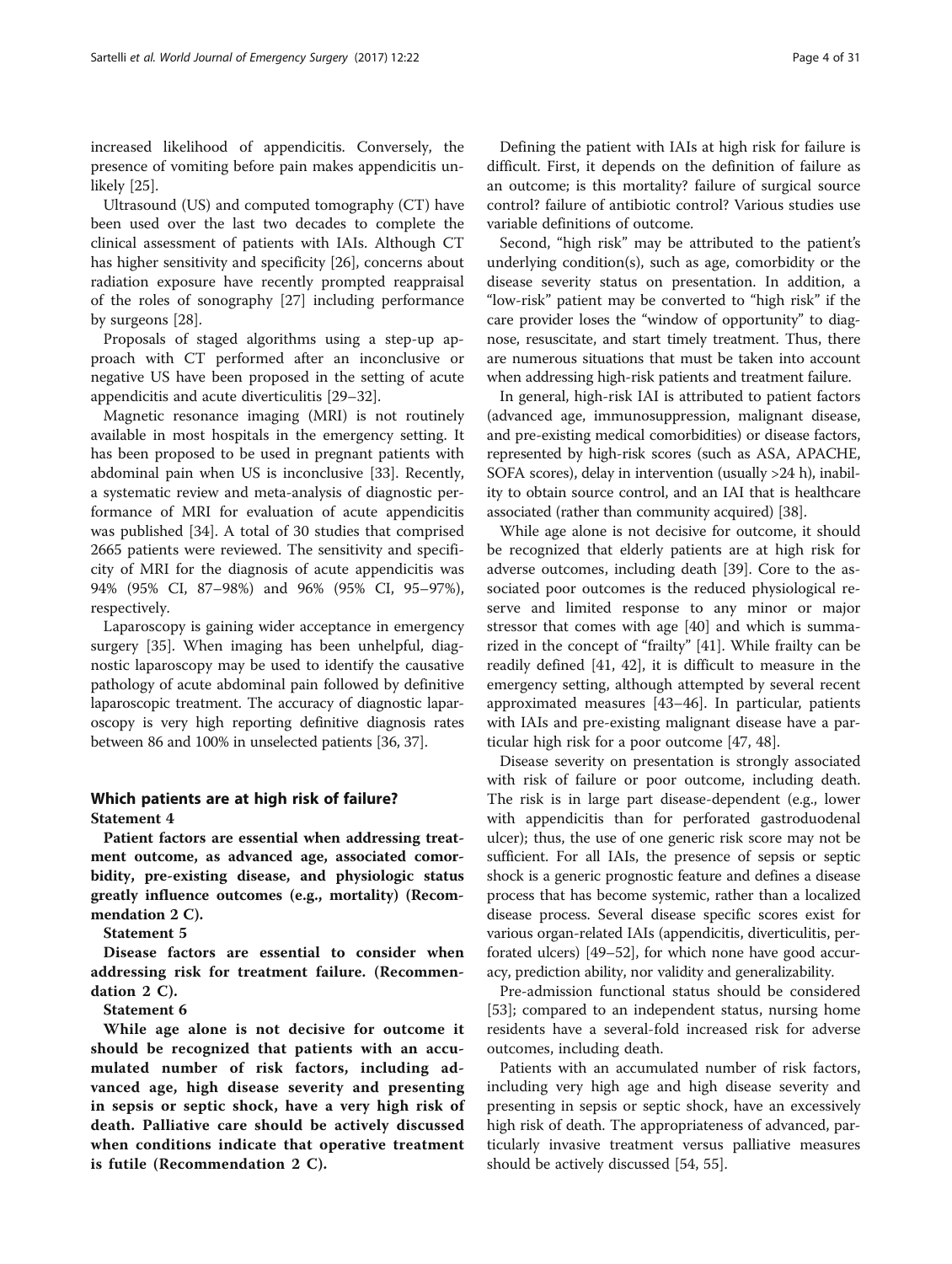# Are prognostic scores useful in clinical practice? Statement 7

Prognostic scoring systems for complicated IAIs may be useful in clinical practise, especially for audit and research. Scoring systems can be broadly divided into two groups: general organ failure severity (ICU) scores and peritonitis-specific (Surgical) scores. The Sequential Organ Failure Assessment (SOFA) score allows physicians to follow the evolving disease process in critically ill patients in ICU (Recommendation 2 A).

However, although these scores may help guide clinical care, their use in individual patients is much less predictive.

Early prognostic evaluation of cIAIs is important to assess the severity and the prognosis of the disease. It would be valuable to have accurate prognostic scores in IAIs for a variety of reasons which include (1) prediction of prognosis and (2) selection of treatment options/help guide management strategies and allow (3) comparative audit and (4) research, i.e., stratification in clinical trials.

Scoring systems can be broadly divided into two groups:

- 1. General Organ Failure Severity (ICU) scores
- 2. Peritonitis-Specific (Surgical) scores

#### General Organ Failure Severity (ICU) scores

These scores are used in the ICU and can allow continuous assessment of medical and surgical patients. Over the past years, many scoring models have been developed to describe the severity of illness of intensive care patients or to predict the outcome of intensive care treatment. Some require computer-aided calculations and the input of complex variables, whereas others are more simple. The majority of scores assess various organ systems for the presence of dysfunction (respiratory, hemodynamic, renal, neurological, biochemical, coagulation) and are used in sepsis and other general causes of multiorgan failure.

Severity of illness scoring systems such as the full APACHE II or the Simplified Acute Physiology Score (SAPS) are based on the parameters of the first 24 h of ICU stay and may be applicable also in patients with peritonitis [\[56](#page-25-0)]. The SOFA score is a simple and objective severity score that allows both calculation of the number and the severity of organ dysfunction in six organ systems (respiratory, coagulation, liver, cardiovascular, renal, and neurologic) [[57\]](#page-25-0). The SOFA scoring system also tracks the time course of a patient's condition during the entire ICU stay. Regular, repeated scoring enables patient condition and disease progression to be monitored and better understood. It allows physicians to follow the evolving disease process in critically ill patients [[58](#page-25-0)].

# Peritonitis-Specific (Surgical) scores

These scores are calculated as a one off at the time of surgery and often include intra-operative features of the extent of contamination. Surgical scores can be disease specific; for example, the left-sided colonic Peritonitis Severity Score (PSS) [\[59](#page-25-0)]. There are also many scoring systems for perforations of gastroduodenal ulcers, including the Boey Score, Jabalpur Index, Hacettepe Score, and PULP Score [\[52](#page-25-0), [60, 61](#page-25-0)]. Prognostic scores which can be universally used in a variety of etiologies, include the P-POSSUM, Mannheim Peritonitis Index (MPI), Peritonitis Index Altona (PIA) [[62\]](#page-25-0), and WSES complicated IAI score from the WISS study [[18\]](#page-24-0). The MPI score is easy to calculate, even during surgery. It is calculated using simple factors such as degree of peritonitis, age, sex, time from perforation to operation, origin of sepsis, kind of exudates (clear, purulent, or fecal) [\[63](#page-25-0)]. Billing et al. demonstrated the reliability of MPI in 2003 patients from seven centers in Europe showing that it is an easy and reliable means of risk evaluation and classification for patients with peritonitis [\[63\]](#page-25-0).

The WISS study is a multicenter prospective study of 4533 patients published in 2015 [[18](#page-24-0)] specifically to validate the WISS score, which was built on the previous work of the CIAO and CIAOW studies. The WSES/WISS score, estimated at the admission of the patients, includes factors for (1) clinical condition on admission, (2) setting of acquisition, (3) delay in source control, and (4) risk factors including age and immunosuppression. Scores can range from 0 to  $\geq$ 18. A score above 5.5 was the best predictor of mortality with a sensitivity of 89.2% and specificity of 83.5% (a positive likelihood ratio of 5.4).

However, while all these scores are useful tools for research studies, they are not sufficiently accurate to predict individual patient prognosis. Although it is hoped that these scores may help guide management decisions in the future, at the present time, they are principally used for comparative surgical audit and research tools.

# What is the utility of source control? When should source control be undertaken? Is source control necessary in all patients with cIAI? What approaches should be utilized for source control? Statement 8

Most patients with cIAIs and sepsis/septic shock should undergo an urgent source control procedure; source control can be delayed in less severely-ill patients when the circumstances are appropriate (Recommendation 2 C).

Source control encompasses all the measures undertaken to eliminate the source of infection and to control ongoing contamination. Timing and adequacy of source control are currently the most important issues in the management of IAIs because inadequate and late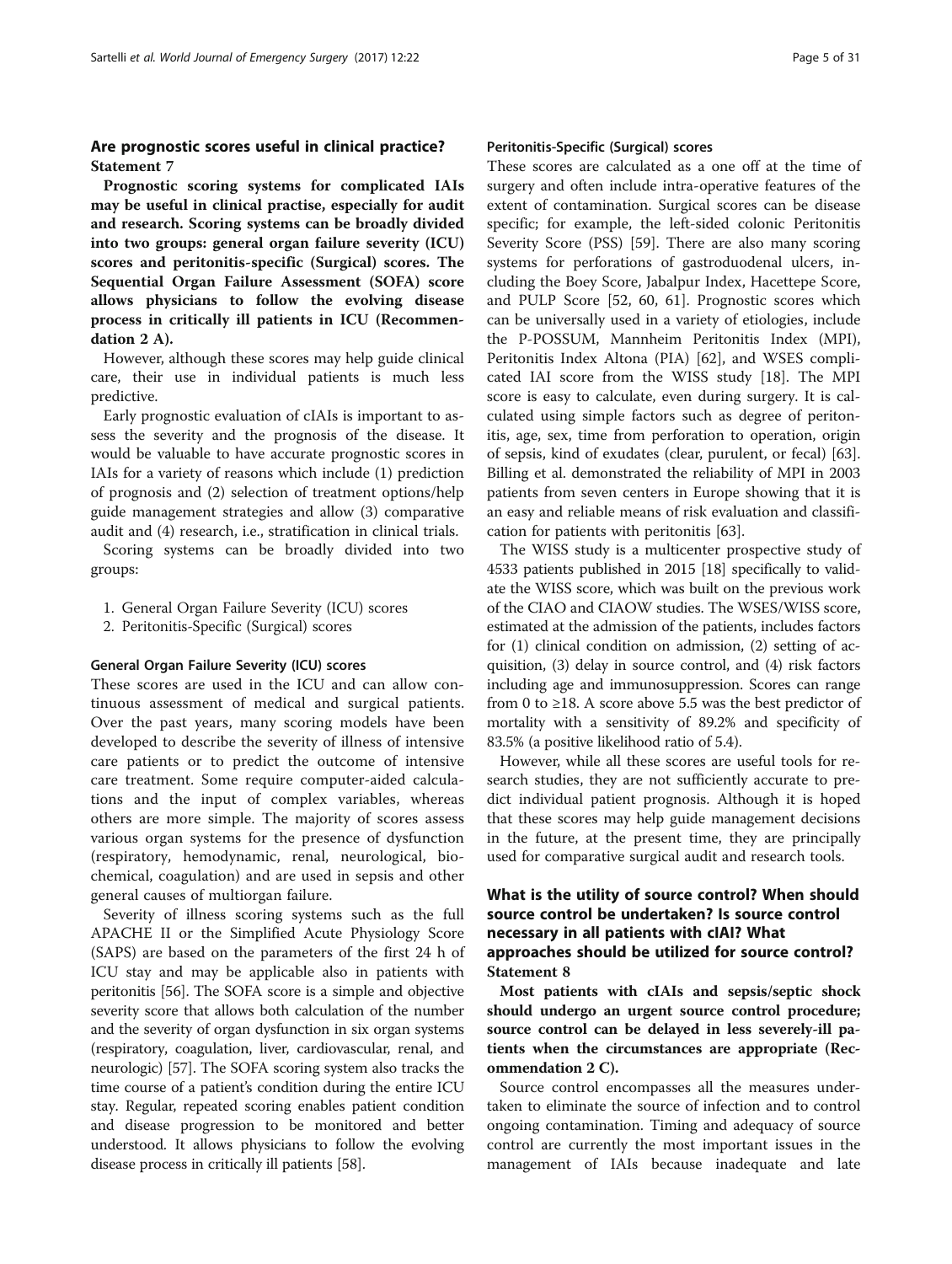operation may have a negative effect on outcome [[64](#page-25-0)– [69\]](#page-25-0). The optimal timing of source control has not been rigorously investigated. SIS/IDSA guidelines suggest that source control should be performed as soon as possible in patients with diffuse peritonitis but that intervention could be delayed for logistical reasons as long as 24 h in patients with a localized infection if appropriate antimicrobial therapy is given and careful clinical monitoring is provided [[22](#page-24-0)].

In a review by De Waele, source control was considered an essential element in the management of sepsis and should be considered and performed early after the diagnosis is established in most if not all patients [\[70](#page-25-0)]. The 2016 Surviving Sepsis Campaign guidelines suggest that a specific anatomic diagnosis of infection requiring emergent source control should be identified or excluded as rapidly as possible in patients with sepsis or septic shock [[71\]](#page-25-0).

Sotto et al. in 2002 found in a retrospective study that time between diagnosis and operation was associated with mortality [[72\]](#page-25-0). In this study, the period between diagnosis and surgery  $(P = 0.04)$  was predictive of death within 30 days after diagnosis of peritonitis emphasizing the importance of prompt surgical treatment. In another retrospective review of 129 patients [[73\]](#page-25-0) with nontraumatic severe intra-abdominal infections, multivariate analysis identified that an operating room latency of 60 h or longer  $(P = 0.01)$  was a predictor of need for relaparotomy.

#### Statement 9

Highly selected patients with perforated diverticulitis (including those with an abscess  $\langle 4 \rangle$  cm in diameter), a peri-appendiceal mass, or a perforated peptic ulcer can be managed without definitive source control if responding satisfactorily to antimicrobial therapy and other supportive measures. (Recommendation 1 B).

An operative intervention remains the most viable therapeutic strategy for managing intra-abdominal sepsis. Surgical source control entails resection or suture of a diseased or perforated viscus (e.g., diverticular perforation, gastroduodenal perforation), removal of the infected organ (e.g., appendix, gallbladder), debridement of necrotic tissue, resection of ischemic bowel, and repair/resection of traumatic perforations with primary anastomosis or exteriorization of the bowel.

However, some data indicate highly selected patients can be managed without definitive source control if responding satisfactorily to antimicrobial therapy alone.

In addition, well-localized fluid collections of appropriate density and consistency (i.e., lack of extensive loculations) may be drained percutaneously with acceptable morbidity and mortality [[74](#page-25-0)–[78](#page-25-0)].

Approximately 15–20% of patients admitted with acute diverticulitis have an abscess on CT scan [\[79](#page-25-0)]. These abscesses may be initially treated by intravenous antibiotics alone with or without percutaneous drainage, depending on the size of the abscess. A maximum diameter of 3–6 cm has been generally accepted as a reasonable limit for treatment with antimicrobial therapy alone without drainage [[80](#page-25-0), [81](#page-25-0)].

Although the absolute prevalence of perforated diverticulitis complicated by generalized peritonitis is low, it has a significant post-operative mortality, regardless of selected surgical strategy. However, CT findings of distant free air (a known predictor of failure of nonoperative treatment) does not necessarily obligate a surgical approach. Dharmarajan et al. [\[82\]](#page-25-0) described a high success rate for non-operative management in patients with acute diverticulitis and a pneumoperitoneum, excluding those with hemodynamic instability.

Sallinen et al. [[83](#page-25-0)] reported results of non-operative management in patients with CT verified extra-luminal air. This study showed that non-operative treatment was feasible therapy only for hemodynamically stable patients with CT findings of pericolic extra-luminal air or only a small amount of distant intraperitoneal air in the absence of clinical diffuse peritonitis or fluid in the fossa of Douglas. A large amount of distant intraperitoneal air or distant retroperitoneal air even in the absence of clinical generalized peritonitis was associated with a high failure rate (57–60%) of non-operative management.

Recent WSES guidelines for management of acute left colonic diverticulitis [\[84\]](#page-25-0) state that patients with CT findings of distant air without diffuse fluid may be treated by conservative treatment in selected cases; however, a risk of treatment failure and need for emergency surgery exists.

Antibiotics alone may be used to treat patients with early, non-perforated appendicitis, although there is a significant risk of subsequent recurrence [\[85\]](#page-25-0).

In patients with complicated appendicitis, presenting with abscess or phlegmon, the optimal management strategy has been somewhat controversial. Several studies have found that non-operative treatment for a periappendiceal abscesses or masses results in fewer complications and shorter overall hospitalization [[86](#page-25-0)–[88](#page-25-0)].

In 2010, a meta-analysis [[89](#page-25-0)] was published comparing conservative treatment (i.e., antibiotic therapy with or without percutaneous abscess drainage) to appendectomy for the treatment of complicated appendicitis (cases exhibiting abscess or phlegmon). Seventeen studies (16 non-randomized/retrospective and one non-randomized/ prospective) reported clinical data for 1572 patients of whom 847 patients received conservative treatment and 725 underwent acute appendectomy. Conservative treatment was associated with significantly fewer complications,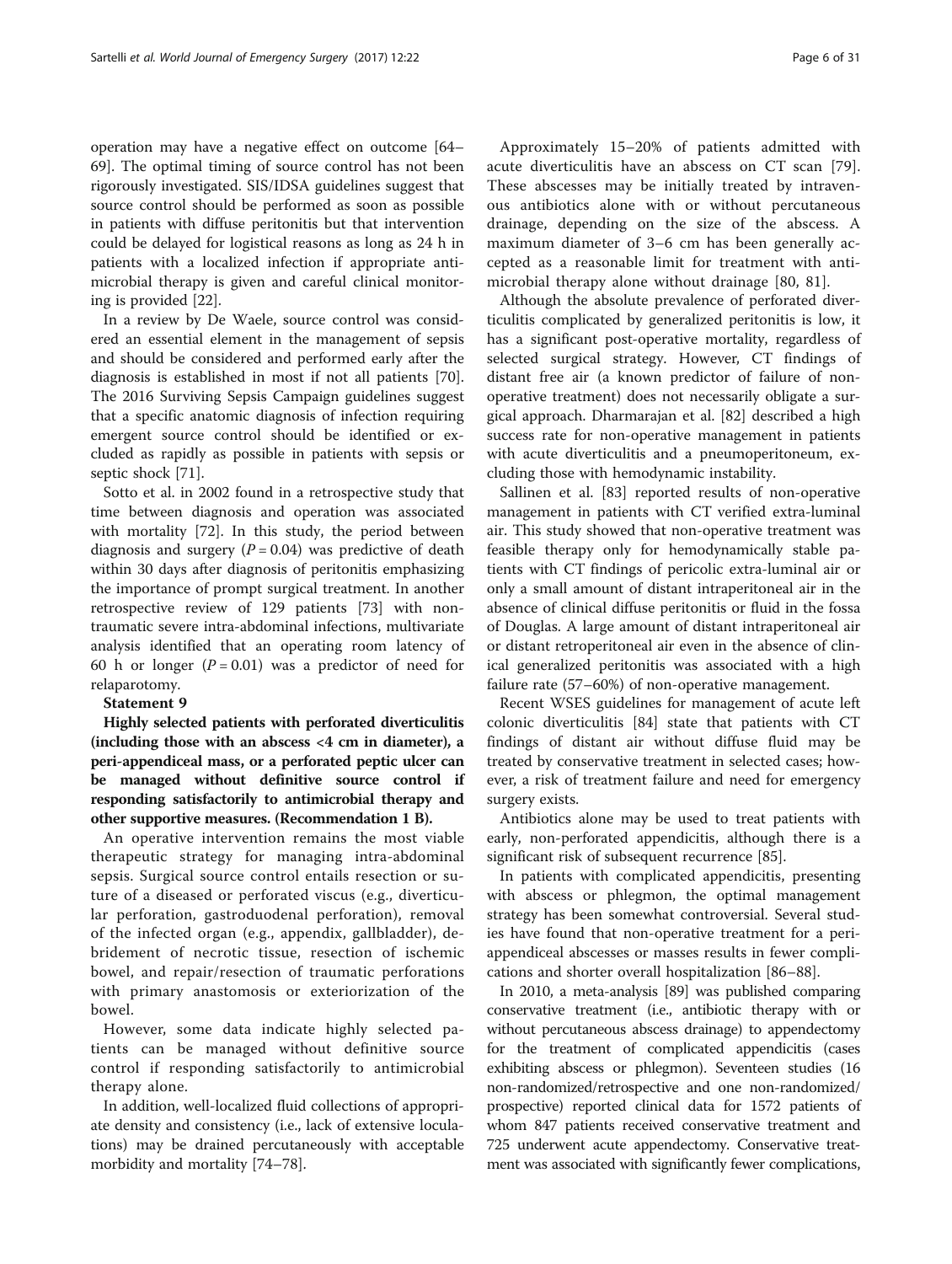wound infections, abdominal/pelvic abscesses, ileus, bowel obstruction, and additional follow-up surgeries. No significant differences were found in the overall length of hospitalization or in the duration of intravenous antibiotic infusion. Overall, clinical data supports the utility of conservative management rather than appendectomy in selected patients presenting with a peri-appendiceal abscess or phlegmon.

Although the widespread clinical use of  $H_2$  receptor antagonists, proton-pump inhibitors (PPI), and antibiotic therapy directed against Helicobacter pylori has greatly reduced surgical treatment of peptic ulcer disease in recent years, complications, especially perforation, are still frequently seen. Non-operative management of perforated peptic ulcer (PPU) may be an option, although urgent repair of perforation is still the standard approach for PPU in many clinical centers. Several studies have indicated that patients with PPU can be successfully treated non-operatively [\[90](#page-25-0)–[93](#page-25-0)]. Non-operative management includes the use of nasogastric drainage, supportive care (IV fluids and nutrition), intravenous antibiotics, intravenous PPI, and radiological drainage of intraabdominal collections.

The 2013 WSES guidelines for management of IAIs [[94\]](#page-25-0) state that in selected cases (age <70 years, no shock, no peritonitis, lack of spillage of the water-soluble contrast medium on gastroduodenogram), non-operative management is an option. However, if no improvement of the patient's condition is observed within 24 h, surgical therapy is indicated.

# What are the indications for laparoscopic approach to IAIs?

Laparoscopic procedures have become widely accepted by the medical community as a primary means of diagnosing and treating IAIs. On the basis of the anatomical source of infection and the attending surgeon's experience, laparoscopy may be recommended for the treatment of many IAIs [\[95\]](#page-25-0).

# Statement 10

Laparoscopic appendectomy represents the first choice for most patients with acute appendicitis where appropriate resources and skills are available (Recommendation 1 A).

Recent WSES guidelines for diagnosis and treatment of acute appendicitis stated that laparoscopic appendectomy (LA) is the first choice where laparoscopic equipment and skills are available [\[96\]](#page-26-0). In the Sauerland et al. review, wound infections were less likely after LA than after open appendectomy (OA) (OR 0.43; CI 0.34–0.54); however, the incidence of intra-abdominal abscesses was increased (OR 1.87; CI 1.19–2.93) [[97\]](#page-26-0). Despite evidence showing that LA is safe in pregnancy, advantages are minor (less pain, less infections, less early deliveries) if compared to the risk of fetal loss. Recent data from reviews of comparative studies [[98\]](#page-26-0) (599 LA versus. 2816 OA) showed an increased fetal loss for LA, without significant advantages. A population-based analysis on 859 pregnant women [\[99](#page-26-0)] with appendicitis confirmed a better outcome for those treated surgically versus non-operative management, while it found no difference in maternal complications between LA and OA. The role of antibiotic treatment instead of surgical removal for acute early uncomplicated appendicitis is currently unknown.

# Statement 11

There is no evidence of any significant advantages between laparoscopic and open repair of perforated peptic ulcer (PPU). However, laparoscopy has less postoperative pain and shorter hospital stay (Recommendation 1 A).

Aside from reduced post-operative analgesic demands, the post-operative outcome of the laparoscopic approach does not differ significantly from that of open surgery. In all reported studies, patients presented with small ulcers and received simple sutures, while many also received an omental patch. There were no studies reporting emergency laparoscopic resection or laparoscopic repair of large ulcers.

A systematic review was published in 2013 [[100](#page-26-0)] including randomized clinical trials comparing laparoscopic surgery versus open surgery for the repair of perforated peptic ulcer using any mechanical method of closure (suture, omental patch, or fibrin sealant).

The authors concluded that laparoscopic surgery results are not clinically different from those of open surgery, but there is clearly a selection bias in the studies performed to date and there is a need of more randomized controlled trials with a larger number of patients.

#### Statement 12

Early laparoscopic cholecystectomy is safe and feasible in acute cholecystitis and should be the preferred choice in absence of contraindications to pneumoperitoneum, even in high risk patients, where appropriate resources and skills are available (Recommendation 1A).

Recent 2016 WSES guidelines for the management of acute calculous cholecystitis (AAC) [\[101\]](#page-26-0) stated that cholecystectomy is the gold standard for treatment of ACC. Laparoscopic approach should initially be attempted except in cases of absolute anesthesiology contraindications or septic shock. Many prospective trials have demonstrated that the laparoscopic cholecystectomy is a safe and effective treatment for ACC [[102](#page-26-0)–[106](#page-26-0)]. A recently published meta-analysis demonstrated that laparoscopic cholecystectomy in ACC [[107](#page-26-0)] is the preferred approach having lower mortality and morbidity, significantly shorter post-operative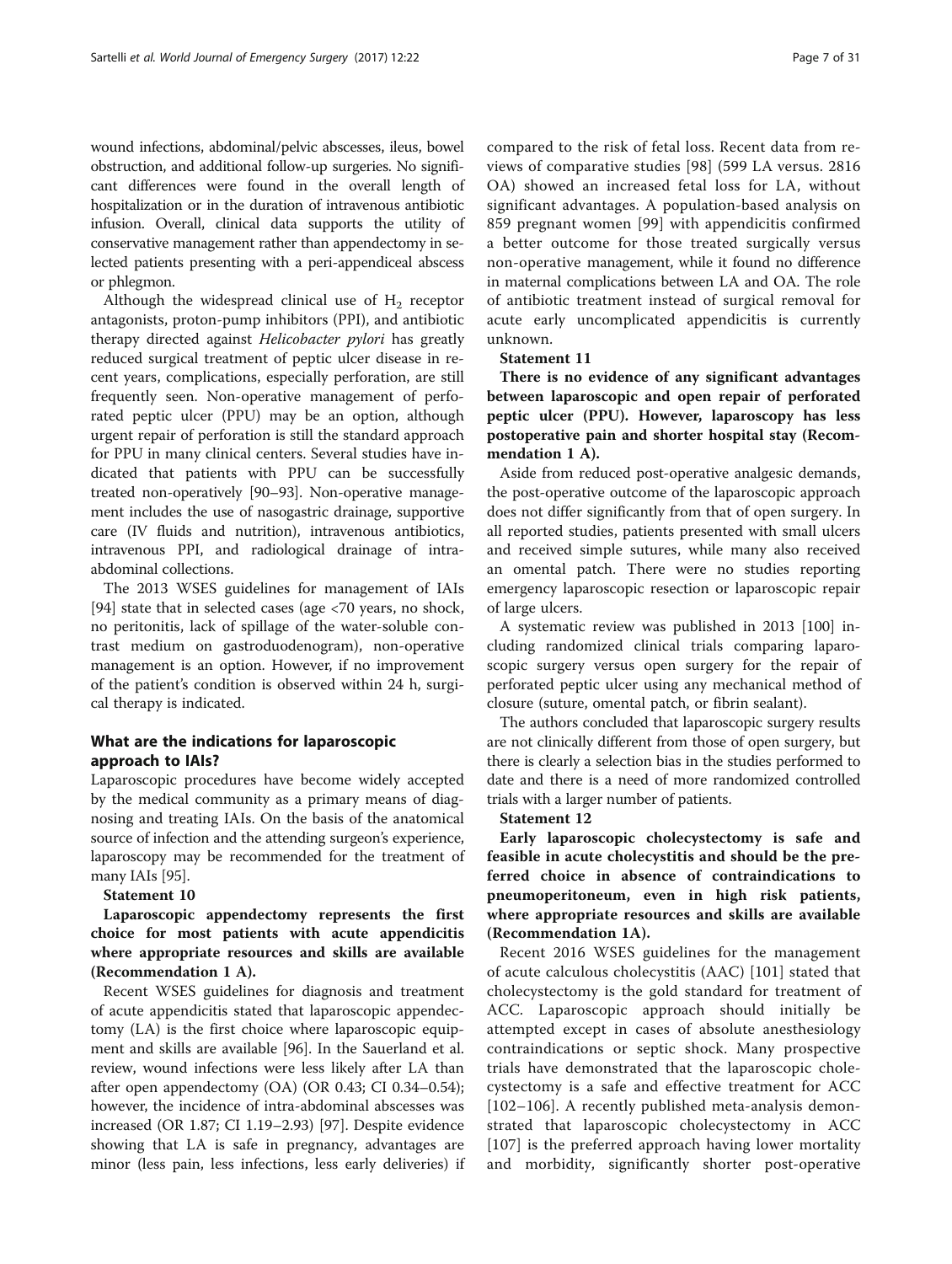hospital stay, and reduced rate of pneumonia and wound infections, compared with the open technique. Conversion rate ranged from 8 to 35%.

#### Statement 13

Laparoscopic lavage is not recommended in Hinchey IV diverticulitis because it can not achieve adequate source control. Laparoscopic lavage is safe and not inferior to sigmoid resection in case of Hinchey III but it is not considered the preferred choice, given the lack of evidence of major benefits (Recommendation 1A).

Statement 14

Laparoscopic sigmoid resection is feasible and safe in selected patients, hemodynamically stable, without significant comorbidities and with onset of peritonitis <12-24 hours, only if specific advanced laparoscopic colorectal expertise is available (Recommendation 2 C).

A conservative approach using laparoscopic peritoneal lavage and drainage has been debated in recent years as an alternative to colonic resection. Great debate is still open on this topic, mainly due to the discrepancy and sometime disappointing results of the latest prospective trials such as SCANDIV, Ladies, and DILALA trials [[108](#page-26-0)–[110\]](#page-26-0).

A recent meta-analysis showed that laparoscopic lavage is a safe procedure in terms of mortality but is associated with a higher intra-abdominal abscess and reoperation rate during the index admission. No definitive high-level conclusions could be drawn by the available literature at this moment, and further evidence is needed to better define the role of laparoscopic lavage in the management of acute perforated diverticulitis with purulent peritonitis [[111\]](#page-26-0).

Recent WSES guidelines for the management of acute diverticulitis in the emergency setting [\[84](#page-25-0)] stated that considering the conflicting results laparoscopic lavage as treatment for patients with perforated diverticulitis, Hinchey III disease, may be feasible even if it cannot be considered the treatment of choice.

Laparoscopic sigmoidectomy for diverticulitis has initially been confined to the elective setting. However, laparoscopic sigmoidectomy may be feasible for diverticular peritonitis in the emergency setting also in early cases of type IV diverticulitis. In 2016, a systematic review on laparoscopic sigmoidectomy for diverticulitis in the emergency setting was published [\[112\]](#page-26-0). The review included only a small number of patients from four case series and one cohort study (total of 104 patients). Highquality prospective or randomized studies are needed to demonstrate benefits of acute laparoscopic sigmoidectomy compared with open sigmoidectomy for perforated diverticulitis.

# Which is the best relaparotomy strategy? Statement 15

Planned relaparotomy is not recommended as a general strategy in patients with secondary peritonitis (Recommendation 1A).

Some patients are prone to persisting IAIs regardless of eradication of the source of infection and timely relaparotomy provides the only surgical option that significantly improves outcome. In these cases, single operation may not be sufficient to achieve source control; thus, relaparotomy may become necessary [\[113](#page-26-0), [114](#page-26-0)]. In 2007, van Ruler and the Dutch peritonitis group [[115](#page-26-0)] published a randomized, clinical trial addressing two aspects of closed abdominal management, comparing an on-demand versus planned relaparotomy strategy in patients with severe peritonitis who had the fascia formally closed after the initial laparotomy.

In this trial, a total of 232 patients with severe IAIs (116 on-demand and 116 planned) were randomized. In planned relaparotomy group, relaparotomies were performed every 36 to 48 h after the index laparotomy to inspect, drain, lavage, and perform other necessary abdominal interventions for residual peritonitis or new infectious focus. In ondemand relaparotomy group, relaparotomies were only performed in patients with clinical deterioration or lack of clinical improvement with a likely intra-abdominal cause. Patients in the on-demand relaparotomy group did not have a significantly lower rate of adverse outcomes compared with patients in the planned relaparotomy group but did have a substantial reduction in relaparotomies, healthcare utilization, and medical costs. Patients in the ondemand group had shorter median ICU stays (7 versus 11 days;  $P = 0.001$ ) and shorter median hospital stays (27 versus 35 days;  $P = 0.008$ ). Direct medical costs per patient were reduced by 23% using the on-demand strategy.

# When and how do you perform a damage control surgery strategy in patients with severe cIAIs? Statement 16

There is insufficient evidence to advocate damage control surgery as general strategy in patients with secondary peritonitis (Recommendation 1 C).

In order to value current evidence on damage control surgery for abdominal surgical emergencies a PubMed/MEDLINE literature review was recently published by Weber et al. [[116\]](#page-26-0). Minimal evidence exists to validate the benefits of damage control surgery in general surgical abdominal emergencies. The evidence over the past decade is limited to 16 studies including a total of 455 patients, of which the majority are retrospective case series. Damage control surgery has been performed for a wide range of indications, but most frequently for uncontrolled bleeding during elective surgery, hemorrhage from complicated gastroduodenal ulcer disease, generalized peritonitis, acute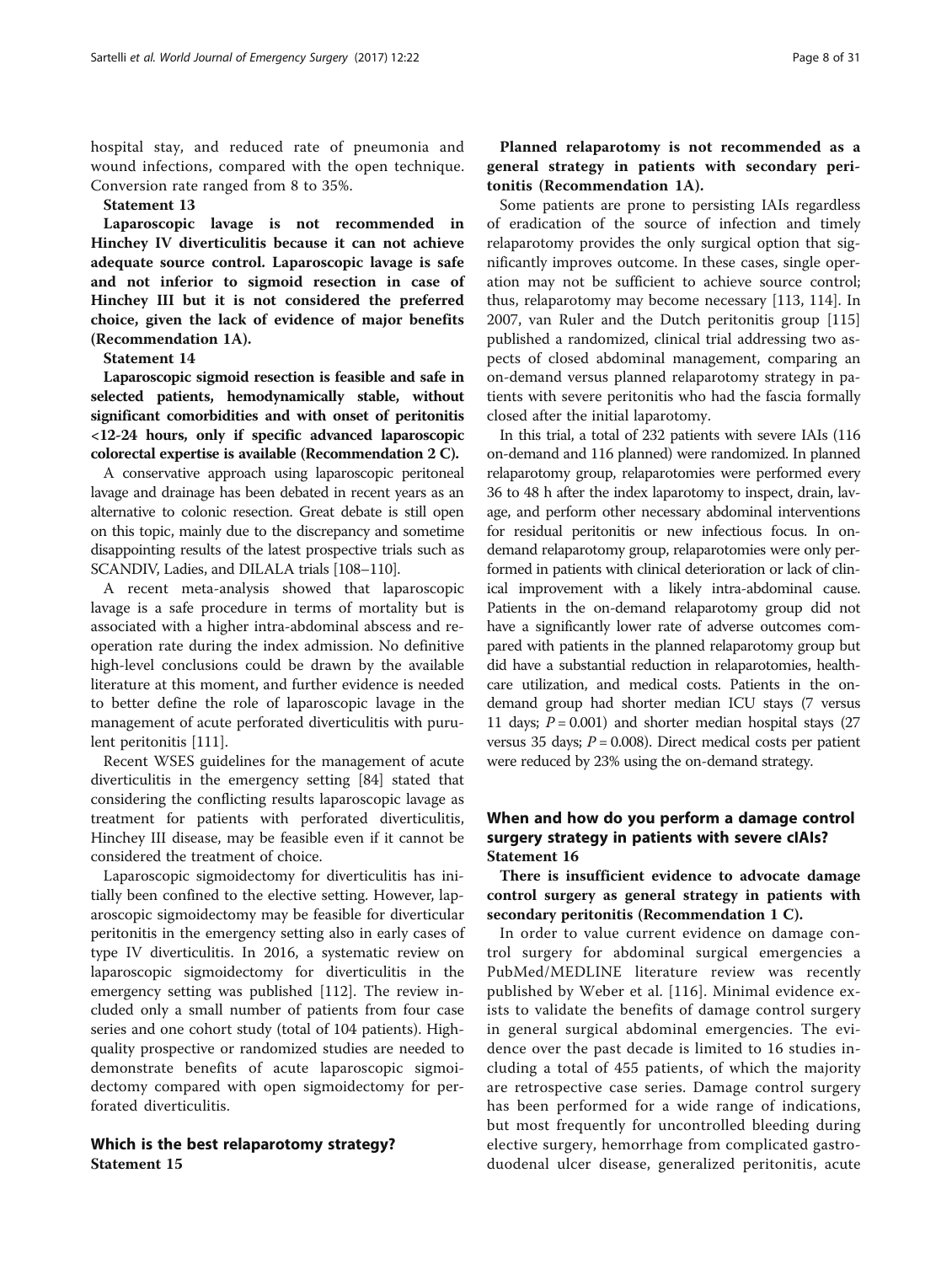mesenteric ischaemia, and other sources of intraabdominal sepsis.

The concept of damage control surgery has been accepted by emergency surgeons and may be a logical extension from pathophysiological principles in trauma to hemorrhage and sepsis as life-saving tactic in emergency surgery performed on physiologically deranged patients. However, the benefits of this strategy are not clear from the literature.

# Statement 17

Damage control surgery may be an option in selected significantly physiologically deranged patients with ongoing sepsis (Recommendation 2 C).

Damage control surgery was initially developed in the 1980s by Stone et al. [\[117](#page-26-0)] and detailed by Burch et al. in the early 1990s [\[118\]](#page-26-0). Damage control surgery strategy was defined as the abbreviated laparotomy for trauma patients with the initial control of surgical bleeding by simple operative techniques such as packing as life-saving techniques. The patient was taken to the ICU where subsequent resuscitation corrected hypothermia, acidosis, and coagulopathy [\[118\]](#page-26-0). In severe abdominal sepsis, damage control surgery using an open abdomen strategy may allow early draining of any residual infection and control any persistent source of infection, preventing abdominal compartment syndrome and deferring definitive intervention and anastomosis until the patient is hemodynamically stable and thus better able to heal [\[119](#page-26-0)]. The concept of damage control surgery may be easily adapted in patients with advanced sepsis and can incorporate the principles of the Surviving Sepsis Campaign (SSC) [\[71\]](#page-25-0). Even if little evidence exists, damage control surgery is employed in a wide range of abdominal emergencies and may be an increasingly recognized life-saving strategy in emergency surgery performed on physiologically deranged patients [[119](#page-26-0)]. However, the role of the OA in the management of severe peritonitis is still being debated [[120](#page-26-0)]. Robledo et al. compared open versus closed abdomen procedures in 40 patients with severe secondary peritonitis. They found no significant difference in mortality rates (55% open versus 30% closed). Nevertheless, the relative risk and odds ratio for death in the closed versus open group (1.83 and 2.85, respectively) led to termination of the study at the first interim analysis. However, in that study, the temporary abdominal closure was accomplished by a sandwich technique with non-absorbable mesh sutured to the fascia. Current clinical guidelines suggest that open abdomen technique should not be used routinely but should be individualized for each patient with abdominal sepsis [\[121](#page-26-0), [122](#page-26-0)]. However, the benefits of this strategy are not yet clear from the literature.

# Statement 18

Temporary abdominal closure using negative pressure therapy (NPT) can be useful to decrease the

# time to definitive abdominal closure (Recommendation 1 B). Prolonged NPT may increase the risk of enteric fistulae.

Following re-exploration, the goal is early and definitive closure of the abdomen, in order to reduce the complications associated with an open abdomen, such as entero-atmospheric fistulas, fascial retraction with loss of abdominal wall domain, and development of massive incisional hernias. Early definitive closure is the basis for preventing or reducing the risk of these complications [[123, 124](#page-26-0)] and should be the goal when the patient's physiological condition allows. The literature suggests a bimodal distribution of primary closure rates. Early closure depends on post-operative intensive care management, and delayed closure depends on the choice of the temporary abdominal closure technique [[125\]](#page-26-0). The first mode is to close within 4–7 days and achieve a high rate of primary closure, the second mode has a delay (20–40 days) having lower overall closure rate [[125\]](#page-26-0). If a surgeon is unable to close the abdomen early, the use of a progressive closure device may be necessary. A systematic review and meta-analysis of the open abdomen and temporary abdominal closure techniques in non-trauma patients was recently published [\[126](#page-26-0)]. The search identified 74 studies comprising 4358 patients of whom 3461 (79%) had peritonitis. The best results achieved for delayed fascial closure and reduced the risk of entero-atmospheric fistula were shown for NPT with continuous (mesh-mediated) fascial traction. However, authors stated that the overall quality of the available evidence was poor and that uniform recommendations cannot be made.

To determine whether active negative pressure peritoneal therapy (NPPT) with the ABThera temporary abdominal closure device reduces systemic inflammation after abbreviated laparotomy, a single-center, randomized controlled trial was performed by Kirkpatrick [[127](#page-26-0)]. Forty-five adults with abdominal injury (46.7%) or intraabdominal sepsis (52.3%) were randomly allocated to the ABThera ( $n = 23$ ) or Barker's vacuum pack ( $n = 22$ ). The cumulative incidence of primary fascial closure at 90 days was similar between groups. However, the 90-day mortality was less in the ABThera group. Given this potential survival benefit, further well-powered multicenter trials should be conducted to confirm these provocative findings.

# When and how do you perform the peritoneal specimens?

# Statement 19

Intraperitoneal specimens for microbiological evaluation from the site of infection are always recommended for patients with HA-IAIs or with CA-IAIs at risk for resistant pathogens (previous antimicrobial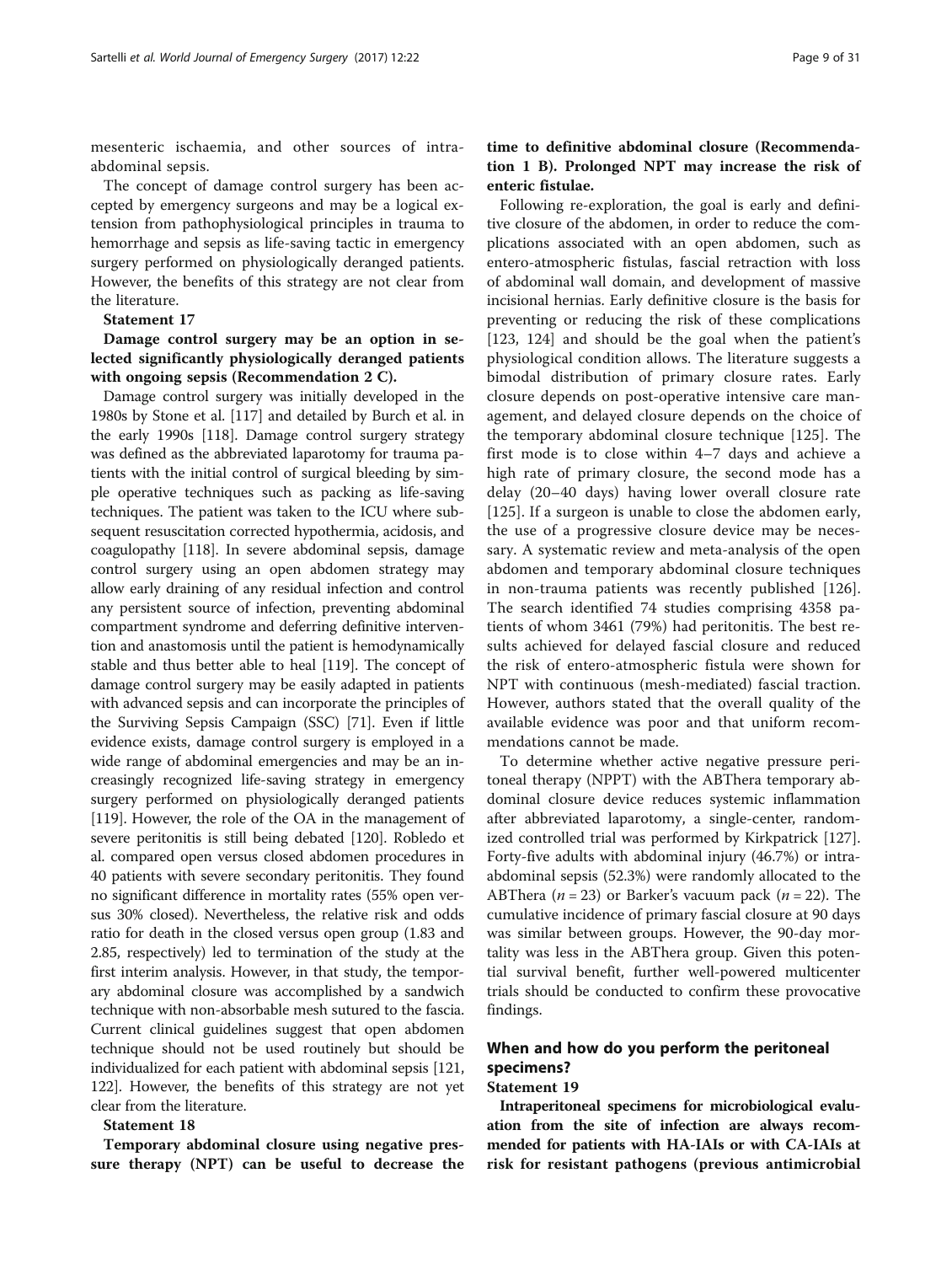therapy) and in critically ill patients (Recommendation 1 B).

Statement 20

Intraperitoneal specimens should be collected in every re-operation (Recommendation 1 C).

Statement 21

Appropriate intraperitoneal specimen is peritoneal fluid/tissue collected from the site of infection (Recommendation 1 C).

Statement 22

Sufficient abdominal fluid/tissue volume (usually at least 1–2 mL of fluid) should be collected and transported to the microbiology laboratory using a transport system that properly handles and preserves the samples to avoid damage or compromise their integrity (Recommendation 1 C).

Statement 23

At the laboratory the intraperitoneal specimen should undergo Gram stain, aerobic and anaerobic culture, and antibiotic susceptibility testing (Recommendation 1 C).

Initial antibiotic therapy for IAIs is empirical in nature because microbiological data (culture and susceptibility results) may require >24 h before they are available for a more detailed analysis. IAIs are often polymicrobial in etiology. In polymicrobial infections, first the particular bacterial strains have to be isolated and identified from intraperitoneal specimen and after that the antibiotic susceptibility test can be performed. Isolation and identification of bacterial strains take more time, and results of antibiotic susceptibility are usually only available after 48 h and later.

However, the results direct expansion of antimicrobial regimen if it is too narrow and to perform a deescalation if it is too broad [\[128](#page-26-0), [129\]](#page-26-0), particularly in critically ill patients where de-escalation strategy is one of the cornerstones of antimicrobial stewardship programs [[129\]](#page-26-0). A lack of impact on patient outcomes by bacteriological cultures has been documented in patients with community-acquired IAIs, especially in appendicitis [[130, 131](#page-26-0)]. Microbiological identification in CA-IAIs rarely influences the individual patient management. However, routine bacteriological culture and antibiotic susceptibility test in patients with CA-IAIs help to detect epidemiological changes in the resistance patterns of microbial pathogens associated with CA-IAIs. The results of microbiological testing may have great importance for the choice of therapeutic strategy of every patient at risk for antimicrobial resistance [[132](#page-26-0)]. The recommended initial antibiotic regimen for risk patients should be determined according to regional epidemiological data and resistance profile.

The major pathogens involved in CA-IAIs are likely to be due to a patient's own flora and are generally

predictable and include Enterobacteriaceae (predominantly Escherichia coli and Klebsiella spp.), viridans group streptococci, and anaerobes (especially Bacteroides fragilis). In addition, Enterococcus spp. are frequently isolated Gram-positive organisms in CA-IAIs with reported percentages of 7.7–16.5% [\[133](#page-26-0)].

In 2012, the Dutch Peritonitis Study Group analyzing all patients from the RELAP trial found that the presence of Gram-positive cocci, predominantly Enterococcus spp., was associated with worse outcome, although in secondary peritonitis, microbial profiles did not predict ongoing abdominal infection after initial emergency laparotomy [[134\]](#page-26-0).

The main current resistance problem is represented by Extended-spectrum beta-lactamases (ESBLs) producing Enterobacteriaceae, which are frequently found in CA-IAIs [[135\]](#page-26-0). Specific risk factors for ESBLs phenotype among infecting pathogens includes recent exposure to antibiotics (particularly beta-lactams or fluoroquinolones) within 90 days of IAIs or known colonization with ESBL-producing Enterobacteriaceae. In all HA-IAIs, causative pathogens are less predictable; thus, perioperative cultures are routinely indicated [\[136, 137\]](#page-26-0).

In a recent retrospective study, data from 242 patients with secondary peritonitis (88 community acquired, 154 post-operative cases) treated in ICU were obtained. Enterococci were isolated in 47.1% of all patients, followed by E. coli (42.6%), and other Enterobacteriaceae (33.1%), anaerobes (29.8%), and Candida spp. (28.9%). The susceptibility rates and spectrum adequacy rate were lower in post-operative than in communityacquired cases. The spectrum adequacy rate of the most common regimen used for secondary peritonitis in the study center, cefotaxime plus metronidazole, was significantly different for community-acquired and postoperative peritonitis episodes, mainly for cases with polymicrobial positive cultures [\[138](#page-26-0)].

Recently, Montravers et al. who evaluated the dynamic change of microbial flora in persistent peritonitis [[12](#page-24-0)] observed a progressive shift of peritoneal flora with the number of reoperations. The proportion of patients harboring MDRO strains increased from 41% at index surgery to 49% at the first, 54% at the second  $(P = 0.037)$ , and 76% at the third re-operation ( $P = 0.003$  versus index surgery). Intraperitoneal specimens should be collected in every re-operation and re-intervention.

Appropriate intraperitoneal specimen is peritoneal fluid or pus that is collected from the site of infection. For specimen collection, intraperitoneal fluid, pus, or tissue should be collected in airless sterile syringe with combi-stopper or in sterile test tube. Intraperitoneal specimen can be directly inoculated into appropriate aerobic and anaerobic transport media. Peritoneal swab and fluid from drain tubes are not recommended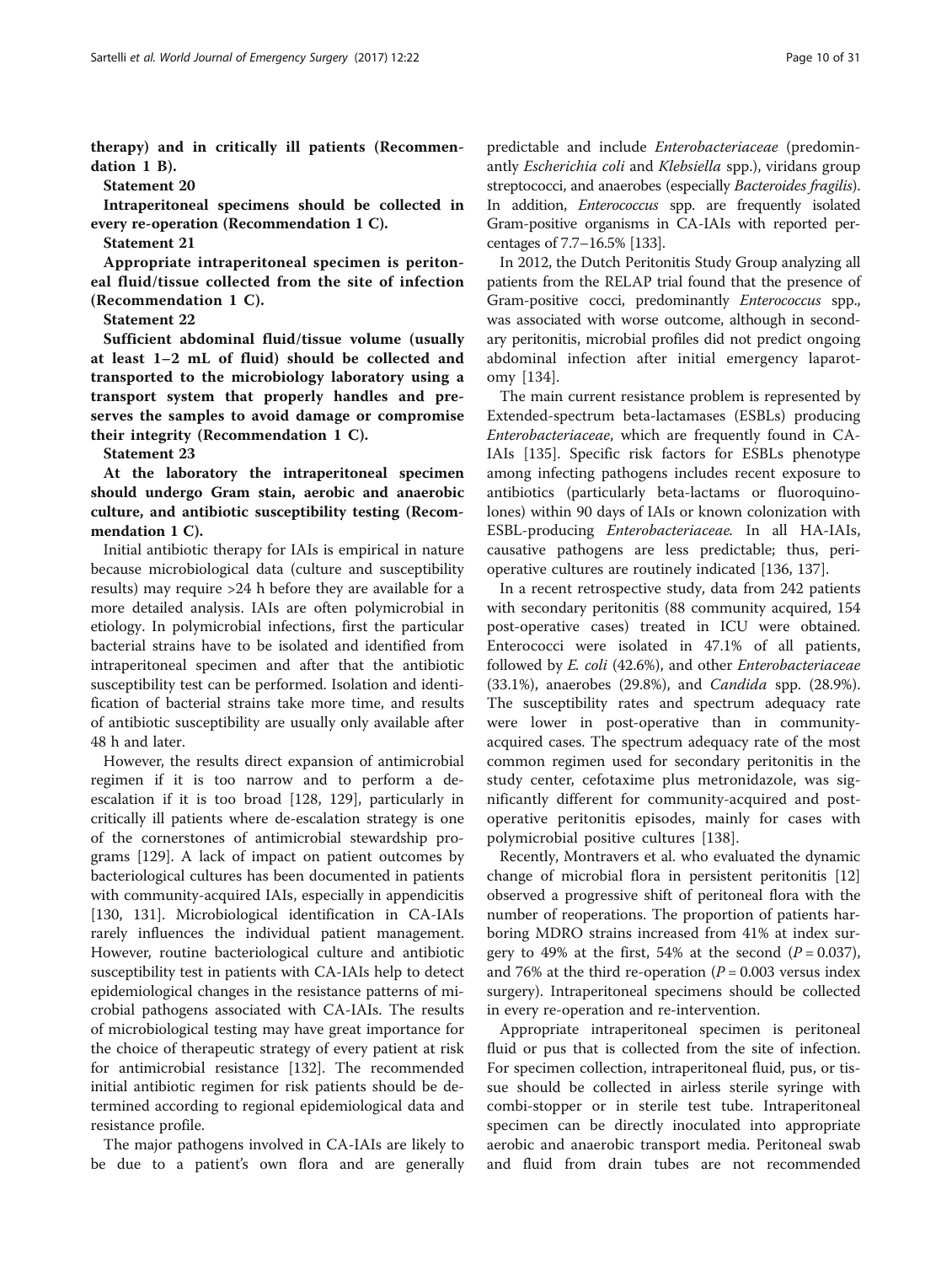routinely. Sufficient fluid volume (usually at least 1– 2 mL of fluid or tissue) must be collected, and then transported to the microbiology laboratory using a transport system that properly handles and preserves the samples to avoid damage or compromising their integrity [[132](#page-26-0)].

At the laboratory, the intraperitoneal specimen should be examined under a microscope using Gram stain, aerobic and anaerobic culture should be established, and antibiotic susceptibility test should be performed. Received peritoneal fluid or pus may be examined under the microscope immediately because Gram stains may be of value in detecting Gram-positive cocci or yeast. In the event of positive finding of Gram-positive cocci or yeast, the additional empiric anti-cocci or anti-fungi therapy should be considered before definitive culture results are available.

When a microorganism is identified in clinical cultures, antimicrobial susceptibility testing (AST) should always be performed to guide antibiotic therapy.

Results are reported as the minimal inhibitory concentration (MIC), which is the lowest concentration of drug that inhibits the growth of the organism. Reports typically contain a quantitative result in μg/mL and a qualitative interpretation. The interpretation usually categorizes each result as susceptible (S), intermediate (I), and resistant (R) basing on breakpoints established by either the Clinical or Laboratory Standards Institute (CLSI) in the USA or the European Committee for Antimicrobial Susceptibility Testing (EUCAST) in Europe [\[132\]](#page-26-0).

# What are the principles of antimicrobial therapy? Statement 24

Empirical antimicrobial therapy should be based on local epidemiology, individual patient risk factors for difficult to treat pathogens, clinical severity of infection, and infection source (Recommendation 1 C).

The principles of empiric antibiotic treatment should be defined according to the most frequently isolated microbes, always taking into consideration the local trend of antibiotic resistance.

In this era of prevalent drug-resistant microorganisms, the threat of resistance is a source of major concern that cannot be ignored [\[139\]](#page-26-0).

In the past 20 years, the incidence of IAIs caused by MDROs has risen dramatically [[132](#page-26-0)].

Quinolone resistance, prevalence of ESBL-producing bacteria, prevalence and mechanisms of carbapenem resistance in the local environment and the place of recent traveling should be always taken into account when an antimicrobial therapy is administered empirically.

Generally, the most important factors in predicting the presence of resistant pathogens in IAIs is acquisition in a healthcare setting (particularly if the patient becomes infected in the ICU or has been hospitalized for more than 1 week), corticosteroid use, organ transplantation, baseline pulmonary or hepatic disease, and previous antimicrobial therapy [\[136](#page-26-0)].

Previous antimicrobial therapy is one of the most important risk factors for resistant pathogens [[15](#page-24-0)].

In order to determine risk factors for presence of MDROs in post-operative peritonitis (PP), Augustin et al. reviewed data of 100 patients hospitalized in the ICU for PP. According to logistic regression analysis, the use of broad-spectrum antibiotic between initial intervention and re-operation was the only significant risk factor for emergence of MDROs [\[15\]](#page-24-0). For patients with severe sepsis or septic shock, early and properly administered empirical antimicrobial therapy can have a significant impact on the outcome, independent of the anatomical site of infection. Riché et al. [\[140\]](#page-26-0) in a prospective observational study involving 180 consecutive patients with secondary generalized peritonitis demonstrated a significantly higher mortality rate for patients in septic shock (35 and 8% for patients with and without shock, respectively). Clinical severity should be assessed with the sepsis score criteria or the new proposed criteria for definition of sepsis [[19](#page-24-0)].

Inappropriate therapy in critically ill patients may have a strong negative impact on outcome. An ineffective or inadequate antimicrobial regimen is one of the variables more strongly associated with unfavorable outcomes in critically ill patients. Broad empiric antimicrobial therapy should be started as soon as possible in patients with organ dysfunction (sepsis) and septic shock [\[141](#page-27-0)–[145\]](#page-27-0).

International guidelines for the management of sepsis and septic shock (the Surviving Sepsis Campaign) recommend intravenously administered antibiotics as soon as possible and in any case within the first hour of onset of sepsis and the use of broad-spectrum agents with adequate penetration of the presumed site of infection [[71](#page-25-0)].

Finally, selection of empirical therapy should take into account the infection source because etiological distribution varies according to the source site, with a prevalence of Gram positive and Candida in the high gastrointestinal tract and a progressive increase of anaerobes and Gram negative towards the lower gastrointestinal tracts.

The epidemiology of intra-abdominal flora in critically ill patients with secondary and tertiary abdominal sepsis was studied by de Ruiter et al. [[146](#page-27-0)]. A 5-year prospective observational cohort study was performed in patients admitted to the ICU with abdominal sepsis syndrome, defined as a perforation of the digestive tract and inflammatory response with organ failure. Abdominal fluid was taken for microbial culture from 221 of the 239 patients admitted with abdominal sepsis. Aerobic Gram-negative bacteria (AGNB) were found in 53% of the cultures of the abdominal fluid taken at the time of operation, of which 45% were *E. coli*; in 36% of patients, more than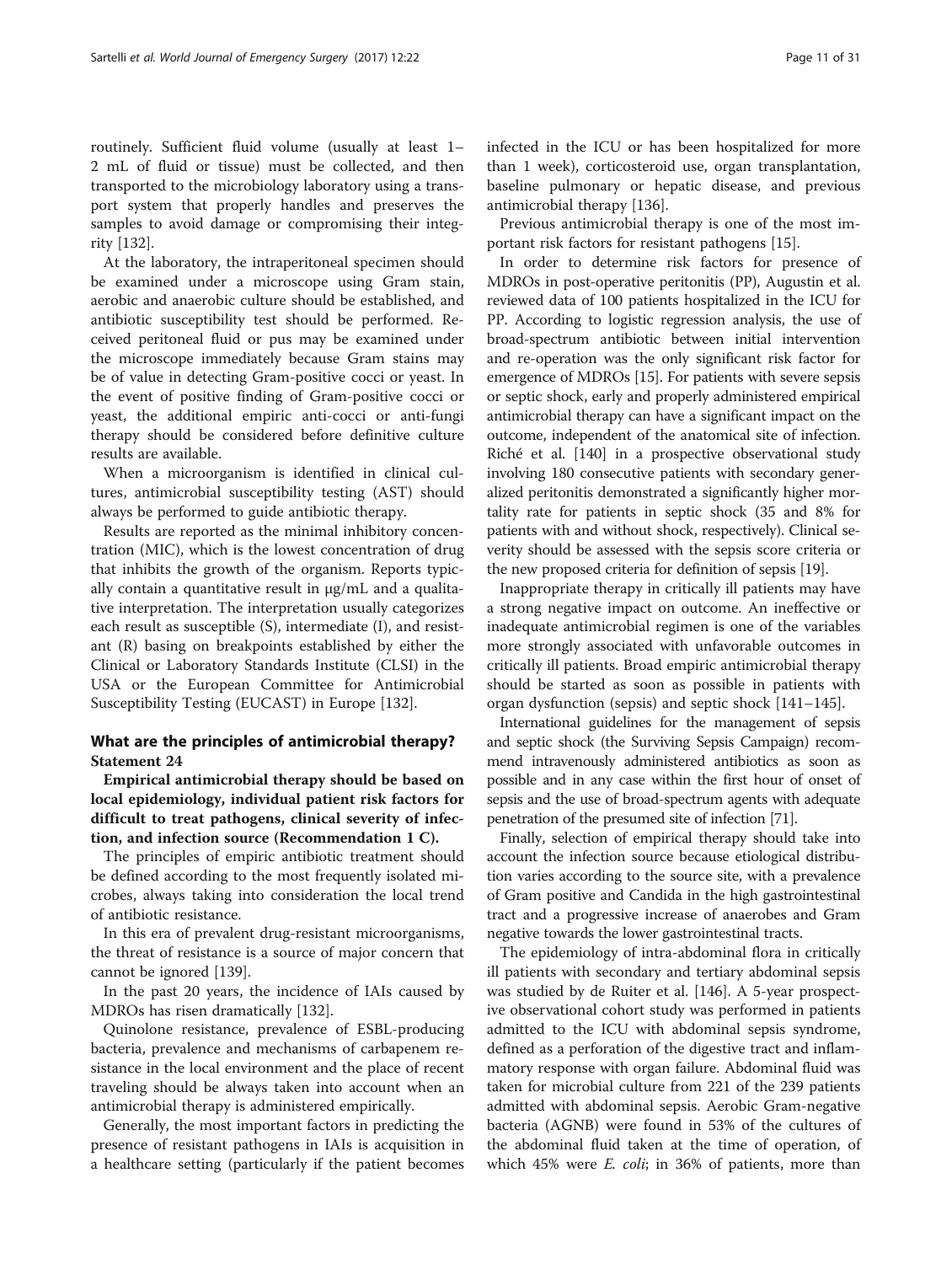one AGNB was found. The incidence of AGNB was the highest in colorectal perforations (68.6%) and perforated appendicitis (77.8%) and the lowest in gastroduodenal perforations (20.5%). Gram-positive bacteria were found in 42.5% of the abdominal fluid cultures and most frequently in colorectal perforations (50.0%). Candida was found in 19.9% of patients, with 59.1% of these cultures being Candida albicans. The incidence of Candida was 41.0% in gastroduodenal perforations and 11.8% in colorectal perforation. Anaerobic bacteria were cultured in 77.8% of patients with perforated appendicitis. Over time, the prevalence of AGNB in abdominal fluid decreased from 117 patients (52.9%) in the first culture to one patient (6.7%) in week 4 (efficacy 87%). The prevalence of Grampositive bacteria increased from 42.5 to 86.7% in a 4 week period.

# Statement 25

The correct dose and correct administration of antimicrobials should include: 1) loading dose when indicated, especially in critically ill patients; 2) extended or prolonged infusion for beta-lactam antibiotics; 3) peritoneal distribution (Recommendation 2 C).

To ensure timely and effective administration of antimicrobial therapy in patients with severe infection, clinicians must consider also the pharmacokinetic/pharmacodynamics properties of the employed antibiotics.

The "dilution effect," also known as the "third spacing phenomenon," is very important for hydrophilic agents. Higher than standard loading doses (LD) of hydrophilic agents such as beta-lactams should be administered to ensure optimal exposure at the infection site, maintaining a therapeutic threshold that considers the effects of renal function [\[94\]](#page-25-0).

In patients with sepsis and septic shock, missing of LD results in an under exposure to hydrophilic antibiotics that may be critical for patients [[147](#page-27-0), [148](#page-27-0)].

Once appropriate initial loading is administered, daily reassessment of the antimicrobial regimen is warranted because pathophysiological changes may significantly affect drug availability [[132\]](#page-26-0).

The mechanisms of action of antibiotics should also be taken into account in establishing the maintenance dose. Some antibiotics, including beta-lactam antibiotics, exhibit time-dependent activity and exert optimal bactericidal activity when drug concentrations are maintained above the Minimum Inhibitory Concentration (MIC), whereas high peak concentrations are not beneficial. As a consequence, the more prolonged the time during which the drug levels are above the MIC value, the greater is the chance of clinical cure. In fact, prolonged or continuous infusions of beta-lactams have

been proposed in order to maximize the time that the drug concentration exceeds the MIC.

However, the results obtained from clinical studies on the continuous or extended infusion of beta-lactams, including two blinded multicenter RCTs, were not conclusive [[149, 150](#page-27-0)]. The first RCT, of 60 patients, showed that continuous infusion (CI) was associated with higher clinical cure, while the second one, of 432 patients, did not find significant differences in the clinical cure of patients receiving CI or intermittent administration of beta-lactams. This difference could be partially explained by the enrollment of patients on renal replacement therapy in the second RCT.

In addition, these results may not be generalizable to patients with high severity of illness and infections caused by less susceptible pathogens with high MIC for which the greatest potential for a clinically relevant benefit may be predicted by pharmacokinetic/pharmacodynamic theory. This has been supported by some retrospective studies [[151, 152\]](#page-27-0). Prolonged or continuous infusions of beta-lactams should therefore be considered for the treatment of critically ill patients with HAI-IAIs.

Conversely, for antibiotics with concentration dependent activity, such as aminoglycosides, the use of a higher dose at extended interval (i.e., once daily) is strongly recommended [\[153\]](#page-27-0).

The use of therapeutic drug monitoring (TDM) has been associated with higher clinical success and lower rate of toxicity. It is recommended mainly, but not only, for drugs with a narrow ratio between efficacy and toxicity, such as glycopeptides and aminoglycosides [\[154](#page-27-0)].

Antimicrobials typically need to reach a site of action outside the plasma passing through the capillary membranes. Disease- and drug-related factors contribute to differential tissue distribution [[155](#page-27-0)]. Concentration gradient between the plasma and the peritoneal space may be of high relevance in case of multidrugresistant bacteria. It has been studied for some antibiotics and has shown large variability in drug availability. Data suggest that increased doses of ceftazidime, meropenem, and imipenem are required to reach adequate concentrations in patients with severe intraabdominal infections [[156](#page-27-0)–[158\]](#page-27-0). In contrast, plasma and peritoneal concentrations of cefepime and cefotaxime seem to be quite similar and an increase in the doses is probably not required [[159](#page-27-0), [160](#page-27-0)]. The same concept can be applied for tigecycline with lipophilic characteristics that are minimally impacted by severe intra-abdominal infections [\[161\]](#page-27-0).

#### Statement 26

The patient should be reassessed when the results of microbiological testing are available. Antimicrobial de-escalation or withdrawal should be considered (Recommendation 1C).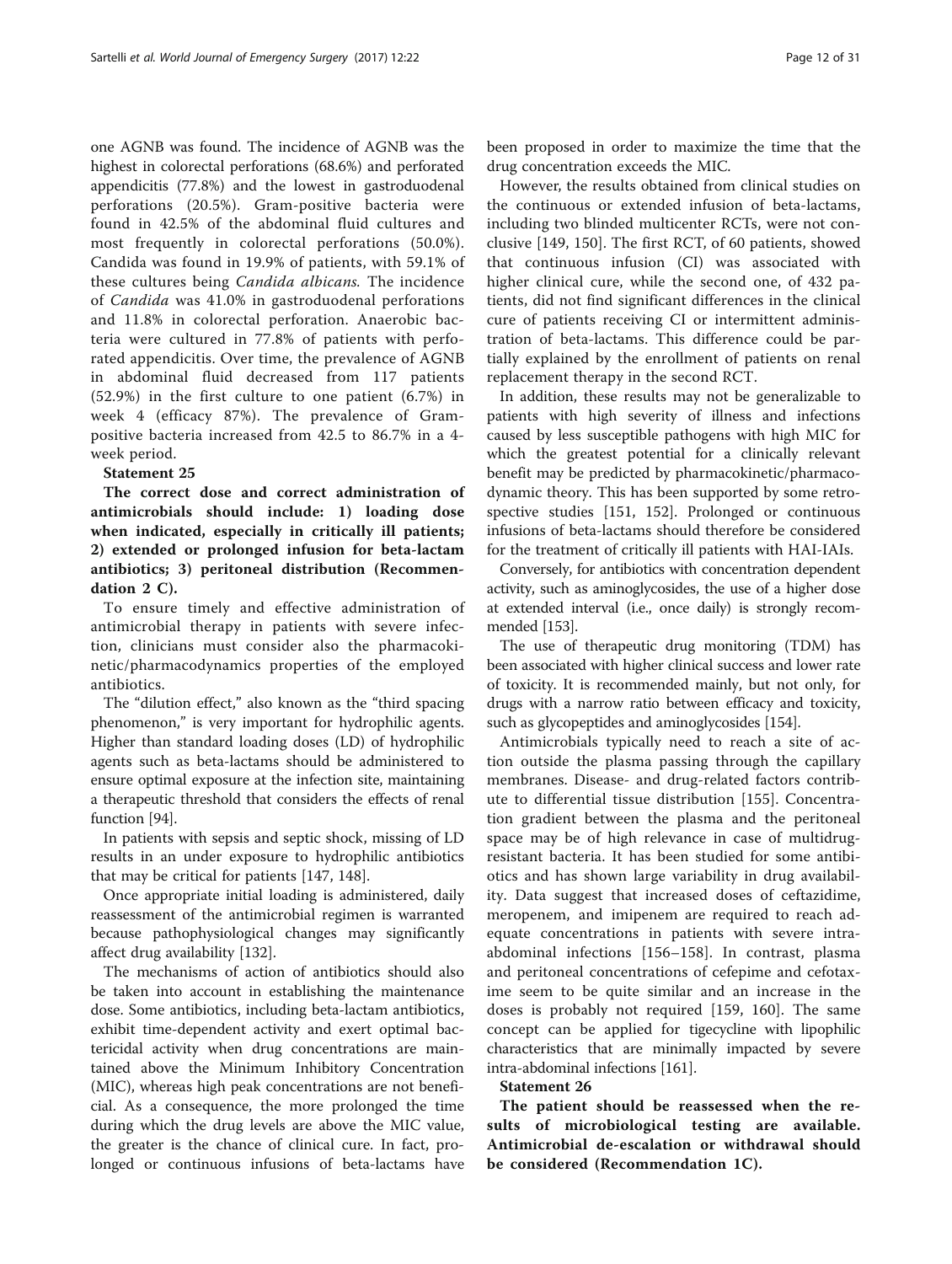The results of microbiological testing may have great importance for the choice of therapeutic strategy of every patient, in particular in the adaptation of targeted antimicrobial treatment.

They provide an opportunity to expand antimicrobial regimen if the initial choice was too narrow but also allow de-escalation of antimicrobial therapy if the empirical regimen was too broad.

Antibiotic de-escalation has been associated with lower mortality rates in ICU patients and is now considered a key practice for antimicrobial stewardship purposes [[129](#page-26-0)].

Recently, Montravers et al. [[128](#page-26-0)] valued the characteristics and outcomes of anti-infective de-escalation during healthcare-associated IAIs. They demonstrated that deescalation is a feasible option in patients with polymicrobial infections such as HAI-IAIs. However, MDR nonfermenting Gram-negative organisms limit its implementation in the setting of IAIs.

#### Statement 27

In the settings with a high incidence of ESBLproducing Enterobacteriaceae, the extended use of cephalosporins should be discouraged and should be limited to pathogen-directed therapy because of its selective pressure resulting in emergence of resistance (Recommendation 1C).

In the past, cephalosporins have often been used in the treatment of IAIs. In light of the increasing prevalence of ESBL-producing Enterobacteriaceae and MRSA due to selection pressures related to overuse of cephalosporins, the routine use of these antibiotics should be strongly discouraged [\[162](#page-27-0)].

Ceftolozane/tazobactam [[162](#page-27-0), [163](#page-27-0)] and ceftazidime/ avibactam [\[164, 165\]](#page-27-0) are two new cephalosporins/betalactamase inhibitor combinations approved for IAIs.

By adding beta-lactamase inhibitor (tazobactam or avibactam), ceftozolane and ceftazidime have a strong activity against Gram-negative MDROs including ESBLproducing Enterobacteriaceae.

These new agents should be combined with metronidazole for complicated IAIs due to limited activity against some Bacteroides spp. These antibiotics will be valuable for treating infections caused by Gram-negative MDROs in order to preserve carbapenems. Notably, ceftazidime/avibactam has demonstrated consistent activity against Klebsiella pneumoniae carbapenemases (KPCs) producers and ceftolozane/tazobactam against multiresistant Pseudomonas.

Cautious clinical use is advised, until their precise roles are further defined as empirical treatment.

#### Statement 28

Extended use of fluoroquinolones (FQ) should be discouraged because of its selective pressure (mainly ESBLs producing Entrobacteriaceae and MRSA).

They should be generally used in patients with allergy to beta-lactams (Recommendation 1C).

FQ have been the most commonly used regimen for complicated IAIs in recent years.

Except for moxifloxacin, FQ have a moderate activity against anaerobes and have been used in combination with metronidazole in the empiric treatment of IAIs. In recent years, resistance of E. coli to FQ has risen over time [\[166\]](#page-27-0).

The worldwide increase in FO resistance among E. coli and other Enterobacteriaceae has limited the nonstratified use of FQ for empirical treatment of IAIs, particularly in critically ill patients and those with HAI-IAIs.

Ciprofloxacin, in combination with metronidazole, should be administered only in patients with mild infection and without risk factors for difficult to treat pathogens (DTTPs). In these patients, moxifloxacin monotherapy could be an option [\[167](#page-27-0), [168](#page-27-0)].

# What is the impact of the antimicrobial resistance in IAIs. How do you treat it? Statement 29

For patients with CA-IAIs, agents with a narrower spectrum of activity should be suggested. However, according to local ecology anti-ESBL-producer coverage may be warranted. By contrast, for patients with HA-IAIs, antimicrobial regimens with broader spectra of activity are preferred (Recommendation 1B).

Hospital-acquired IAIs are associated with an increased likelihood of pathogens with reduced susceptibility to standard antibiotic regimens. In particular, the group of patients with IAIs suffering from resistant bacteria frequently comprises the entire group of postoperative and tertiary peritonitis. According to local bacterial ecology, resistant pathogens can be frequently isolated even in community-acquired secondary peritonitis [\[170\]](#page-27-0).

In the context of IAIs, the main resistance problem is posed by ESBL-producing Enterobacteriaceae, which are alarmingly prevalent in nosocomial infections and frequently observed in community-acquired infections [[169](#page-27-0)–[171](#page-27-0)]. A Carbapenem-sparing regimen is preferred.

The Study for Monitoring Antimicrobial Resistance Trends (SMART) program monitors the activity of antibiotics against aerobic Gram-negative IAIs.

The prevalence of ESBLs in patients with IAIs has increased over time in Asia, Europe, Latin America, the Middle East, North America, and the South Pacific. In contrast, the trend for ESBLs in intra-abdominal infection isolates from Africa has surprisingly, statistically decreased over time [\[172\]](#page-27-0).

KPC producers are rapidly emerging as a major source of multidrug-resistant infections worldwide. The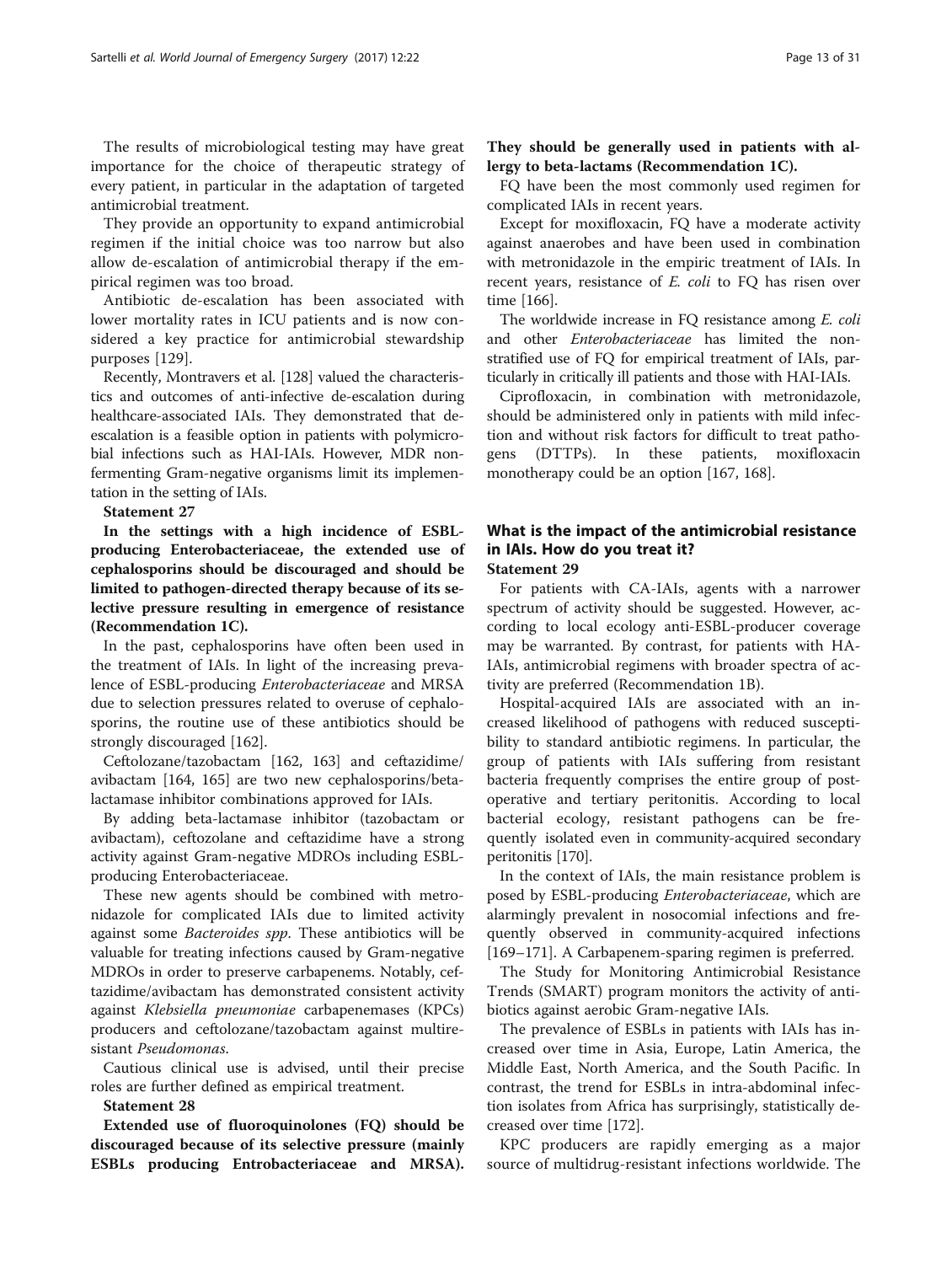recent emergence of carbapenem resistance among Enterobacteriaceae poses a considerable threat to hospitalized patients [\[173\]](#page-27-0). Inappropriate use of carbapenems

should be avoided to reduce their selective pressure and association with the increase in carbapenem-resistant Enterobacteriaceae (CRE) [[174](#page-27-0)].

# Statement 30

Carbapenem sparing treatment should be recommended particularly in the settings where there is a high incidence of carbapenem resistant K. pneumoniae (Recommendation 1B).

The available therapeutic options for the multiresistant Gram-negative bacteria are limited.

In recent years, clinicians have become dependent on carbapenems for treating ESBL infections. This emphasizes the importance of carbapenem-preserving antimicrobial stewardship [[162\]](#page-27-0).

The role of β-lactam/β-lactamase inhibitor (BLBLI) combinations towards ESBLs has been debated and controversial even if recent reports suggest their use in ESBL infections [[175](#page-27-0), [176](#page-27-0)].

Although tigecycline does not feature in vitro activity against P. aeruginosa or certain Enterobacteriaceae (Proteus spp., Serratia spp., Morganella morganii, Providencia stuartii), it is still an option for complicated IAIs because of its favorable in vitro activity against anaerobic organisms, enterococci, several ESBLs, and some strains of carbapenemase-producing Enterobacteriaceae [[177, 178](#page-27-0)]. Because of poor plasma concentrations, tigecycline performs poorly in bacteremic patients, with a much higher risk of failing to clear bacteremia [[179\]](#page-27-0). Tigecycline should not be considered as first-line therapy in patients with healthcareassociated pneumonia and bacteremia.

The recent challenges in the management of Gramnegative MDROs infections, especially in critically ill patients, have revived the clinical use of polymyxins [[180](#page-28-0)–[182](#page-28-0)] and fosfomycin [\[183](#page-28-0)]. There are still open questions about the need of combination therapy and the role of carbapenems, administered at high doses and by extended infusions, in the treatment of infections with carbapenem-resistant entetobacteriaceae.

Ceftolozane/tazobactam and ceftazidime/avibactam have recently been approved in some national agencies for the treatment of IAIs [[162](#page-27-0)–[165\]](#page-27-0). Ceftolozone/tazobactam is a new antibiotic that has been approved for treatment of cIAIs (in combination with metronidazole) including infection by ESBLs and P. aeruginosa and associated with metronidazole may be valuable for treating infections caused by Gram-negative MDROs in order to preserve carbapenems [[162, 163](#page-27-0)]. It may be useful as empirical therapy to preserve the use of carbapenems in critical patients with risk factors for ESBL isolation or as targeted therapy in patients with isolation of an ESBL-producing enterobacteriaceae or P. aeruginosa MDR. It should be considered that in some countries, the production of metallo-β-lactamases enzymes, that are not inactivated by ceftolozane/tazobactam, may be one of the mechanisms for carbapenem resistance in P. aeruginosa.

## Statement 31

Antimicrobial resistance among enterococcal isolates (ampicillin, gentamcin or vancomycin resistance) is mostly found in nosocomial (postoperative or tertiary) peritonitis. In Vancomycin-resistant Enterococcus (VRE), treatment with linezolid (monomicrobial infection) or tigecycline (polymicrobial infection) is appropriate (Recommendation 1 B).

Among Gram-positive bacteria, Enterococci play a significant role in IAIs. Although they are found in community-acquired infections, they were far more prevalent in hospital-acquired infections [\[184\]](#page-28-0). In the CIAOW Study [[169](#page-27-0)], Enterococci (E. faecalis and E. faecium) were the most prevalent bacteria among all the aerobic Gram-positive bacteria isolated in the intra-operative samples, representing 15.9% of all aerobic isolates. Although Enterococci were also present in community-acquired infections, they were more prevalent in HA-IAIs (22.3% in HA-IAIs versus 13.9% in CA-IAIs). Some studies have demonstrated poor outcomes among patients with documented enterococcal infections [\[185](#page-28-0)–[188](#page-28-0)], particularly in those with post-operative IAIs where Enterococci coverage should always be considered. Empirical coverage of Enterococci is not generally recommended for patients with CA-IAIs. The acquisition of glycopeptide resistance by enterococci has seriously affected the treatment and control of these organisms. Many factors can increase the risk of vancomycin-resistant Enterococcus (VRE) infection. These include previous antibiotic therapy, prolonged hospitalization, hospitalization in an intensive care unit, severe illness or underlying pathology, invasive procedures, gastrointestinal surgery, organ transplantation, and close proximity to other VRE-positive patients [[189\]](#page-28-0).

The majority of vancomicyn-resistant enterococcus infections have been attributed to E. faecium, though glycopeptide resistance occurs in E. faecalis and other Enterococcus spp. as well [\[189](#page-28-0)].

Options for treating vancomicyn-resistant enterococcus infections are linezolid or tigeciclyine [\[178,](#page-27-0) [190\]](#page-28-0).

# What is the impact of intra-abdominal candidiasis? When and how do you treat intra-abdominal candidiasis?

#### Statement 32

The presence of Candida spp. in the peritoneal samples is a factor of poor prognosis (Recommendation 1C).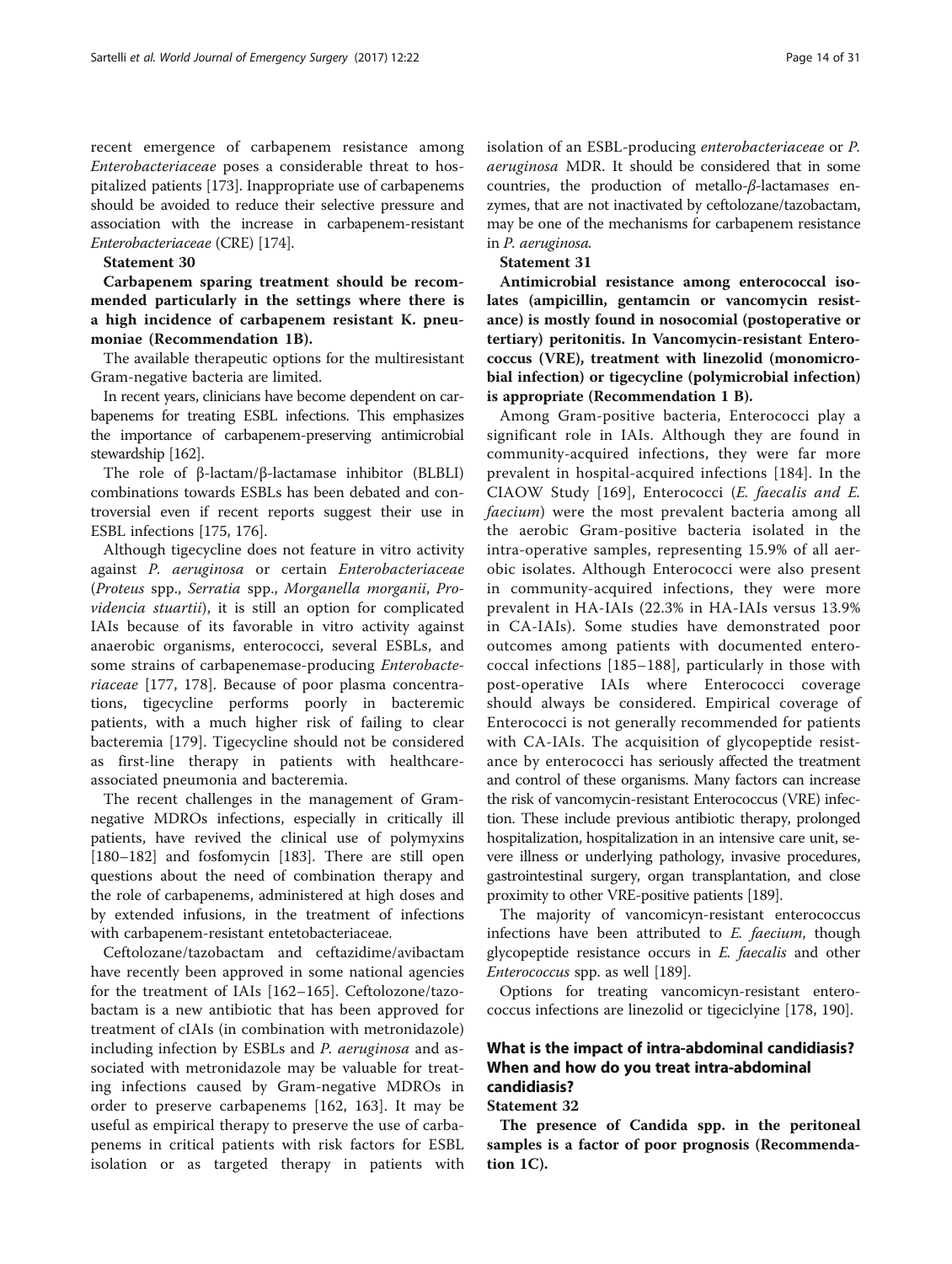The epidemiological role of Candida spp. in IAI has not yet been conclusively defined.

Colonizing strains of C. albicans are normally present in small or moderate numbers and they are only regarded as part of the resident gastrointestinal microflora [\[191](#page-28-0)].

However, isolation of *Candida* spp. in samples from IAIs is associated with poor outcomes [[192\]](#page-28-0).

In community-acquired infections, the role of Candida spp. in the prognosis is difficult to demonstrate. In healthcare-associated (mainly post-operative) peritonitis, intra-abdominal candidiasis is associated with increased mortality.

In an observational study, Montravers et al. [[193](#page-28-0)] showed that isolation of *Candida* spp. was an independent risk factor of mortality in nosocomial peritonitis patients. However, antifungal treatment did not improve survival.

Several criteria have been considered as factors of poor prognosis for patients with Candida isolation in peritoneal fluid.

In a retrospective review of a prospective surgical ICU database of patients, Dupont et al. [\[194\]](#page-28-0) demonstrated that four variables were independently associated with mortality in polymicrobial peritonitis with Candida isolation in peritoneal fluid in critically ill patients. These were (1) APACHE II (Acute Physiology and Chronic Health Evaluation II) score on admission of at least 17, (2) respiratory failure on admission, (3) upper gastrointestinal tract origin of peritonitis, and (4) results of direct examination of peritoneal fluid that were positive for Candida.

Data from 13 hospitals in Italy, Spain, Brazil, and Greece over a 3-year period (2011–2013) including patients from ICU, medical, and surgical wards with intraabdominal candidiasis was published in 2015 [[195](#page-28-0)]. A total of 481 patients were included in the study. Of these, 27% were hospitalized in ICU. The mean age was 63 years, and 57% of patients were male. Multivariate logistic analysis regression showed that age, increments in 1-point APACHE II scores, secondary peritonitis, septic shock, and non-adequate abdominal source control were significantly associated with mortality. In patients with septic shock, absence of source control resulted in mortality rates above 60% irrespective of administration of an adequate antifungal therapy.

Moreover, a prospective observational study involving 180 consecutive patients with secondary generalized peritonitis (community-acquired and post-operative) at a single center was published by Riché et al. [\[140\]](#page-26-0). Septic shock complicating intra-abdominal candidiasis was associated with high mortality rates. Yeast in the peritoneal fluid of post-operative peritonitis were an independent risk factor for death in patients with septic shock.

Statement 33

Two situations justify an empirical antifungal therapy: patients with septic shock in communityacquired infections or patients with post-operative infections (Recommendation 2 C).

No study has specifically evaluated the efficacy of antifungal therapy in IAIs. In recent randomized trials focusing on antifungal therapy of invasive candidiasis, the proportion of patients with a diagnosis of abdominal candidiasis was low [[196, 197\]](#page-28-0). The need for an early adequate systemic antifungal therapy in candida peritonitis is based on the assumption that delayed antifungal therapy initiation is associated to poorer outcome, particularly among those with candidaemia [[198](#page-28-0)–[200](#page-28-0)]. However, a deleterious impact of delayed systemic antifungal therapy initiation has never been demonstrated in candida intra-abdominal infection.

Two situations justify an empirical antifungal therapy: patients with septic shock in community-acquired infections or patients with post-operative infections where the presence of yeast is associated with a poor prognosis.

The EUCAST guidelines consider Candida glabrata resistant to azole agents [[201\]](#page-28-0). These organisms were observed in 22% of all intra-abdominal candidiasis in Montravers et al.'s prospective study. This was a noninterventional study in 271 adult ICU patients with proven invasive *Candida* infection who received systemic antifungal therapy [[193\]](#page-28-0). As a consequence, an echinocandin should probably be used as empirical antifungal therapy in critically ill patients having CA-IAIs or HAI-IAIs. First-line fluconazole therapy is preferable in the other cases. The optimal duration of definitive treatment is not established. The IDSA guidelines did not provide any recommendations for duration of therapy [[202\]](#page-28-0). For severe bacterial healthcare-associated IAIs, a duration of antibacterial therapy between 7 and 15 days is recommended [\[203\]](#page-28-0). Based on the high rates of recurrence and relapse in candida IAIs, longer duration has been recommended by experts (around 2 to 3 weeks) [[195\]](#page-28-0). De-escalation of empirical antifungal therapy is a safe procedure as illustrated recently in two studies. In a recent study, 835 non-neutropenic adults were recruited in the multicenter prospective observational Amar-CAND2 study. Patients receiving systemic antifungal therapy for a documented or suspected invasive candidiasis in the ICU and who were still alive 5 days after antifungal initiation were selected [\[204](#page-28-0)]. Among the 647 studied patients, early de-escalation at day 5 after antifungal initiation occurred in 142 patients (22%). Early systemic antifungal therapy (SAT) de-escalation was the sole factor not associated with increased 28-day mortality (RR 1.12, 95% CI 0.76–1.66). In non-neutropenic critically ill adult patients with documented or suspected invasive candidiasis, SAT de-escalation within 5 days was not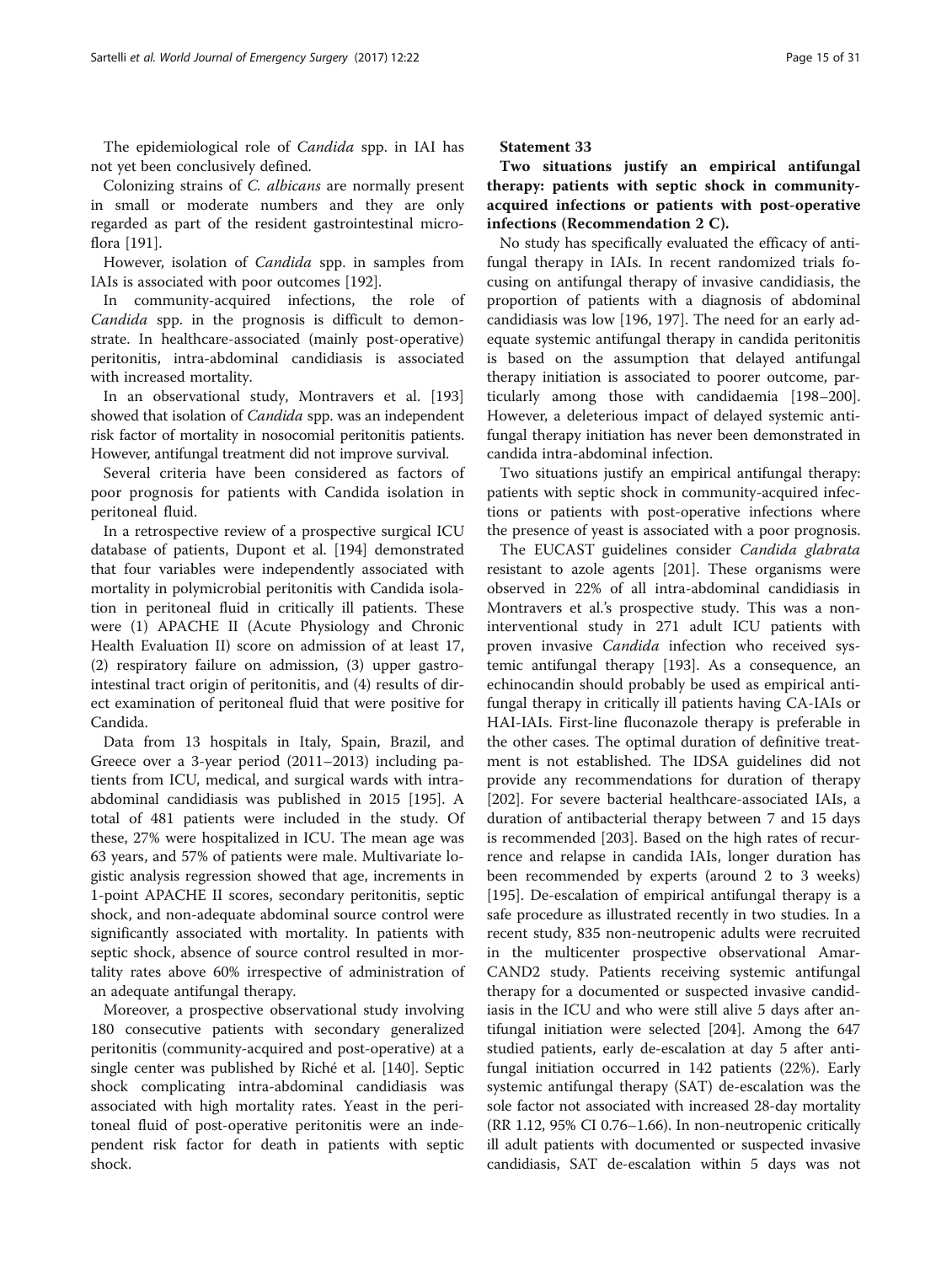related to increased day 28 mortality but was associated with decreased SAT consumption. These results suggest, for the first time, that SAT de-escalation may be safe in these patients. In a recent study by Montravers et al. [\[126](#page-26-0)] on 206 patients with HCAI-IAIs, de-escalation was performed in 53% of the cases including antifungal agents in 49% of the cases having antifungal therapy. De-escalation was not a risk factor for mortality.

# What is the optimal duration of antimicrobial therapy?

#### Statement 34

In the setting of uncomplicated acute cholecystitis and acute appendicitis post-operative antimicrobial therapy is not necessary (Recommendation 1A).

In the event of uncomplicated IAIs, the infection involves a single organ and does not extend to the peritoneum. When the source of infection is treated effectively by surgical excision, post-operative antimicrobial therapy is not necessary, as demonstrated in managing uncomplicated acute appendicitis or cholecystitis [[3](#page-24-0)–[5](#page-24-0)].

#### Statement 35

In patients with IAIs, when patients are not severely ill and when source control is complete, a short course (3–5 days) of post-operative therapy is suggested (Recommendation 1A).

Recently, a prospective study on appropriate duration of antimicrobial therapy was published [\[6](#page-24-0)]. The study randomized 518 patients with IAIs and adequate source control to receive antibiotics until 2 days after the resolution of fever, leukocytosis, and ileus, with a maximum of 10 days of therapy (control group), or to receive a fixed course of antibiotics (experimental group) for  $4 \pm 1$ calendar days.

In patients with intra-abdominal infections who had undergone an adequate source control procedure, the outcomes after fixed-duration antibiotic therapy (approximately 4 days) were similar to those after a longer course of antibiotics (approximately 8 days) that extended until after the resolution of physiological abnormalities. In this study, most patients were not severely ill.

#### Statement 36

In patients with ongoing or persistent IAIs, the decision to continue, revise, or stop antimicrobial therapy should be made on the basis of clinician judgment and laboratory information (Recommendation 1 A).

The high mortality associated with abdominal sepsis requires clinicians to maintain a high index of clinical suspicion of treatment failure and the early diagnosis of ongoing infections. These patients should always be monitored carefully including the potential use of inflammatory response markers.

The most studied biomarkers in clinical settings are the acute phase proteins (CRP) and procalcitonin (PCT) [[205, 206](#page-28-0)].

Recently, PCT has been suggested as a novel biomarker that may be useful in guiding therapeutic decision making in the management of sepsis. It may be a helpful tool to determine the timing and appropriateness of escalation of antimicrobial therapy in sepsis. A systematic review and meta-analysis on PCT-guided therapy in ICU patients with severe sepsis and septic shock was published in 2013 [\[207\]](#page-28-0). Seven randomized studies comprising a total of 1075 patients with severe sepsis or septic shock were included in the meta-analysis. Both hospital mortality and 28-day mortality were not different between PCT-guided therapy and standard treatment groups. However, duration of antimicrobial therapy was significantly reduced in those using PCT-guided therapy. In 2015, a review on PCT-guided antibiotic therapy for septic patients in the surgical ICU confirmed the benefits of using procalcitonin including cost-effectiveness and timing of termination of antibiotics [\[208](#page-28-0)].

However, these results were not confirmed in a prospective study in the setting of patients having only IAIs [[209\]](#page-28-0). In this study including 101 consecutive patients with peri-operative septic shock secondary to intraabdominal infection, PCT decrease to 0.5 ng/mL lacked sensitivity to predict the treatment response. In addition, a decrease of at least 80% from the peak level failed to accurately predict treatment response. PCT may become a valuable weapon for predicting treatment response. However, its role has not been defined in cIAIs and should always be correlated with clinician judgment.

# Which interventions improve antibiotic prescribing practices for patients with IAIs?

Interventions to improve antibiotic prescribing practices for patients with IAIs should be directed at two different levels:

- 1. Patient level—which includes clinical severity, epidemiological exposures, PK/PD factors, comorbidities, prior antibiotic exposure, prior infection, or colonization with MDROs and infection source
- 2. Hospital level—including presence of in-hospital antimicrobial stewardship programs, availability of local guidelines and updated microbiological data, infection control policy, educational activities, and structural resources (like computer-assisted order entry)

Significant data supports the importance of antibiotic prescribing practices for patients with IAIs, in critically ill and non-critically ill patients and in community and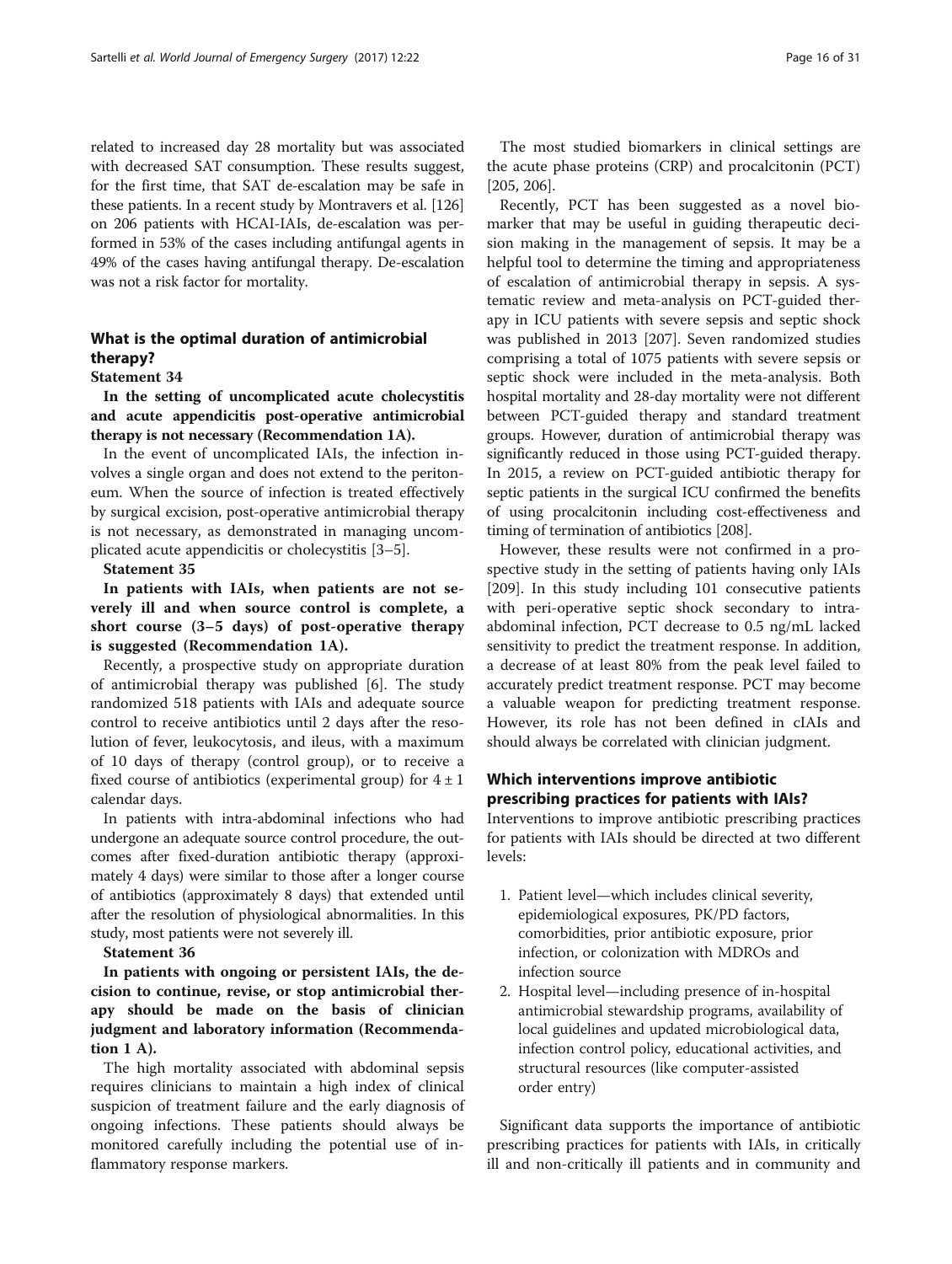hospital-acquired infections. Prescribing practices may influence the outcome and cost of treatment as well as the risk of superinfection and resistant pathogens in the individual patient and the broader environment. Components of antibiotic prescribing practices that may influence outcome and the risk of developing superinfection and antibiotic resistant infections include (a) adequacy of empiric antibiotic therapy, (b) the time to initial antibiotic therapy, (c) appropriate pharmacokinetic dosing, (d) deescalation of antibiotic therapy, (e) length of treatment, and (f) avoidance of unnecessary antibiotic therapy.

#### Statement 37

Multifaceted interventions are more likely to improve antibiotic prescribing practices than simple, passive interventions. Didactic educational programs alone are generally ineffective. (Recommendation 1B).

Most studies of the implementation of guidelines and prescribing practices, including for IAIs, have involved multifaceted interventions [\[210](#page-28-0)–[214\]](#page-28-0). A longitudinal study of a multifaceted program that included locally developed, unit-specific protocols, computer-assisted order entry, and ICU-based pharmacist facilitation in both a trauma and a surgical ICU, demonstrated compliance with protocols and a sustained reduction in multidrugresistant pathogens [[212](#page-28-0)]. Popovski et al. performed a before-and-after study that examined multifaceted interventions to optimize antibiotic use for IAIs [[214](#page-28-0)]. Interventions included (1) adapting published guidelines based on local susceptibility data with stratification of infection type, (2) creation of educational tools, and (3) educational programs involving multidisciplinary groups. Antibiotic selection was significantly altered, and the change persisted for greater than 2 years. However, no change was noted in the length of treatment. The difficulty of altering prolonged antibiotic therapy is highlighted by a recent randomized, controlled trial of a short, fixed duration of antibiotic therapy for IAIs versus treatment until the resolution of fever, leukocytosis, and ileus in which both the control and treatment groups had substantial non-compliance with significant extended antibiotic therapy (24 and 18%, respectively) [[6\]](#page-24-0).

#### Statement 38

As a single intervention, implementation of locally adapted, interdisciplinary evidence based guidelines that incorporate risk stratification (severity and CA-IAIs versus HA-IAIs) and local resistance data most consistently improves components of AB prescribing for IAI (Recommendation 1 B).

As an individual component of change, the creation of locally adapted evidence-based guidelines incorporating local historical culture data with the involvement of an interdisciplinary team is strongly supported in the literature [[210](#page-28-0), [213, 214\]](#page-28-0). The presence of pre-existing locally

developed antibiotic protocols was independently associated with improved time to antibiotic treatment and with survival in a 1-month prospective observational trial of 41 French ICUs [\[215](#page-28-0)]. An intra-abdominal source of infection accounted for 21% of all infection episodes receiving new antibiotic therapy. Several studies have demonstrated the ability to achieve a high percentage of adequate empiric coverage for IAIs employing this approach (Leone 89%, Raymond 100%, Barie 94%) [[216](#page-28-0)–[218\]](#page-28-0).

# Statement 39

Computer-assisted order entry, non-physician healthcare provider facilitation, and therapeutic drug monitoring can improve components of antibiotic prescribing practices, if resources are available (Recommendation 2 B).

Computerized decision support programs and computer-assisted implementation methods have been found to be useful in many studies of antibiotic therapy [[219](#page-28-0)–[221](#page-28-0)]. In one cluster randomized trial of three hospitals from Israel, Germany, and Italy, a computerized decision support system significantly increased the rate of appropriate empirical antibiotic treatment of infections, with an adjusted odd ratio of 1.48 [\[222](#page-28-0)]. Computer-based advisors and decision support have also been used to improve antibiotic dosing in various populations.

Though seldom examined in isolation, non-physician healthcare providers, most commonly pharmacists and nurses, have facilitated guideline implementation and compliance in most randomized trials and before-andafter studies [[223](#page-28-0)–[225\]](#page-29-0).

# Which are the determinants of outcome of patients with cIAIs in ICU? Statement 40

The lack of source control and antibiotic adequacy are the only modifiable risk factors for mortality in patients with cIAIs admitted to the ICU. Organ dysfunction is associated with worse outcomes (Recommendation 1 B).

Patients with cIAIs present with varying severity of illness and may require ICU care in the pre or postoperative periods which may be associated with a high mortality rate.

Although cIAIs are the second most frequent infection in the ICU, outcomes after ICU admission and risk factors have been sparsely studied.

De Waele et al. performed a systematic review of the literature to identify factors independently associated with outcome in patients admitted to the ICU because of cIAIs. Studies were included in the analysis if they include ICU patients with cIAIs and reported the impact of any clinical treatment or microbiological factor on outcome. Thirty-two studies, published between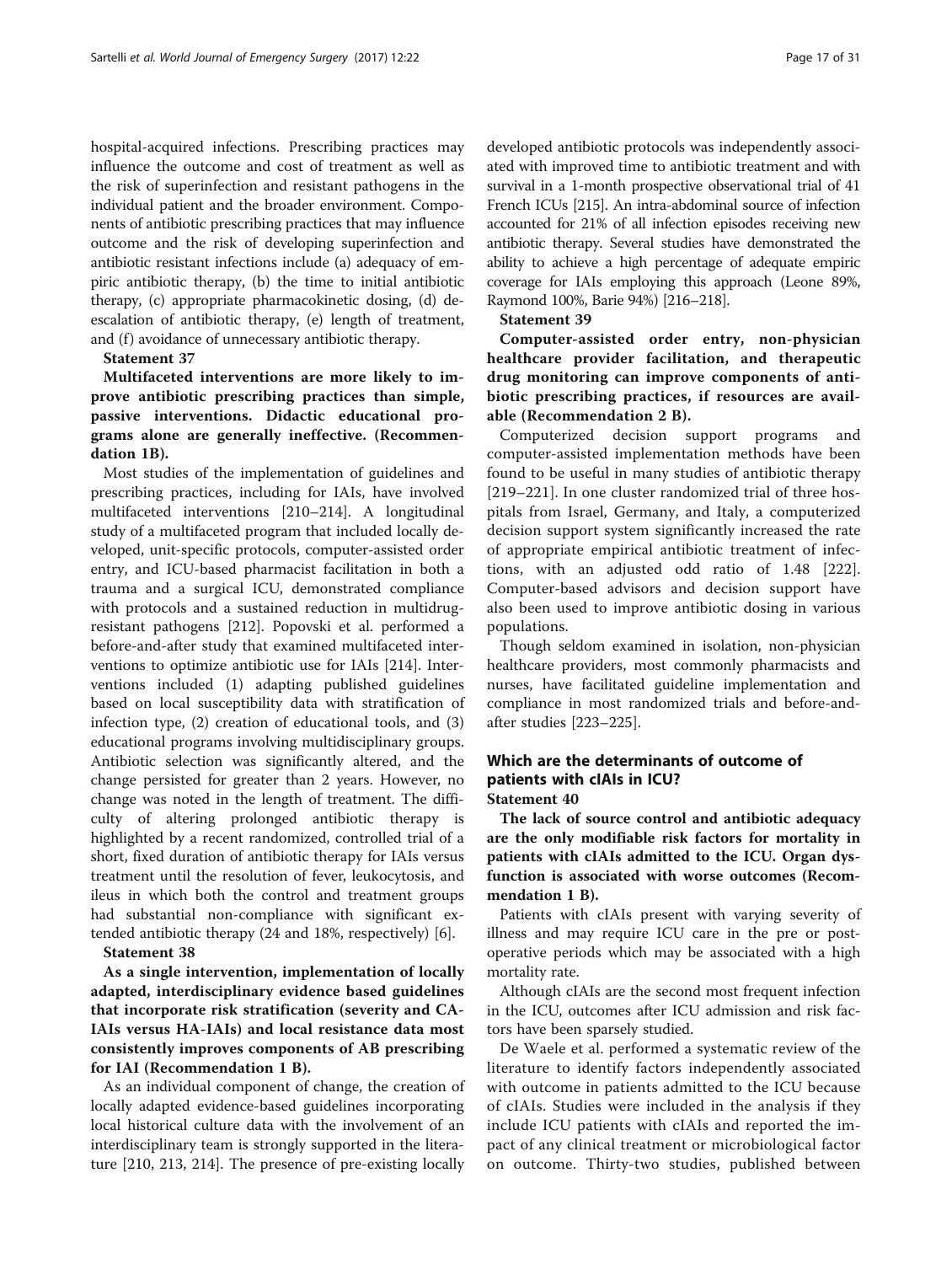1999 and 2014, were retrieved and eight were selected for inclusion in this analysis. In total, 3967 patients were analyzed in these eight studies, three studies were single-center studies, and three included fewer than 200 patients. Two studies did not consider any surgical characteristic for analysis; source control adequacy was evaluated to some extent in six but details such as source control timing were only assessed in two. Half of the studies did not consider antibiotic adequacy as a variable; and timing of antibiotic therapy was not assessed in any study. Five studies considered microbiological characteristics as potential factors that may impact outcome. Reported mortality included either ICU mortality or hospital mortality (three each), and 30-day and 4-month mortality. Risk factors associated with mortality could be categorized into three major classes: (1) patient comorbidity, (2) treatment, and (3) severity of illness. All studies reported severity of illness (variable expressed, either scoring systems, organ dysfunction, or need for organ support) as a risk factor for outcome; Acute Kidney Injury (AKI) was cited specifically in five studies. Patient characteristics included age (three studies), gender (one study), and infection source (two studies). Comorbidities that were associated with outcome included cirrhosis (three studies) and hematological cancer (one study). Lack of source control was reported as independently associated with poor outcome in three studies; inadequate antibiotic therapy in one.

# Which treatment duration is adequate for critically ill patients with complicated intra-abdominal infection? Which are the major determinants of antibiotic choice in patients with complicated intra-abdominal infection (cIAI)? Statement 41

If the patient is critically ill the treatment duration can be deferred until after a multi-disciplinary careful evaluation (Recommendation 1B).

Inadequate source control and inappropriate antibiotics are key determinants of mortality in patients having intraabdominal sepsis and associated bacteremia.

In order to describe characteristics of critically ill patients with secondary blood stream infection (BSI) of intra-abdominal origin and identify predictors of mortality, a retrospective, single-center study that evaluated patients admitted between January 2005 and January 2011 was recently published [\[67\]](#page-25-0). Logistic regression analysis revealed inadequate source control  $(P = 0.002)$  and inappropriate antibiotics ( $P = 0.016$ ) to be independently associated with mortality. In non-critically ill patients with adequate source control procedure after cIAI, the duration of the antimicrobial therapy was well defined [\[6](#page-24-0)]. However, for critically ill patients, an individualized approach

is always mandatory. Appropriate antibiotic therapy, is a cornerstone for the success.

#### Statement 42

Principal determinants of antibiotic choice in critically ill patients are based on three parameters: 1) Severity of illness, 2) local ecology, and 3) risk factors of the host. Previous antibiotic use is associated with a higher development of multidrug resistant organisms (MDROs). Broad-spectrum antibiotic therapy, including combination of different antibiotic classes should be recommended in patients with septic shock, settings with high rates of MDRO, and previous antibiotic administration (Recommendation 1B).

Abdominal sepsis is a common indication for admission to the ICU. In 2014, the EPIC II study [\[226](#page-29-0)], including 13,796 adult patients from 1265 ICUs in 75 countries, demonstrated ICU mortality was higher in patients with abdominal infections compared to those with other infections  $(29.4 \text{ vs. } 24.4\%, P < 0.001)$ . In patients with septic shock, early appropriate empiric antimicrobial therapy has a significant impact on the outcome, independent of the site of infection [\[227](#page-29-0)]. Prompt institution of antimicrobial therapy that is active against the causative pathogen(s) is crucial in the treatment of patients with severe infection and sepsis. In fact, the Surviving Sepsis Campaign strongly recommends initiating antibiotic therapy within the first hour of recognition of severe sepsis, after suitable cultures have been obtained. In a retrospective analysis of a large dataset collected prospectively for the Surviving Sepsis Campaign, Ferrer et al. [\[228](#page-29-0)] demonstrated that delay in first antibiotic administration was associated with increased in-hospital mortality in patients with severe sepsis and septic shock.

An antimicrobial policy of de-escalation therapy consisting of the initial use of wide-spectrum antimicrobials followed by a reassessment of treatment when culture results are available should be a principle of antimicrobial stewardship in critically ill patients [\[229](#page-29-0)]. Studies have reported conflicting effects on outcomes with de-escalation in various groups of critically ill patients.

To assess the safety and the impact on in-hospital and 90-day mortality of antibiotic de-escalation in patients admitted to the ICU with severe sepsis or septic shock, a prospective study was published in 2014 [\[230](#page-29-0)].

By multivariate analysis, factors independently associated with in-hospital mortality were septic shock, elevated SOFA score the day of culture results, and inadequate empirical antimicrobial therapy. In contrast, de-escalation therapy was a protective factor. However, in 2014, a multicenter randomized trial investigating a strategy based on de-escalation of antibiotics resulted in prolonged duration of ICU stay but did not affect the mortality rate [[231](#page-29-0)].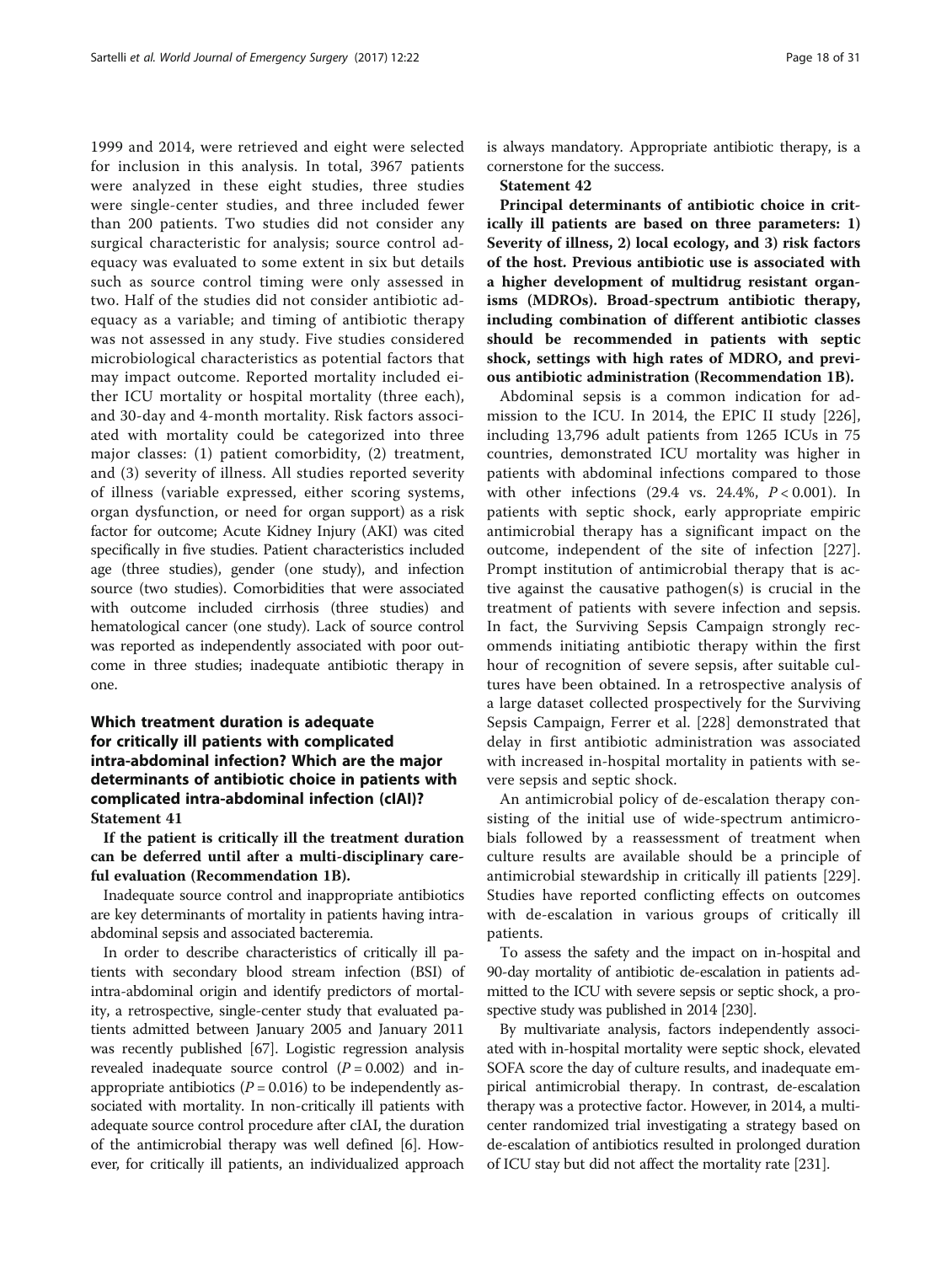Recently, Montravers et al. demonstrated that deescalation is a feasible option in patients with polymicrobial infections such as healthcare-associated IAIs [\[128](#page-26-0)]. In a context of a dedicated "antibiotic stewardship" program, de-escalation should be encouraged, whenever possible, to optimize antibiotic use [[232\]](#page-29-0).

Emphasis on MDRO epidemiology is needed to better understand current strategies of prevention and management of critically ill patients in ICUs [[233](#page-29-0)].

A rational use of antibiotics is important in order to prevent the emergence of multidrug-resistant bacteria, especially in ICUs. In critically ill patients, positive cultures may actually represent contamination. Antibiotic stewardship for critically ill patients may be translated into the implementation of specific guidelines, which were largely promoted by the Surviving Sepsis Campaign, targeted to optimizing choice, dosage, and duration of antibiotics in order to improve outcomes and reduce the development of resistance [\[234, 235\]](#page-29-0).

# What is the best management of patients with abdominal sepsis?

# Statement 43

Early identification of sepsis and prompt administration of intravenous fluids and vasopressors are always mandatory. Restoring a mean systemic arterial pressure of 65 to 70 mm Hg is a good initial goal during the hemodynamic support of patients with sepsis (Recommendation 1 A).

The definition of sepsis (Sepsis-3) [[19\]](#page-24-0) has returned to the traditional views that sepsis is characterized by organ dysfunction attributed to an infection. Patients with at least two of three clinical abnormalities including Glasgow coma score of 14 or less, systolic blood pressure of 100 mmHg or less, and respiratory rate 22/min or greater may have poor outcome typical of sepsis. Importantly, qSOFA does not define sepsis but provides simple bedside criteria to screen adult patients with suspected infection. Sepsis is now defined as a life-threatening organ dysfunction caused by a dysregulated host response to infection. It can be clinically represented by an increase in the SOFA score of 2 points or more [[19\]](#page-24-0). Norepinephrine is now the first-line vasopressor agent which is used to correct hypotension in the event of septic shock. It is more efficacious than dopamine and is more effective for reversing hypotension in patients with septic shock [[71](#page-25-0), [236](#page-29-0)–[238](#page-29-0)]. Septic shock is defined as a subset of sepsis in which particularly profound circulatory, cellular, and metabolic abnormalities who are associated with higher risk of mortality than with sepsis alone. Patients with septic shock can be clinically identified by requirement for vasopressors to maintain a mean arterial pressure of 65 mmHg or greater and serum lactate level less than 2 mmol/L (>18 mg/dL) in the absence of hypovolemia [[19](#page-24-0)]. Under this terminology, "severe sepsis" becomes superfluous. Sepsis should generally warrant greater levels of monitoring and interventions.

In patients with sepsis, the 2016 SCC guidelines suggest that initial hemodynamic resuscitation should be achieved within 3 h [\[71\]](#page-25-0).

Fluid therapy is needed to improve microvascular blood flow through an increased cardiac output as an essential part of the treatment of sepsis. A fluid challenge should incorporate four determinant elements [[236](#page-29-0)]: (1) crystalloid solutions should be the first choice because they are well tolerated and cheap; (2) fluids should be infused rapidly to induce a quick response but not so fast that an artificial stress response develops; (3) the goal should be an increase in systemic arterial pressure; and (4) avoidance of pulmonary edema which is the most serious complication of fluid infusion through appropriate monitoring that is necessary to prevent edema occurrence.

Hypotension is the most common indicator of inadequate perfusion. Restoring a mean arterial pressure of 65 to 70 mmHg is a good initial goal during hemodynamic support of patients with sepsis [[239](#page-29-0)].

#### Statement 44

Fluid overload should be avoided in patients with generalized peritonitis, (Recommendation 1C).

In patients with generalized peritonitis, fluid resuscitation should avoid fluid overload, which may aggravate gut edema and lead to increased intra-abdominal pressure (IAP) [\[239\]](#page-29-0).

The systemic inflammatory response syndrome, increased vascular permeability, and aggressive crystalloid resuscitation predispose to fluid sequestration and collection in the peritoneum. Patients with advanced sepsis commonly develop bowel edema. These changes along with an associated forced closure of the abdominal wall may result in increased IAP ultimately leading to intraabdominal hypertension (IAH) [[238](#page-29-0)]. Elevated IAP may reduce both regional and global perfusion resulting in significant organ failure. An uncontrolled IAH, with an IAP exceeding 20 mmHg, and new organ failure onset leads to abdominal compartment syndrome (ACS). ACS is a potentially lethal complication affecting splanchnic, cardiovascular, pulmonary, renal, and central nervous systems [\[117](#page-26-0), [240\]](#page-29-0).

# What are the role of the adjunctive therapies in sepsis?

## Statement 45

There is currently insufficient evidence supporting the use of any adjunctive therapy in patients with septic shock due to intra-abdominal infection (No Recommendation).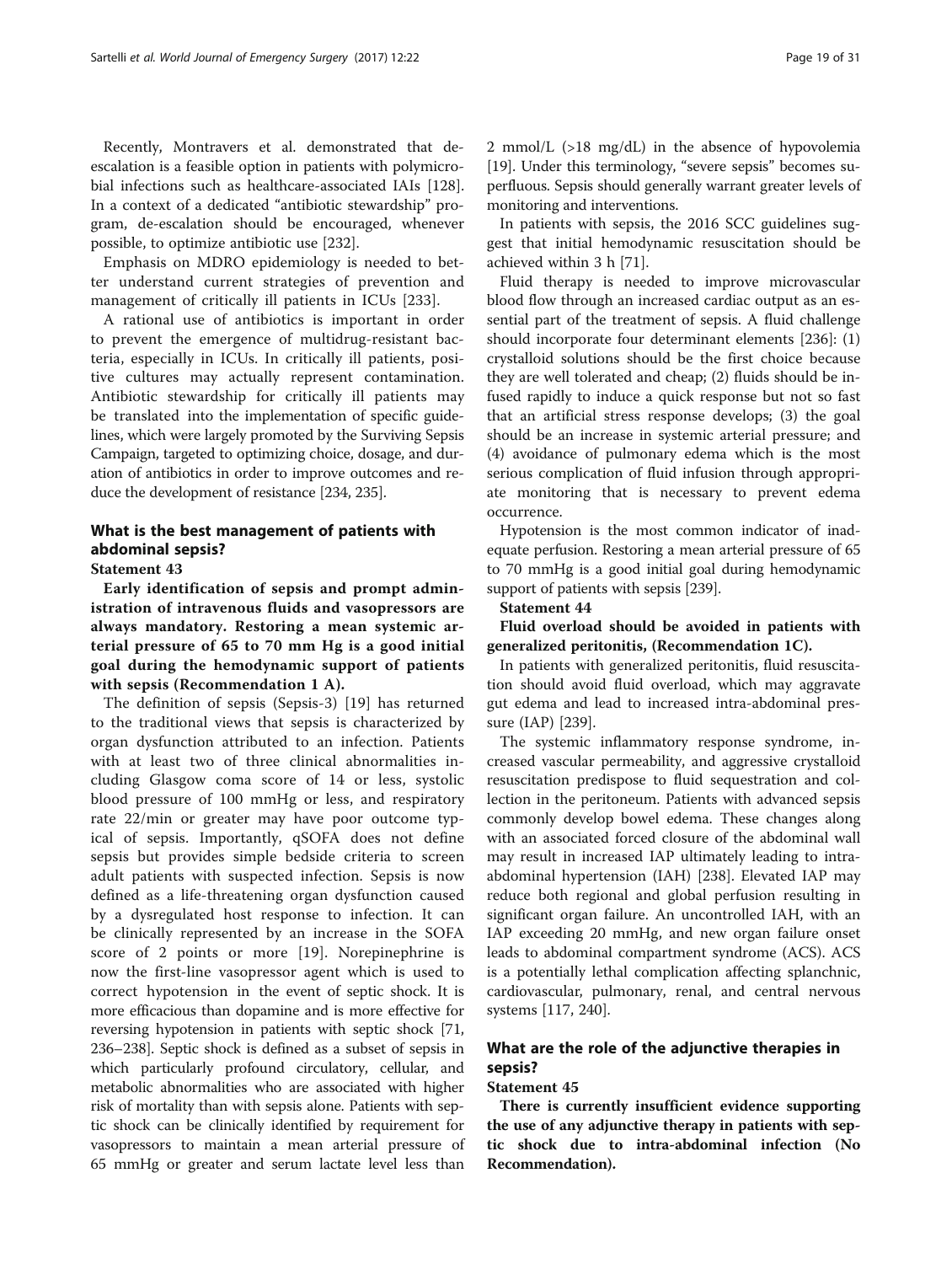Although source control, antimicrobial therapy, and supportive therapies remain the cornerstone of treatment, especially in the early phase of sepsis, the identification of adjunctive therapies may play an important role in patients with ongoing sepsis.

In septic patients, mortality is higher when both proand anti-inflammatory cytokine levels are high [\[241, 242](#page-29-0)]. The rationale of using extracorporeal blood purification in patients with septic shock is to modulate the immune response. Blood purification for sepsis has consisted of various techniques: high-volume hemofiltration, highadsorption hemofiltration, high cut-off membrane hemofiltration, plasma exchange, and hybrid systems [[243](#page-29-0)].

A systematic review and meta-analysis of randomized trials to determine the association between various blood purification techniques and all-cause mortality in humans with sepsis was published in 2013 [\[244](#page-29-0)]. Ten single-center and six multicenter studies were identified. Ten trials reported patients with either severe sepsis or septic shock, while five trials reported only patients with a diagnosis of sepsis. One trial included patients with sepsis, severe sepsis, or septic shock. The blood purification techniques used included hemoperfusion (ten trials), hemofiltration (four trials), and plasma exchange (two trials).

Overall, blood purification decreased mortality compared with no blood purification. However, these results were driven mainly by hemoperfusion. Pooling of all trials of blood purification for treatment of sepsis was no longer associated with lower mortality after excluding trials using polymyxin B hemoperfusion. PMB-HP has been debated in recent years [\[245](#page-29-0)-[246\]](#page-29-0). PMB-HP represents a promising strategy, but the Franch, prospective, multicenter, randomized controlled trial (ABDOMIX group) enrolling 243 patients with septic shock within 12 hours after emergency surgery for peritonitis related to organ perforation [[247\]](#page-29-0) failed to demonstrate a benefit. More recently the EUPRATHES (evaluating Polymyxin B Hemoperfusion in a randomized controlled study of adults treated for endotoxemia and septic shock) trial of PMB-HP in patients with septic shock and confirmed endotoxemia also failed to show an improved survival [[248](#page-29-0)].

The use of intravenous immunoglobulin for treating patients with surgical sepsis is controversial. It is based on a potential benefit related to neutralization of endotoxin and various bacterial products. Intravenous immunoglobulin provides antibodies that can neutralize circulating exotoxins produced by organisms and may modulate the systemic inflammatory response induced by cytokine stimulation [[249](#page-29-0)].

In order to evaluate the effects of intravenous immunoglobulin (IVIG) as adjunctive therapy in patients with bacterial sepsis or septic shock on mortality,

bacteriological failure rates, and duration of stay in hospital, a Cochrane review was published in 2013 [[250\]](#page-29-0). Forty-three RCTs comparing IVIG (monoclonal or polyclonal) with placebo or no intervention in patients of any age with bacterial sepsis or septic shock were reviewed. Subgroup analysis of ten polyclonal IVIG trials  $(n = 1430)$  and seven trials on IgM-enriched polyclonal IVIG ( $n = 528$ ) showed significant reductions in mortality in adults with sepsis compared to placebo or no intervention. Pooled analysis of polyclonal and monoclonal IVIG was not done due to clinical heterogeneity. Polyclonal IVIG reduced mortality among adults with sepsis however this benefit was not seen in trials with low risk of bias.

A review of the mechanisms of action and metaanalysis of the clinical effectiveness was recently published [\[251\]](#page-29-0). The meta-analysis of 18 RCTs indicated that the use of IVIG reduces the mortality risk of septic patients. Low study quality, heterogeneous dosing regimens and type of Ig preparations, and different control interventions (placebo or albumin) are thought to have probably influenced results. Thus, the study showed that the use of IVIG therapy in adult septic patients may have a rationale and seems to be associated with a reduced mortality. However, the available evidence is not clearly sufficient to support the widespread use of IVIG in the treatment of sepsis.

A meta-analysis of randomized controlled studies published in 2007 compared IVIG preparations [[252\]](#page-29-0). The meta-analysis demonstrated a strong trend in favor of an immunoglobulin preparation enriched with IgA and IgM (IgGAM) compared with preparations containing only IgG. 2016 Surviving Sepsis Campaign guidelines do not support the use of IVIG therapy [[71](#page-25-0)].

# Which inflammatory mediators are involved in intra-abdominal sepsis? Are they useful markers in clinical practice?

Statement 46

Inflammatory biomarkers require further controlled studies before their measurement guides clinical care of critically ill/injured patients (No recommendation).

Inflammatory and protein mediators (cytokine, chemokine, acute phase proteins) play an important, but still not completely understood, role in the morbidity and mortality of abdominal sepsis.

Their potential utility includes function as (1) diagnostic/prognostic biomarkers, (2) therapeutic targets, and (3) elucidation of the pathogenic mechanisms of sepsis or injury-related organ dysfunction.

However, there is no consensus on the clinical use of mediators in diagnosing or managing intra-abdominal sepsis or injury. A MEDLINE, PubMed, EMBASE, and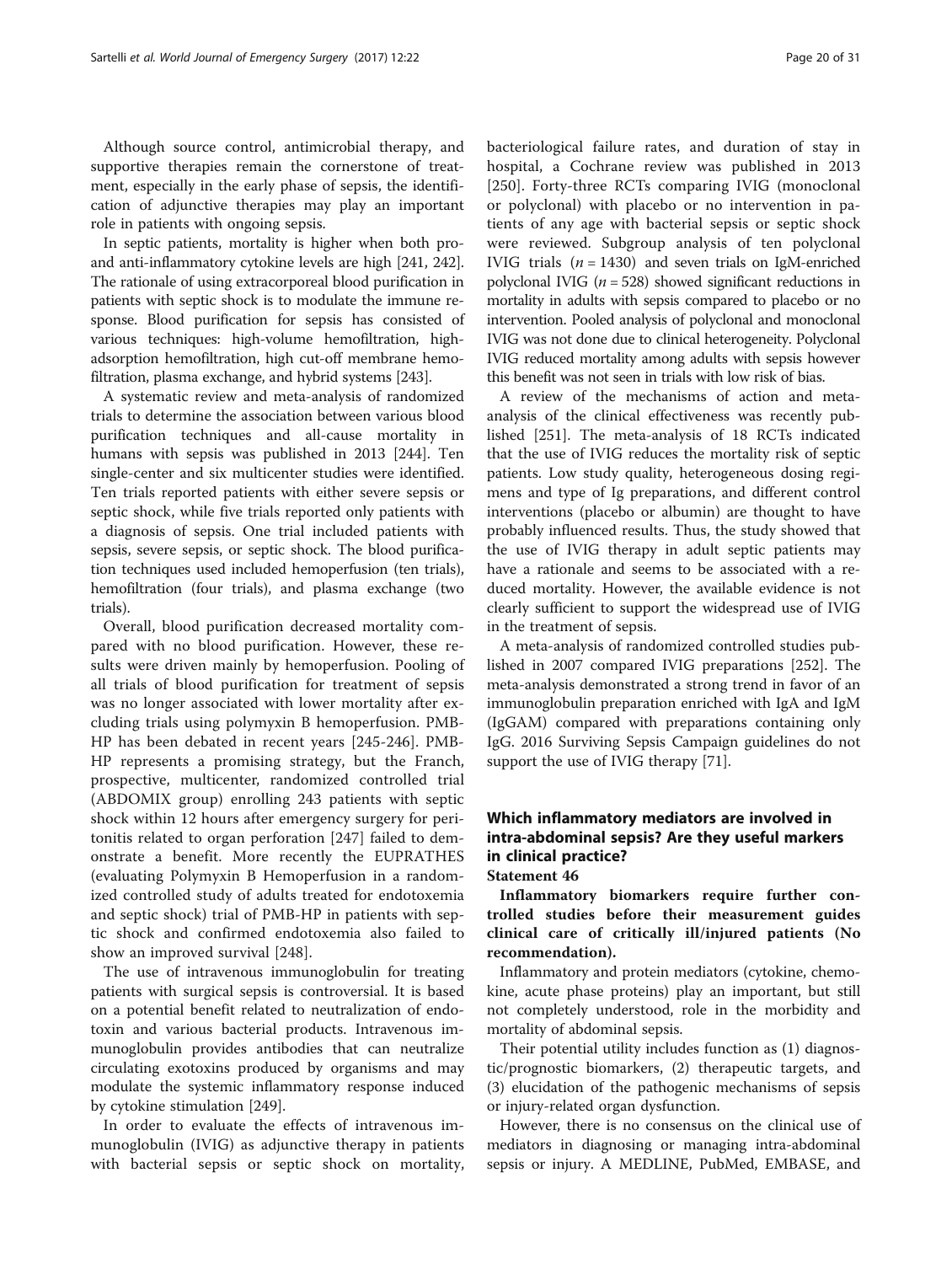the Cochrane Library review on inflammatory mediators in abdominal sepsis was published in 2015 [\[253\]](#page-29-0).

Serum PCT and C-reactive protein (CRP) appear to be useful to rule out infection or monitor therapy. There have been 33 studies exploring CRP as a marker for abdominal infection or complications after surgery. Kinetic studies demonstrated CRP levels elevate on post-operative day (POD) 1, peak from POD2 to POD3, and decline by POD5 provided that there is no complication or infection. Four reports suggest a persistent threshold of greater than 100 mg/L might indicate abscess/septic complications [[254](#page-29-0)–[257\]](#page-29-0); other studies have refuted this conclusion, leaving uncertainty for clinical utility [[258](#page-29-0)–[262](#page-29-0)].

Twelve trials including two randomized controlled studies evaluated the role of PCT as an indicator to diagnose infection, predict outcomes, or guide treatment of abdominal sepsis.

In some studies, persistent high levels of PCT were associated with infection and or increased septic mortality in patients with sepsis [[263](#page-29-0), [264](#page-29-0)], while other studies have not confirmed PCT as an accurate marker for sepsis or to predict a patient's response to the initial treatment [[201,](#page-28-0) [265](#page-29-0)].

The role of IL-6 as a marker to diagnose sepsis or predict outcomes has also been studied. However, its role remains uncertain and a wide range of cut-off values had been used (from 12 to 2760 pg/mL). Some studies considered IL-6 an indicator for sepsis or for predicting outcome and mortality [\[266](#page-29-0)–[268\]](#page-29-0). However, other studies do not support the use of IL-6 as a valid sepsis biomarker [\[269,](#page-29-0) [270\]](#page-30-0).

Recent studies have reported endogenous DAMPs (mtDNA, HMGB1) released as a consequence of tissue injury or infection to be promising biomarkers [\[271, 272](#page-30-0)]; however, the evidence supporting their role is still limited and their use undefined.

#### Statement 47

Consideration should be given to draining ascites in the critically ill patient treated for peritonitis, especially if the ascites is associated with IAH (Recommendation 1C).

It has been found that increased levels of both systemic and peritoneal cytokines are associated with postoperative complications, which may discriminate survivors from those who died [\[273, 274\]](#page-30-0).

These data suggest that measurement of peritoneal cytokines could be a potentially important method to determine and follow the patient's inflammatory reaction.

Although data from research with animal models [[275](#page-30-0)] having inflammatory bowel disease [\[265,](#page-29-0) [276](#page-30-0)] are suggestive, direct evidence does not yet exist to prove that effectively draining this peritoneal fluid makes a difference to complications or survival.

Severe IAH has been shown to significantly reduce perfusion to the intestinal mucosa, which ultimately increases intestinal permeability and results in systemic endotoxemia aggravating the sepsis cascade. Damaged gut is a continual source of inflammation and MODS, referred to as the "Motor of MSOF" [[277](#page-30-0)–[282](#page-30-0)], by inducing the production of cytokines and other biomediators. The release of endotoxin induces production of cytokines, including interleukin (IL)-6, IL-1B, IL-8, tumor necrosis factor-α (TNF-α), and other mediators and movement of these mediators into the systemic circulation may be largely modulated by the mesenteric lymphatic channels, as demonstrated in animal models [\[283\]](#page-30-0).

In clinical practice, the accumulation of intraperitoneal mediators can be removed by either percutaneous drainage and negative pressure therapy with an open abdomen. Percutaneous drainage is recommended to treat IAH if it is possible to do safely, as it may obviate the need for decompressive laparotomy [[119](#page-26-0), [284\]](#page-30-0). If percutaneous drainage is not safely possible, NPPT may be another appropriate option.

A single-center RCT published in 2015 conducted on critically ill and injured patients with an average APA-CHE score above 22 in critically ill and an ISS over 23 in the injured compared commercial NPPT system with the Barkers VAC PAC in a randomized fashion [\[125](#page-26-0)]. Although this study did not find a difference in actual peritoneal fluid drainage or in the behavior of the high level mediators examined (IL-1β, IL-8, IL-10, or IL-12, p70, or TNFα), there was a survival difference in favor of the commercial system. However, it is possible that patient heterogeneity in the complex setting of mixed critical care populations can alone explain the findings, and thus, further studies are required.

#### Conclusions

In the Appendix, all the recommendations from the "Dublin WSES 2016 Intra-Abdominal Infections Consensus Conference" are listed.

# Appendix

# Classification, diagnosis, and risk factors

Statement 1

The term "intra-abdominal infections" describes a wide heterogeneity of clinical conditions. The anatomical extent of infection, the presumed pathogens involved, risk factors for major resistance patterns, and the patient's clinical condition should be assessed independently so as to classify patients (Recommendation 1 C).

Statement 2

Early clinical evaluation is essential for diagnosing IAIs. It helps to optimize diagnostic testing and can result in earlier implementation of a proper management plan (Recommendation 1C).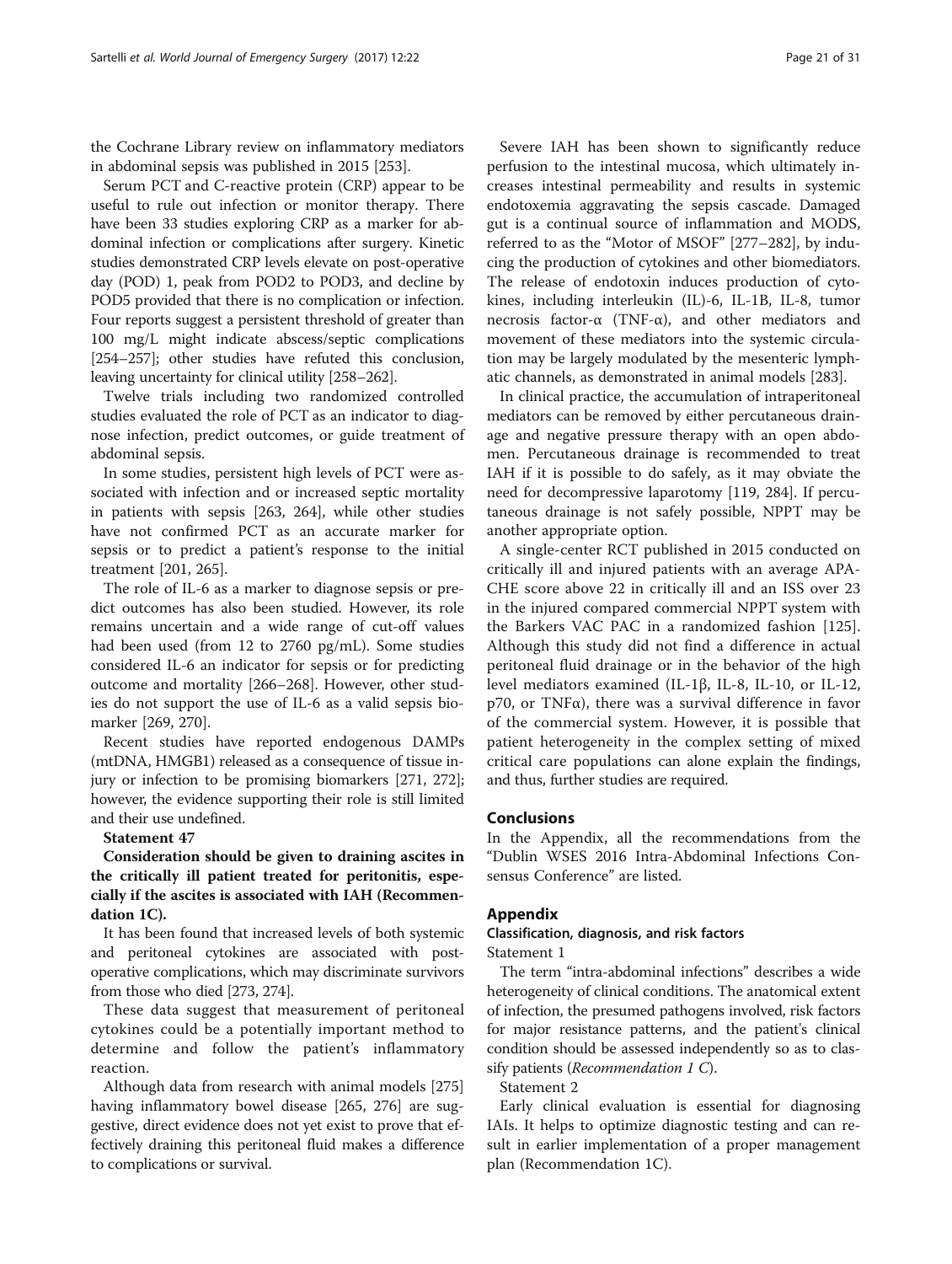# Statement 3

A step-up approach for diagnosis should be used and tailored to the clinical setting, resources, patient's age beginning with clinical and laboratory examination and progressing to imaging examinations (Recommendation 1C).

Statement 4

Patient factors are essential when addressing treatment outcome, as advanced age, associated comorbidity, preexisting disease, and physiologic status greatly influence outcomes (e.g., mortality) (Recommendation 2 C).

Statement 5

Disease factors are essential to consider when addressing risk for treatment failure. (Recommendation 2 C).

#### Statement 6

While age alone is not decisive for outcome it should be recognized that patients with an accumulated number of risk factors, including advanced age, high disease severity and presenting in sepsis or septic shock, have a very high risk of death. Palliative care should be actively discussed when conditions indicate that operative treatment is futile (Recommendation 2 C).

Statement 7

Prognostic scoring systems for complicated IAIs may be useful in clinical practise, especially for audit and research. Scoring systems can be broadly divided into two groups: general organ failure severity (ICU) scores and peritonitisspecific (Surgical) scores. The Sequential Organ Failure Assessment (SOFA) score allows physicians to follow the evolving disease process in critically ill patients in ICU (Recommendation 2 A).

However, although these scores may help guide clinical care, their use in individual patients is much less predictive.

#### Source control

Statement 8

Most patients with cIAIs and sepsis/septic shock should undergo an urgent source control procedure; source control can be delayed in less severely-ill patients when the circumstances are appropriate (Recommendation 2 C).

Statement 9

Highly selected patients with perforated diverticulitis (including those with an abscess <4 cm in diameter), a peri-appendiceal mass, or a perforated peptic ulcer can be managed without definitive source control if responding satisfactorily to antimicrobial therapy and other supportive measures. (Recommendation 1 B).

Statement 10

Laparoscopic appendectomy represents the first choice for most patients with acute appendicitis where appropriate resources and skills are available (Recommendation 1 A).

Statement 11

There is no evidence of any significant advantages between laparoscopic and open repair of perforated peptic

ulcer (PPU). However, laparoscopy has less post-operative pain and shorter hospital stay (Recommendation 1 A).

Statement 12

Early laparoscopic cholecystectomy is safe and feasible in acute cholecystitis and should be the preferred choice in absence of contraindications to pneumoperitoneum, even in high risk patients, where appropriate resources and skills are available (Recommendation 1A).

Statement 13

Laparoscopic lavage is not recommended in Hinchey IV diverticulitis because it can not achieve adequate source control. Laparoscopic lavage is safe and not inferior to sigmoid resection in case of Hinchey III but it is not considered the preferred choice, given the lack of evidence of major benefits (Recommendation 1A).

Statement 14

Laparoscopic sigmoid resection is feasible and safe in selected patients, hemodynamically stable, without significant comorbidities and with onset of peritonitis <12-24 hours, only if specific advanced laparoscopic colorectal expertise is available (Recommendation 2 C).

Statement 15

Planned relaparotomy is not recommended as a general strategy in patients with secondary peritonitis (Recommendation 1A).

Statement 16

There is insufficient evidence to advocate damage control surgery as general strategy in patients with secondary peritonitis (Recommendation 1C).

Statement 17

Damage control surgery may be an option in selected significantly physiologically deranged patients with ongoing sepsis (Recommendation 2C).

Statement 18

Temporary abdominal closure using negative pressure therapy (NPT) can be useful to decrease the time to definitive abdominal closure (Recommendation 1B). Prolonged NPT may increase the risk of enteric fistulae.

# Antimicrobial therapy

# Statement 19

Intraperitoneal specimens for microbiological evaluation from the site of infection are always recommended for patients with HA-IAIs or with CA-IAIs at risk for resistant pathogens (previous antimicrobial therapy) and in critically ill patients (Recommendation 1 B).

Statement 20

Intraperitoneal specimens should be collected in every re-operation (Recommendation 1 C).

Statement 21

Appropriate intraperitoneal specimen is peritoneal fluid/tissue collected from the site of infection (Recommendation 1 C).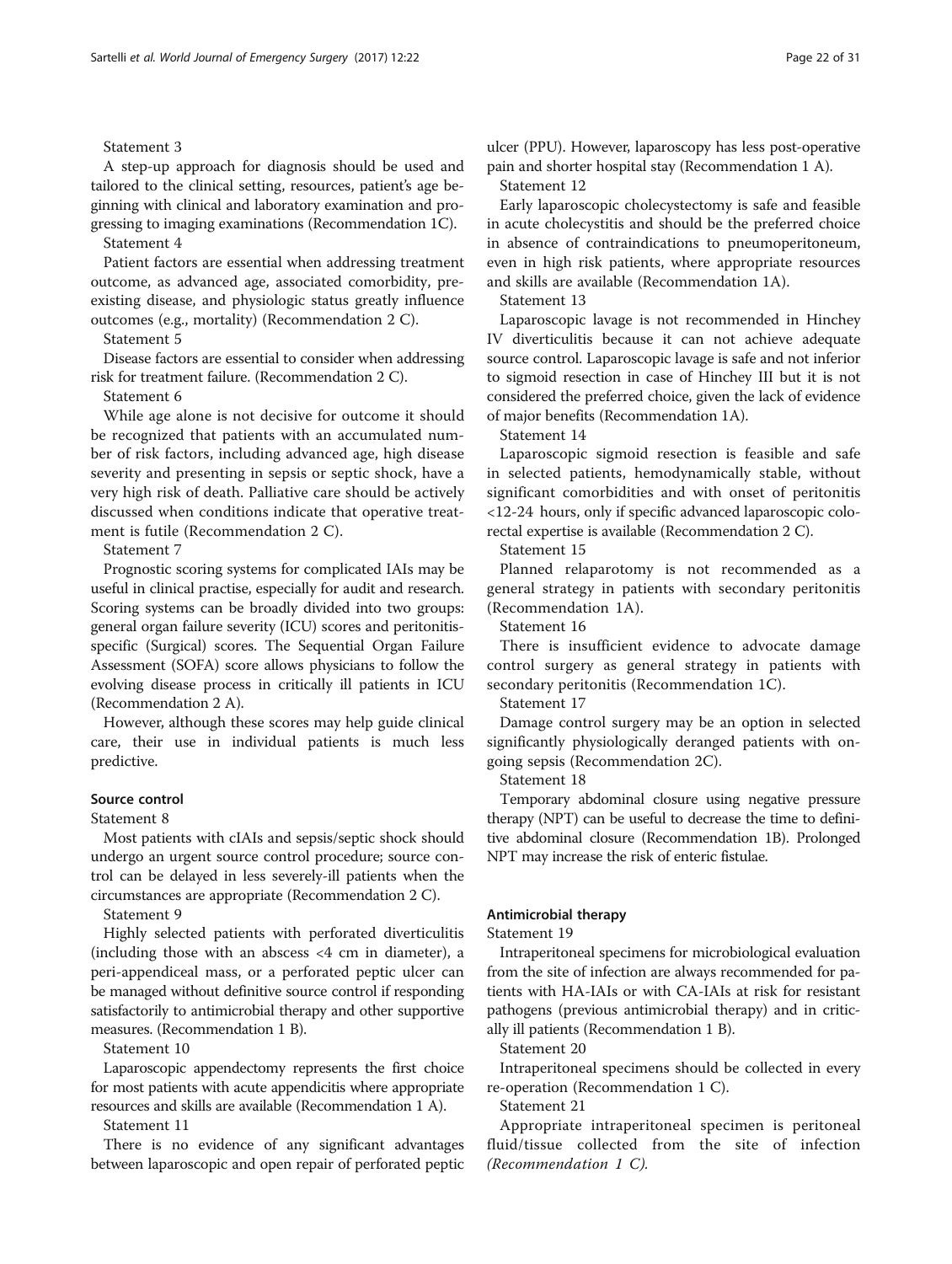# Statement 22

Sufficient abdominal fluid/tissue volume (usually at least 1–2 mL of fluid) should be collected and transported to the microbiology laboratory using a transport system that properly handles and preserves the samples to avoid damage or compromise their integrity (Recommendation 1 C).

#### Statement 23

At the laboratory the intraperitoneal specimen should undergo Gram stain, aerobic and anaerobic culture, and antibiotic susceptibility testing (Recommendation 1 C).

Statement 24

Empirical antimicrobial therapy should be based on local epidemiology, individual patient risk factors for difficult to treat pathogens, clinical severity of infection, and infection source (Recommendation 1 C).

Statement 25

The correct dose and correct administration of antimicrobials should include: 1) loading dose when indicated, especially in critically ill patients; 2) extended or prolonged infusion for beta-lactam antibiotics; 3) peritoneal distribution (Recommendation 2 C).

Statement 26

The patient should be reassessed when the results of microbiological testing are available. Antimicrobial deescalation or withdrawal should be considered (Recommendation 1C).

Statement 27

In the settings with a high incidence of ESBL-producing Enterobacteriaceae, the extended use of cephalosporins should be discouraged and should be limited to pathogendirected therapy because of its selective pressure resulting in emergence of resistance (Recommendation 1C).

Statement 28

Extended use of fluoroquinolones (FQ) should be discouraged because of its selective pressure (mainly ESBLs producing Entrobacteriaceae and MRSA). They should be generally used in patients with allergy to beta-lactams (Recommendation 1C).

# Statement 29

For patients with CA-IAIs, agents with a narrower spectrum of activity should be suggested. However, according to local ecology anti-ESBL-producer coverage may be warranted. By contrast, for patients with HA-IAIs, antimicrobial regimens with broader spectra of activity are preferred (Recommendation 1B).

Statement 30

Carbapenem sparing treatment should be recommended particularly in the settings where there is a high incidence of carbapenem resistant K. pneumoniae (Recommendation 1B).

Statement 31

Antimicrobial resistance among enterococcal isolates (ampicillin, gentamcin or vancomycin resistance) is mostly found in nosocomial (postoperative or tertiary) peritonitis. In Vancomycin-resistant Enterococcus (VRE), treatment with linezolid (monomicrobial infection) or tigecycline (polymicrobial infection) is appropriate (Recommendation 1 B).

Statement 32

The presence of Candida spp. in the peritoneal samples is a factor of poor prognosis (Recommendation 1C). Statement 33

Two situations justify an empirical antifungal therapy: patients with septic shock in community-acquired infections or patients with post-operative infections (Recommendation 2 C).

Statement 34

In the setting of uncomplicated acute cholecystitis and acute appendicitis post-operative antimicrobial therapy is not necessary (Recommendation 1A).

Statement 35

In patients with IAIs, when patients are not severely ill and when source control is complete, a short course (3–5 days) of post-operative therapy is suggested (Recommendation 1A).

Statement 36

In patients with ongoing or persistent IAIs, the decision to continue, revise, or stop antimicrobial therapy should be made on the basis of clinician judgment and laboratory information (Recommendation 1 A).

Statement 37

Multifaceted interventions are more likely to improve antibiotic prescribing practices than simple, passive interventions. Didactic educational programs alone are generally ineffective.

(Recommendation 1B).

Statement 38

As a single intervention, implementation of locally adapted, interdisciplinary evidence based guidelines that incorporate risk stratification (severity and CA-IAIs versus HA-IAIs) and local resistance data most consistently improves components of AB prescribing for IAI (Recommendation 1 B).

Statement 39

Computer-assisted order entry, non-physician health care provider facilitation, and therapeutic drug monitoring can improve components of antibiotic prescribing practices, if resources are available (Recommendation 2 B).

# Critically ill patients

#### Statement 40

The lack of source control and antibiotic adequacy are the only modifiable risk factors for mortality in patients with cIAIs admitted to the ICU. Organ dysfunction is associated with worse outcomes (Recommendation 1 B). Statement 41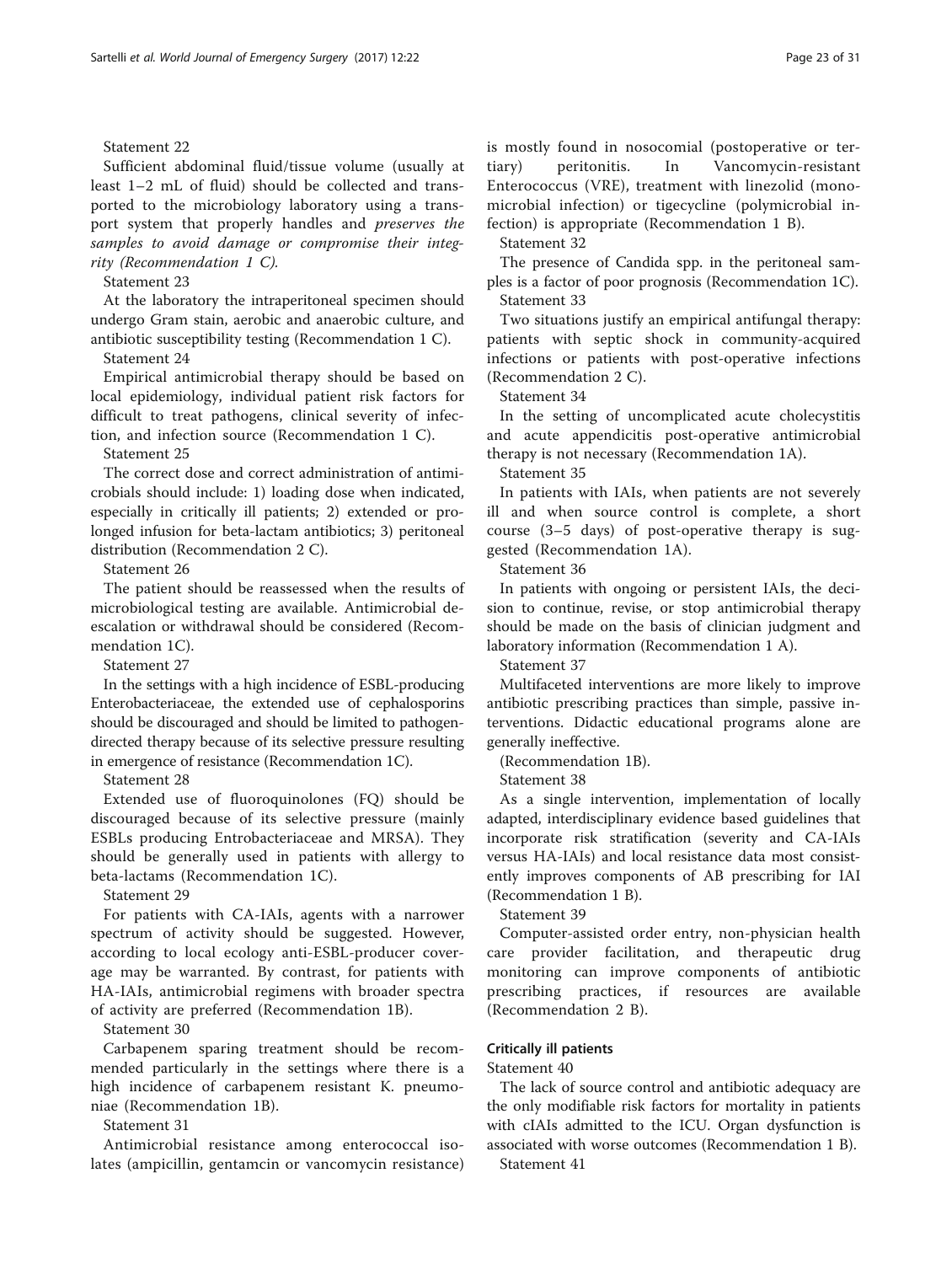<span id="page-23-0"></span>If the patient is critically ill the treatment duration can be deferred until after a multi-disciplinary careful evaluation (Recommendation 1B).

Statement 42

Principal determinants of antibiotic choice in critically ill patients are based on three parameters: 1) Severity of illness, 2) local ecology, and 3) risk factors of the host. Previous antibiotic use is associated with a higher development of multidrug resistant organisms (MDROs). Broad-spectrum antibiotic therapy, including combination of different antibiotic classes should be recommended in patients with septic shock, settings with high rates of MDRO, and previous antibiotic administration (Recommendation 1B).

#### Statement 43

Early identification of sepsis and prompt administration of intravenous fluids and vasopressors are always mandatory. Restoring a mean systemic arterial pressure of 65 to 70 mm Hg is a good initial goal during the hemodynamic support of patients with sepsis (Recommendation 1 A).

Statement 44

Fluid overload should be avoided in patients with generalized peritonitis, (Recommendation 1C).

Statement 45

There is currently insufficient evidence supporting the use of any adjunctive therapy in patients with septic shock due to intra-abdominal infection (No Recommendation).

Statement 46

Inflammatory biomarkers require further controlled studies before their measurement guides clinical care of critically ill/injured patients (No recommendation).

#### Statement 47

Consideration should be given to draining ascites in the critically ill patient treated for peritonitis, especially if the ascites is associated with IAH (Recommendation 1C).

#### Abbreviations

CA-IAIs: Community-acquired intra-abdominal infections; HA-IAIs: Hospitalacquired intra-abdominal infections; HCAI: Healthcare-associated infection; IAIs: Intra-abdominal infections; MDROs: Multidrug-resistant organisms

#### Acknowledgements

Not applicable.

#### Funding

None.

#### Availability of data and materials Not applicable.

#### Authors' contributions

MS wrote the first draft of the manuscript. All the authors reviewed the manuscript and approved the final draft.

#### Competing interests

All authors declare that they have no competing interests.

#### Consent for publication

Not applicable.

#### Ethics approval and consent to participate

Not applicable.

#### Publisher's Note

Springer Nature remains neutral with regard to jurisdictional claims in published maps and institutional affiliations.

#### Author details

<sup>1</sup>Department of Surgery, Macerata Hospital, Macerata, Italy. <sup>2</sup>Department of Emergency Surgery, Maggiore Hospital, Parma, Italy. <sup>3</sup>Department of Surgery, College of Medicine and Health Sciences, UAE University, Al-Ain, United Arab Emirates. <sup>4</sup> General Surgery Department, Papa Giovanni XXIII Hospital, Bergamo, Italy. <sup>5</sup> Acute Care Surgery, The Queen's Medical Center, Honolulu, HI, USA. <sup>6</sup>Department of Surgery, Academic Medical Centre, Amsterdam Netherlands. <sup>7</sup> Emergency Department, Trauma Center, Niguarda Hospital Milan, Italy. <sup>8</sup>Department of Critical Care Medicine, Ghent University Hospital, Ghent, Belgium. <sup>9</sup>Department of Surgery, Maggiore Hospital, Bologna, Italy. <sup>10</sup>Department of General, Visceral, and Thoracic Surgery, Klinikum Peine, Academic Hospital of Medical University Hannover, Hannover, Germany. <sup>11</sup>Division of Trauma Surgery, Department of Surgery, School of Medical Sciences, University of Campinas, Campinas, Brazil. <sup>12</sup>Infectious Diseases Unit, Department of Medical and Surgical Sciences, Sant'Orsola Hospital, University of Bologna, Bologna, Italy. <sup>13</sup>Intensive Care Unit, University of Modena, Modena, Italy. 14General and Upper GI Surgery, Queen Elizabeth Hospital, Birmingham, UK.<sup>15</sup>Department of Surgery, Assia Medical Group, Tel Aviv University Sackler School of Medicine, Tel Aviv, Israel. <sup>16</sup>Departments of Surgery, Critical Care Medicine, and the Regional Trauma Service, Foothills Medical Centre, Calgary, AB, Canada. 17Department of Emergency Surgery, Mozyr City Hospital, Mozyr, Belarus. 18Department of General Surgery, Division of Surgery, Rambam Health Care Campus, Haifa, Israel. <sup>19</sup>Department of Biomedical Sciences and Public Health, Unit of Hygiene, Preventive Medicine and Public Health, UNIVPM, Ancona, Italy.<sup>20</sup>Abdominal Center, University Hospital Meilahti, Helsinki, Finland. <sup>21</sup>Department of Surgery, University of Washington, Seattle, WA, USA.<sup>22</sup>Departments of Surgery and Anesthesiology, Division of Trauma and Surgical Critical Care, Vanderbilt University Medical Center, Nashville, TN, USA. 23American Board of Surgery, Philadelphia, PA, USA. <sup>24</sup>Multidisciplinary Intensive Care Research Organization (MICRO), Wellcome Trust-HRB Clinical Research, Department of Clinical Medicine, Trinity Centre for Health Sciences, St James's University Hospital, Dublin, Ireland. <sup>25</sup>Department of Surgery, School of Medicine, Washington University in Saint Louis, St. Louis, MO, USA. <sup>26</sup>Département d'Anesthésie-Réanimation, CHU Bichat Claude-Bernard-HUPNVS, Assistance Publique-Hôpitaux de Paris, University Denis Diderot, Paris, France. <sup>27</sup>Department of Surgery, UPMC, University of Pittsburgh School of Medicine, Pittsburgh, PA, USA.<sup>28</sup>Emergency post-operative Department, Otavio De Freitas Hospital and Osvaldo Cruz Hospital Recife, Recife, Brazil. <sup>29</sup>General Surgery Department, Medical University, University Hospital St George, Plovdiv, Bulgaria. <sup>30</sup>Department of Surgery, Catholic University of Sacred Heart, Rome, Italy. 31Department of Gastrointestinal Surgery, Stavanger University Hospital, Stavanger, Department of Clinical Medicine, University of Bergen, Bergen, Norway. <sup>32</sup>Letterkenny University Hospital and Donegal Clinical Research Academy, Letterkenny, Ireland. 331st Department of Surgery, Department of Abdominal, Thoracic Surgery and Traumatology, General University Hospital, Praha, Czech Republic.<sup>34</sup>Department of Intensive Care, Erasme Hospital, Université libre de Bruxelles, Brussels, Belgium. <sup>35</sup>Department of Surgery, University of Colorado, Denver, CO, USA.

#### Received: 10 February 2017 Accepted: 25 April 2017 Published online: 04 May 2017

#### References

- 1. Guyatt G, Gutterman D, Baumann MH, Addrizzo-Harris D, Hylek EM, Phillips B, et al. Grading strength of recommendations and quality of evidence in clinical guidelines: report from an American College of Chest Physicians task force. Chest. 2006;129:174–81.
- 2. Menichetti F, Sganga G. Definition and classification of intra-abdominal infections. J Chemother. 2009;21 Suppl 1:3–4.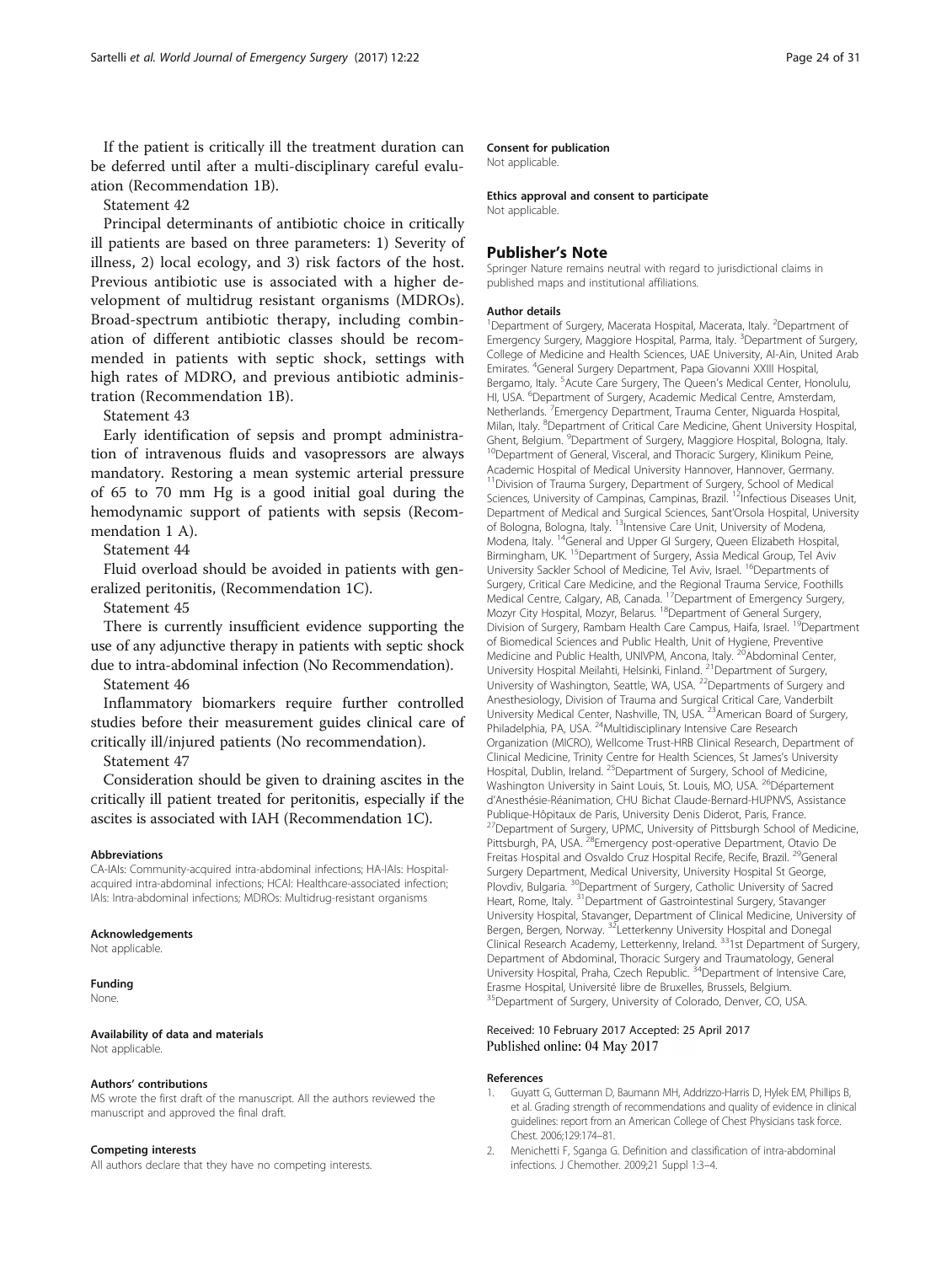- <span id="page-24-0"></span>3. Andersen BR, Kallehave FL, Andersen HK. Antibiotics versus placebo for prevention of postoperative infection after appendicectomy. Cochrane Database Syst Rev. 2005;3:CD001439.
- 4. Mazeh H, Mizrahi I, Dior U, Simanovsky N, Shapiro M, Freund HR, et al. Role of antibiotic therapy in mild acute calculus cholecystitis: a prospective randomized controlled trial. World J Surg. 2012;36:1750–9.
- Regimbeau JM, Fuks D, Pautrat K, Mauvais F, Haccart V, Msika S, et al. Effect of postoperative antibiotic administration on postoperative infection following cholecystectomy for acute calculous cholecystitis: a randomized clinical trial. JAMA. 2014;312:145–54.
- 6. Sawyer RG, Claridge JA, Nathens AB, Rotstein OD, Duane TM, Evans HL, et al. Trial of short-course antimicrobial therapy for intraabdominal infection. N Engl J Med. 2015;372:1996–2005.
- 7. Blot S, De Waele JJ, Vogelaers D. Essentials for selecting antimicrobial therapy for intra-abdominal infections. Drugs. 2012;72:e17–32.
- 8. Gupta S, Kaushik R. Peritonitis-the Eastern experience. World J Emerg Surg. 2006;1:13.
- 9. Mishra SP, Tiwary SK, Mishra M, Gupta SK. An introduction of tertiary peritonitis. J Emerg Trauma Shock. 2014;7:121–3.
- 10. Reemst PH, van Goor H, Goris RJ. SIRS, MODS and tertiary peritonitis. Eur J Surg Suppl. 1996;576:47–8.
- 11. Lamme B, Mahler CW, van Ruler O, Gouma DJ, Reitsma JB, Boermeester MA. Clinical predictors of ongoing infection in secondary peritonitis: systematic review. World J Surg. 2006;30:2170–81.
- 12. Montravers P, Dufour G, Guglielminotti J, Desmard M, Muller C, Houissa H, et al. Dynamic changes of microbial flora and therapeutic consequences in persistent peritonitis. Crit Care. 2015;19:70.
- 13. Cardoso T, Almeida M, Friedman ND, Aragão I, Costa-Pereira A, Sarmento E, et al. Classification of healthcare-associated infection: a systematic review 10 years after the first proposal. BMC Med. 2014;12:40.
- 14. Seguin P, Fédun Y, Laviolle B, Nesseler N, Donnio PY, Mallédant Y. Risk factors for multidrug-resistant bacteria in patients with post-operative peritonitis requiring intensive care. J Antimicrob Chemother. 2010;65:342–6.
- 15. Augustin P, Kermarrec N, Muller-Serieys C, Lasocki S, Chosidow D, Marmuse JP, et al. Risk factors for multi drug resistant bacteria and optimization of empirical antibiotic therapy in postoperative peritonitis. Crit Care. 2010;14:R20.
- 16. Lee DS, Ryu JA, Chung CR, Yang J, Jeon K, Suh GY, et al. Risk factors for acquisition of multidrug-resistant bacteria in patients with anastomotic leakage after colorectal cancer surgery. Int J Colorectal Dis. 2015;30:497–504.
- 17. Esteban A, Frutos-Vivar F, Ferguson ND, Peñuelas O, Lorente JA, Gordo F, et al. Sepsis incidence and outcome: contrasting the intensive care unit with the hospital ward. Crit Care Med. 2007;35:1284–9.
- 18. Sartelli M, Abu-Zidan FM, Catena F, Griffiths EA, Di Saverio S, Coimbra R, et al. Global validation of the WSES Sepsis Severity Score for patients with complicated intraabdominal infections: a prospective multicenter study (WISS Study). World J Emerg Surg. 2015;10:61.
- 19. Singer M, Deutschman CS, Seymour CW, Shankar-Hari M, Annane D, Bauer M, et al. The Third International Consensus Definitions for Sepsis and Septic Shock (Sepsis-3). JAMA. 2016;315:801–10.
- 20. Bone RC, Balk RA, Cerra FB, Dellinger RP, Fein AM, Knaus WA, et al. Definitions for sepsis and organ failure and guidelines for the use of innovative therapies in sepsis. The ACCP/SCCM Consensus Conference Committee. American College of Chest Physicians/Society of Critical Care Medicine. Chest. 1992;101:1644–55.
- 21. Levy MM, Fink MP, Marshall JC, Abraham E, Angus D, Cook D, et al. 2001 SCCM/ESICM/ACCP/ATS/SIS International Sepsis Definitions Conference. Crit Care Med. 2003;31:1250–6.
- 22. Solomkin JS, Mazuski JE, Bradley JS, Rodvold KA, Goldstein EJ, Baron EJ, et al. Diagnosis and management of complicated intra-abdominal infection in adults and children: guidelines by the Surgical Infection Society and the Infectious Diseases Society of America. Surg Infect (Larchmt). 2010;11:79–109.
- 23. Montravers P, Dupont H, Leone M, Constantin JM, Mertes PM, Société française d'anesthésie et de réanimation (Sfar), et al. Guidelines for management of intra-abdominal infections. Anaesth Crit Care Pain Med. 2015;34:117–30.
- 24. Sandell E, Berg M, Sandblom G, Sundman J, Fränneby U, Boström L, et al. Surgical decision-making in acute appendicitis. BMC Surg. 2015;15:69.
- 25. Wagner JM, McKinney WP, Carpenter JL. Does this patient have appendicitis? JAMA. 1996;276:1589–94.
- 26. Doria AS, Moineddin R, Kellenberger CJ, Epelman M, Beyene J, Schuh S, et al. US or CT for diagnosis of appendicitis in children and adults? A metaanalysis Radiology. 2006;241:83–94.
- 27. Laméris W, van Randen A, van Es HW, van Heesewijk JP, van Ramshorst B, Bouma WH, et al. Imaging strategies for detection of urgent conditions in patients with acute abdominal pain: diagnostic accuracy study. BMJ. 2009;338:b2431.
- 28. Carroll PJ, Gibson D, El-Faedy O, Dunne C, Coffey C, Hannigan A, et al. Surgeon-performed ultrasound at the bedside for the detection of appendicitis and gallstones: systematic review and meta-analysis. Am J Surg. 2013;205:102–8.
- 29. Toorenvliet BR, Wiersma F, Bakker RF, Merkus JW, Breslau PJ, Hamming JF. Routine ultrasound and limited computed tomography for the diagnosis of acute appendicitis. World J Surg. 2010;34:2278–85.
- 30. Andeweg CS, Wegdam JA, Groenewoud J, van der Wilt GJ, van Goor H, Bleichrodt RP. Toward an evidence-based step-up approach in diagnosing diverticulitis. Scand J Gastroenterol. 2014;49:775–84.
- 31. Shah BR, Stewart J, Jeffrey RB, Olcott EW. Value of short-interval computed tomography when sonography fails to visualize the appendix and shows otherwise normal findings. J Ultrasound Med. 2014;33:1589–95.
- 32. Koo HS, Kim HC, Yang DM, Kim SW, Park SJ, Ryu JK. Does computed tomography have any additional value after sonography in patients with suspected acute appendicitis? J Ultrasound Med. 2013;32:1397–403.
- 33. Burke LM, Bashir MR, Miller FH, Siegelman ES, Brown M, Alobaidy M, et al. Magnetic resonance imaging of acute appendicitis in pregnancy: a 5-year multiinstitutional study. Am J Obstet Gynecol. 2015;213:693.e1–6.
- 34. Duke E, Kalb B, Arif-Tiwari H, Daye ZJ, Gilbertson-Dahdal D, Keim SM, et al. A systematic review and meta-analysis of diagnostic performance of MRI for evaluation of acute appendicitis. AJR Am J Roentgenol. 2016;206:508–17.
- 35. Stefanidis D, Richardson WS, Chang L, Earle DB, Fanelli RD. The role of diagnostic laparoscopy for acute abdominal conditions: an evidence-based review. Surg Endosc. 2009;23:16–23.
- 36. Golash V, Willson PD. Early laparoscopy as a routine procedure in the management of acute abdominal pain: a review of 1,320 patients. Surg Endosc. 2005;19:882–5.
- 37. Gaitán HG, Reveiz L, Farquhar C, Elias VM. Laparoscopy for the management of acute lower abdominal pain in women of childbearing age. Cochrane Database Syst Rev. 2014;5:CD007683.
- 38. Shirah GR, O'Neill PJ. Intra-abdominal infections. Surg Clin North Am. 2014; 94:1319–33.
- 39. Desserud KF, Veen T, Soreide K. Emergency general surgery in the geriatric patient. Br J Surg. 2016;103:e52–61.
- 40. Aunan JR, Watson MM, Hagland HR, Søreide K. Molecular and biological hallmarks of ageing. Br J Surg. 2016;103:e29–46.
- 41. Clegg A, Young J, Iliffe S, Rikkert MO, Rockwood K. Frailty in elderly people. Lancet. 2013;381:752–62.
- 42. Robinson TN, Walston JD, Brummel NE, Deiner S, Brown 4th CH, Kennedy M, et al. Frailty for surgeons: review of a National Institute on aging conference on frailty for specialists. J Am Coll Surg. 2015;221:1083–92.
- 43. Kenig J, Zychiewicz B, Olszewska U, Barczynski M, Nowak W. Six screening instruments for frailty in older patients qualified for emergency abdominal surgery. Arch Gerontol Geriatr. 2015;61:437–42.
- 44. Joseph B, Zangbar B, Pandit V, Fain M, Mohler MJ, Kulvatunyou N, et al. Emergency general surgery in the elderly: too old or too frail? J Am Coll Surg. 2016;222:805–13.
- 45. Farhat JS, Velanovich V, Falvo AJ, Horst HM, Swartz A, Patton Jr JH, et al. Are the frail destined to fail? Frailty index as predictor of surgical morbidity and mortality in the elderly. J Trauma Acute Care Surg. 2012;72:1526–30.
- 46. Orouji Jokar T, Ibraheem K, Rhee P, Kulavatunyou N, Haider A, Phelan HA, et al. Emergency general surgery specific frailty index: a validation study. J Trauma Acute Care Surg. 2016;81:254–60.
- 47. Torres VB, Azevedo LC, Silva UV, Caruso P, Torelly AP, Silva E, et al. Sepsisassociated outcomes in critically ill patients with malignancies. Ann Am Thorac Soc. 2015;12:1185–92.
- 48. Kristjansson SR, Farinella E, Gaskell S, Audisio RA. Surgical risk and postoperative complications in older unfit cancer patients. Cancer Treat Rev. 2009;35:499–502.
- 49. Thorsen K, Soreide JA, Soreide K. What is the best predictor of mortality in perforated peptic ulcer disease? A population-based, multivariable regression analysis including three clinical scoring systems. J Gastrointest Surg. 2014;18:1261–8.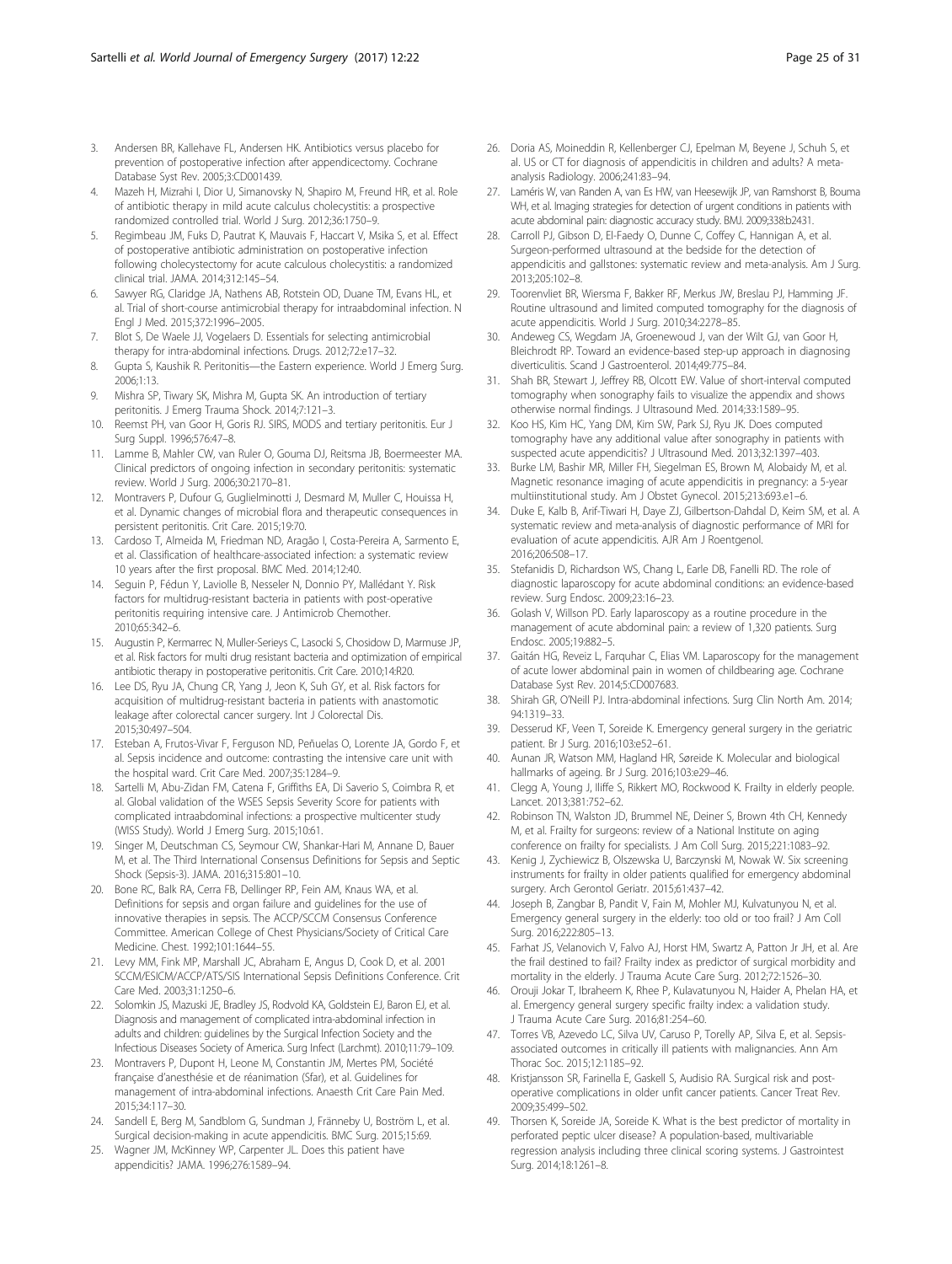- <span id="page-25-0"></span>50. Boermeester MA, Humes DJ, Velmahos GC, Søreide K. Contemporary review of risk-stratified management in acute uncomplicated and complicated diverticulitis. World J Surg. 2016;40:2537–45.
- 51. Neri A, Marrelli D, Scheiterle M, Di Mare G, Sforza S, Roviello F. Re-evaluation of Mannheim prognostic index in perforative peritonitis: prognostic role of advanced age. A prospective cohort study. Int J Surg. 2015;13:54–9.
- 52. Thorsen K, Soreide JA, Soreide K. Scoring systems for outcome prediction in patients with perforated peptic ulcer. Scand J Trauma Resusc Emerg Med. 2013;21:25.
- 53. Finlayson E, Wang L, Landefeld CS, Dudley RA. Major abdominal surgery in nursing home residents: a national study. Ann Surg. 2011;254:921–6.
- 54. Al-Temimi MH, Griffee M, Enniss TM, Preston R, Vargo D, Overton S, et al. When is death inevitable after emergency laparotomy? Analysis of the American College of Surgeons National Surgical Quality Improvement Program database. J Am Coll Surg. 2012;215:503–11.
- 55. Soreide K, Desserud KF. Emergency surgery in the elderly: the balance between function, frailty, fatality and futility. Scand J Trauma Resusc Emerg Med. 2015;23:10.
- 56. Das K, Ozdogan M, Karateke F, Uzun AS, Sozen S, Ozdas S. Comparison of APACHE II, P-POSSUM and SAPS II scoring systems in patients underwent planned laparotomies due to secondary peritonitis. Ann Ital Chir. 2014;85:16–21.
- 57. Vincent JL, Moreno R, Takala J, Willatts S, De Mendonça A, Bruining H, et al. The SOFA (Sepsis-related Organ Failure Assessment) score to describe organ dysfunction/failure. On behalf of the Working Group on Sepsis-Related Problems of the European Society of Intensive Care Medicine. Intensive Care Med. 1996;22:707–10.
- 58. Vincent JL, de Mendonça A, Cantraine F, Moreno R, Takala J, Suter PM, et al. Use of the SOFA score to assess the incidence of organ dysfunction/failure in intensive care units: results of a multicenter, prospective study. Working group on "sepsis-related problems" of the European Society of Intensive Care Medicine. Crit Care Med. 1998;26:1793–800.
- 59. Biondo S, Ramos E, Fraccalvieri D, Kreisler E, Ragué JM, Jaurrieta E. Comparative study of left colonic Peritonitis Severity Score and Mannheim Peritonitis Index. Br J Surg. 2006;93:616–22.
- 60. Rix TE, Bates T. Pre-operative risk scores for the prediction of outcome in elderly people who require emergency surgery. World J Emerg Surg. 2007;2:16.
- 61. Møller MH, Engebjerg MC, Adamsen S, Bendix J, Thomsen RW. The Peptic Ulcer Perforation (PULP) score: a predictor of mortality following peptic ulcer perforation. A cohort study. Acta Anaesthesiol Scand. 2012;56:655–62.
- 62. Kologlu M, Elker D, Altun H, Sayek I. Validation of MPI and PIA II in two different groups of patients with secondary peritonitis. Hepatogastroenterology. 2001;48:147–51.
- 63. Billing A, Fröhlich D, Schildberg FW. Prediction of outcome using the Mannheim peritonitis index in 2003 patients. Br J Surg. 1994;81:209–13.
- 64. Billing A, Fröhlich D, Mialkowskyj O, Stokstad P, Schildberg FW. Treatment of peritonitis with staged lavage: prognostic criteria and course of treatment. Langenbecks Arch Chir. 1992;377:305–13.
- 65. Wacha H, Hau T, Dittmer R, Ohmann C. Risk factors associated with intraabdominal infections: a prospective multicenter study. Peritonitis Study Group. Langenbecks Arch Surg. 1999;384:24–32.
- 66. Schneider CP, Seyboth C, Vilsmaier M, Küchenhoff H, Hofner B, Jauch KW, et al. Prognostic factors in critically ill patients suffering from secondary peritonitis: a retrospective, observational, survival time analysis. World J Surg. 2009;33:34–43.
- 67. Tellor B, Skrupky LP, Symons W, High E, Micek ST, Mazuski JE. Inadequate source control and inappropriate antibiotics are key determinants of mortality in patients with intra-abdominal sepsis and associated bacteremia. Surg Infect (Larchmt). 2015;16:785–93.
- 68. Grunau G, Heemken R, Hau T. Predictors of outcome in patients with postoperative intra-abdominal infection. Eur J Surg. 1996;162:619–25.
- 69. Mulier S, Penninckx F, Verwaest C, Filez L, Aerts R, Fieuws S, et al. Factors affecting mortality in generalized postoperative peritonitis: multivariate analysis in 96 patients. World J Surg. 2003;27:379–84.
- 70. De Waele JJ. Early source control in sepsis. Langenbecks Arch Surg. 2010; 395:489–94.
- 71. Rhodes A, Evans LE, Alhazzani W, Levy MM, Antonelli M, Ferrer R, et al. Surviving sepsis campaign: international guidelines for management of sepsis and septic shock: 2016. Intensive Care Med. 2017 Jan 18.
- 72. Sotto A, Lefrant JY, Fabbro-Peray P, Muller L, Tafuri J, Navarro F, et al. Evaluation of antimicrobial therapy management of 120 consecutive patients with secondary peritonitis. J Antimicrob Chemother. 2002;50:569–76.
- 73. Kim JJ, Liang MK, Subramanian A, Balentine CJ, Sansgiry S, Awad SS. Predictors of relaparotomy after nontrauma emergency general surgery with initial fascial closure. Am J Surg. 2011;202:549–52.
- 74. Betsch A, Wiskirchen J, Trübenbach J, Manncke KH, Belka C, Claussen CD, et al. CT-guided percutaneous drainage of intra-abdominal abscesses: APACHE III score stratification of 1-year results. Eur Radiol. 2002;12:2883–9.
- 75. Bufalari A, Giustozzi G, Moggi L. Postoperative intraabdominal abscesses: percutaneous versus surgical treatment. Acta Chir Belg. 1996;96:197–200.
- 76. Theisen J, Bartels H, Weiss W, Berger H, Stein HJ, Siewert JR. Current concepts of percutaneous abscess drainage in postoperative retention. J Gastrointest Surg. 2005;9:280–3.
- 77. Andersen JC, Bundgaard L, Elbrønd H, Laurberg S, Walker LR, Støvring J, Danish Surgical Society. Danish national guidelines for treatment of diverticular disease. Dan Med J. 2012;59:C4453.
- 78. Ambrosetti P, Chautems R, Soravia C, Peiris-Waser N, Terrier F. Long-term outcome of mesocolic and pelvic diverticular abscesses of the left colon: a prospective study of 73 cases. Dis Colon Rectum. 2005;48:787–91.
- 79. Brandt D, Gervaz P, Durmishi Y, Platon A, Morel P, Poletti PA. Percutaneous CT scan guided drainage versus antibiotherapy alone for Hinchey II diverticulitis: a case–control study. Dis Colon Rectum. 2006;49:1533–8.
- 80. Siewert B, Tye G, Kruskal J, Sosna J, Opelka F, Raptopoulos V, et al. Impact of CT-guided drainage in the treatment of diverticular abscesses: size matters. Am J Roentgenol. 2006;186:680–6.
- 81. Singh B, May K, Coltart I, Moore NR, Cunningham C. The long-term results of percutaneous drainage of diverticular abscess. Ann R Coll Surg Engl. 2008;90:297–301.
- 82. Dharmarajan S, Hunt SR, Birnbaum EH, Fleshman JW, Mutch MG. The efficacy of nonoperative management of acute complicated diverticulitis. Dis Colon Rectum. 2011;54:663–71.
- 83. Sallinen VJ, Mentula PJ, Leppäniemi AK. Nonoperative management of perforated diverticulitis with extraluminal air is safe and effective in selected patients. Dis Colon Rectum. 2014;57:875–81.
- 84. Sartelli M, Catena F, Ansaloni L, Coccolini F, Griffiths EA, Abu-Zidan FM, et al. WSES Guidelines for the management of acute left sided colonic diverticulitis in the emergency setting. World J Emerg Surg. 2016;11:37.
- 85. Sallinen V, Akl EA, You JJ, Agarwal A, Shoucair S, Vandvik PO, et al. Metaanalysis of antibiotics versus appendicectomy for non-perforated acute appendicitis. Br J Surg. 2016;103:656–67.
- 86. Oliak D, Yamini D, Udani VM, Lewis RJ, Arnell T, Vargas H, et al. Initial nonoperative management for periappendiceal abscess. Dis Colon Rectum. 2001;44:936–41.
- 87. Brown CV, Abrishami M, Muller M, Velmahos GC. Appendiceal abscess: immediate operation or percutaneous drainage? Am Surg. 2003;69:829–32.
- 88. Kim JK, Ryoo S, Oh HK, Kim JS, Shin R, Choe EK, et al. Management of appendicitis presenting with abscess or mass. J Korean Soc Coloproctol. 2010;26:413–9.
- 89. Simillis C, Symeonides P, Shorthouse AJ, Tekkis PP. A meta-analysis comparing conservative treatment versus acute appendectomy for complicated appendicitis (abscess or phlegmon). Surgery. 2010;147:818–29.
- 90. Cao F, Li J, Li A, Fang Y, Wang YJ, Li F. Nonoperative management for perforated peptic ulcer: who can benefit? Asian J Surg. 2014;37:148–53.
- 91. Crofts TJ, Park KG, Steele RJ, Chung SS, Li AK. A randomized trial of nonoperative treatment for perforated peptic ulcer. N Engl J Med. 1989;320:970–3.
- 92. Marshall C, Ramaswamy P, Bergin FG, Rosenberg IL, Leaper DJ. Evaluation of a protocol for the non-operative management of perforated peptic ulcer. Br J Surg. 1999;86:131–4.
- 93. Gul YA, Shine MF, Lennon F. Non-operative management of perforated duodenal ulcer. Ir J Med Sci. 1999;168:254–6.
- 94. Sartelli M, Viale P, Catena F, Ansaloni L, Moore E, Malangoni M, et al. 2013 WSES guidelines for management of intra-abdominal infections. World J Emerg Surg. 2013;8:3.
- 95. Coccolini F, Tranà C, Sartelli M, Catena F, Di Saverio S, Manfredi R, et al. Laparoscopic management of intra-abdominal infections: systematic review of the literature. World J Gastrointest Surg. 2015;7:160–9.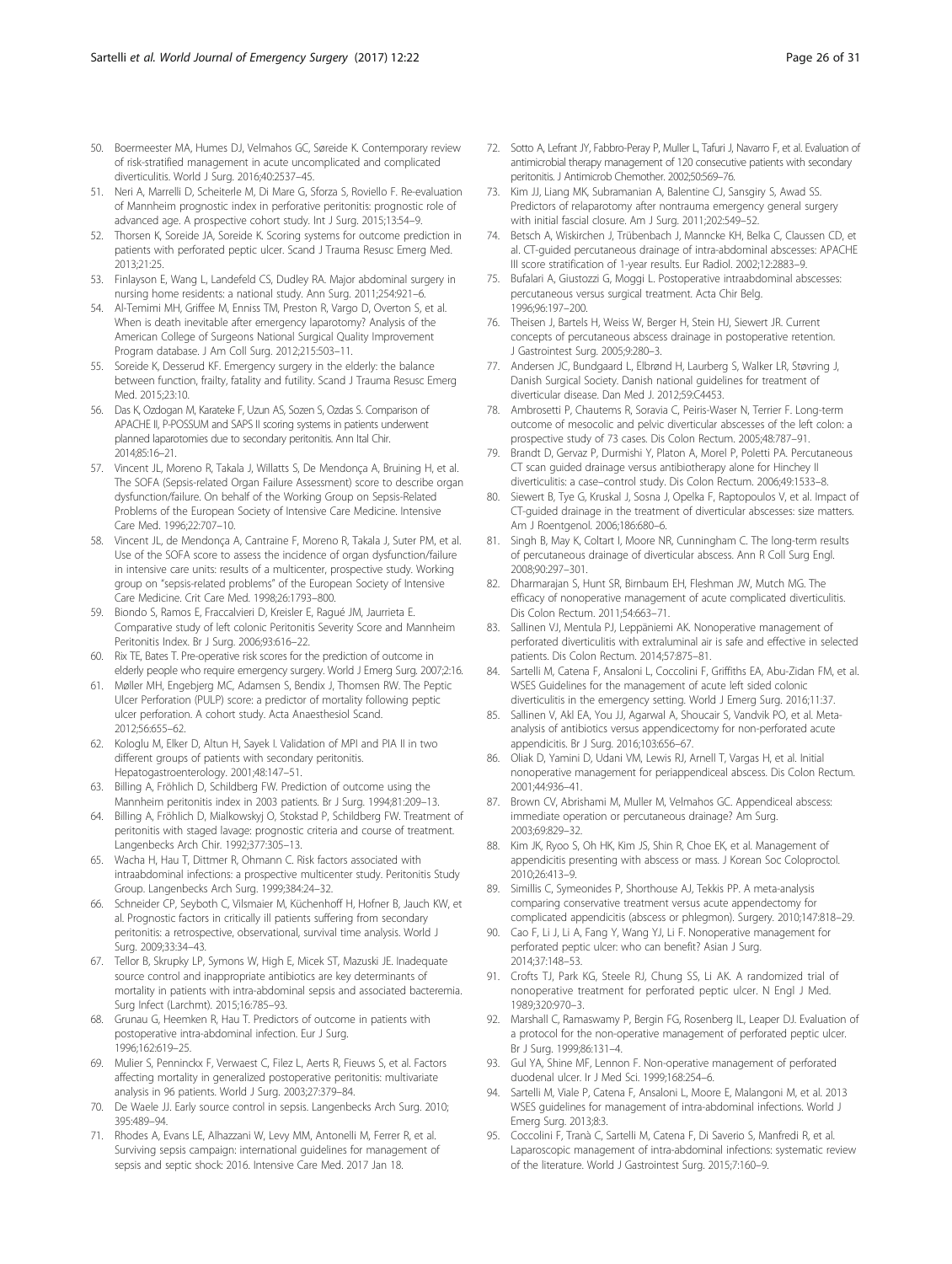- <span id="page-26-0"></span>96. Di Saverio S, Birindelli A, Kelly MD, Catena F, Weber DG, Sartelli M, et al. WSES Jerusalem guidelines for diagnosis and treatment of acute appendicitis. World J Emerg Surg. 2016;11:34.
- 97. Sauerland S, Jaschinski T, Neugebauer EA. Laparoscopic versus open surgery for suspected appendicitis. Cochrane Database Syst Rev. 2010;10:CD001546.
- 98. Wilasrusmee C, Sukrat B, McEvoy M, Attia J, Thakkinstian A. Systematic review and meta-analysis of safety of laparoscopic versus open appendicectomy for suspected appendicitis in pregnancy. Br J Surg. 2012;99:1470–8.
- 99. Cheng HT, Wang YC, Lo HC, Su LT, Soh KS, Tzeng CW, et al. Laparoscopic appendectomy versus open appendectomy in pregnancy: a populationbased analysis of maternal outcome. Surg Endosc. 2015;29:1394–9.
- 100. Sanabria A, Villegas MI, Morales Uribe CH. Laparoscopic repair for perforated peptic ulcer disease. Cochrane Database Syst Rev. 2013;2:CD004778.
- 101. Ansaloni L, Pisano M, Coccolini F, Peitzmann AB, Fingerhut A, Catena F, et al. 2016 WSES guidelines on acute calculous cholecystitis. World J Emerg Surg. 2016;11:25.
- 102. Kiviluoto T, Sirén J, Luukkonen P, Kivilaakso E. Randomised trial of laparoscopic versus open cholecystectomy for acute and gangrenous cholecystitis. Lancet. 1998;351:321–5.
- 103. Johansson M, Thune A, Nelvin L, Stiernstam M, Westman B, Lundell L. Randomized clinical trial of open versus laparoscopic cholecystectomy in the treatment of acute cholecystitis. Br J Surg. 2005;92:44–9.
- 104. Kum CK, Goh PMY, Isaac JR, Tekant Y, Ngoi SS. Laparoscopic cholecystectomy for acute cholecystitis. Br J Surg. 1994;81:1651–4.
- 105. Pessaux P, Regenet N, Tuech JJ, Rouge C, Bergamaschi R, Arnaud JP. Laparoscopic versus open cholecystectomy: a prospective comparative study in the elderly with acute cholecystitis. Surg Laparosc Endosc Percutan Tech. 2001;11:252–5.
- 106. Lujan JA, Parrilla P, Robles R, Marin P, Torralba JA, Garcia-Ayllon J. Laparoscopic cholecystectomy vs open cholecystectomy in the treatment of acute cholecystitis: a prospective study. Arch Surg. 1998;133:173–5.
- 107. Coccolini F, Catena F, Pisano M, Gheza F, Fagiuoli S, Di Saverio S, et al. Open versus laparoscopic cholecystectomy in acute cholecystitis. Systematic review and meta-analysis. Int J Surg. 2015;18:196–204.
- 108. Angenete E, Thornell A, Burcharth J, Pommergaard HC, Skullman S, Bisgaard T, et al. Laparoscopic lavage is feasible and safe for the treatment of perforated diverticulitis with purulent peritonitis: the first results from the randomized controlled trial DILALA. Ann Surg. 2016;263:117–22.
- 109. Schultz JK, Yaqub S, Wallon C, Blecic L, Forsmo HM, Folkesson J, et al. Laparoscopic lavage vs primary resection for acute perforated diverticulitis: the SCANDIV randomized clinical trial. JAMA. 2015;314:1364–75.
- 110. Vennix S, Musters GD, Mulder IM, Swank HA, Consten EC, Belgers EH, et al. Laparoscopic peritoneal lavage or sigmoidectomy for perforated diverticulitis with purulent peritonitis: a multicentre, parallel-group, randomised, open-label trial. Lancet. 2015;386:1269–77.
- 111. Ceresoli M, Coccolini F, Montori G, Catena F, Sartelli M, Ansaloni L. Laparoscopic lavage versus resection in perforated diverticulitis with purulent peritonitis: a meta-analysis of randomized controlled trials. World J Emerg Surg. 2016;11:42.
- 112. Vennix S, Boersema GS, Buskens CJ, Menon AG, Tanis PJ, Lange JF, et al. Emergency laparoscopic sigmoidectomy for perforated diverticulitis with generalised peritonitis: a systematic review. Dig Surg. 2016;33:1–7.
- 113. Koperna T, Schulz F. Relaparotomy in peritonitis: prognosis and treatment of patients with persisting intraabdominal infection. World J Surg. 2000;24:32–7.
- 114. Van Ruler O, Lamme B, de Vos R, Obertop H, Reitsma JB, Boermeester MA. Decision making for relaparotomy in secondary peritonitis. Dig Surg. 2008;25:339–46.
- 115. Van Ruler O, Mahler CW, Boer KR, Reuland EA, Gooszen HG, Opmeer BC, et al. Comparison of on-demand vs planned relaparotomy strategy in patients with severe peritonitis: a randomized trial. JAMA. 2007;298:865–72.
- 116. Weber DG, Bendinelli C, Balogh ZJ. Damage control surgery for abdominal emergencies. Br J Surg. 2014;101:e109–18.
- 117. Stone HH, Strom PR, Mullins RJ. Management of the major coagulopathy with onset during laparotomy. Ann Surg. 1983;197:532–5.
- 118. Burch JM, Ortiz VB, Richardson RJ, Martin RR, Mattox KL, Jordan Jr GL. Abbreviated laparotomy and planned reoperation for critically injured patients. Ann Surg. 1992;215:476–83.
- 119. Sartelli M, Abu-Zidan FM, Ansaloni L, Bala M, Beltrán MA, Biffl WL, et al. The role of the open abdomen procedure in managing severe abdominal sepsis: WSES position paper. World J Emerg Surg. 2015;10:35.
- 120. Robledo FA, Luque-de-León E, Suárez R, Sánchez P, de-la-Fuente M, Vargas A, et al. Open versus closed management of the abdomen in the surgical treatment of severe secondary peritonitis: a randomized clinical trial. Surg Infect (Larchmt). 2007;8:63–72.
- 121. Kirkpatrick AW, Roberts DJ, De Waele J, Jaeschke R, Malbrain ML, De Keulenaer B, Pediatric Guidelines Sub-Committee for the World Society of the Abdominal Compartment Syndrome, et al. Intra-abdominal hypertension and the abdominal compartment syndrome: updated consensus definitions and clinical practice guidelines from the World Society of the Abdominal Compartment Syndrome. Intensive Care Med. 2013;39:1190–206.
- 122. Bleszynski MS, Chan T, Buczkowski AK. Open abdomen with negative pressure device vs primary abdominal closure for the management of surgical abdominal sepsis: a retrospective review. Am J Surg. 2016;211:926–32.
- 123. Demetriades D, Salim A. Management of the open abdomen. Surg Clin North Am. 2014;94:131–53.
- 124. Regner JL, Kobayashi L, Coimbra R. Surgical strategies for management of the open abdomen. World J Surg. 2012;36:497–510.
- 125. Godat L, Kobayashi L, Costantini T, Coimbra R. Abdominal damage control surgery and reconstruction: world society of emergency surgery position paper. World J Emerg Surg. 2013;8.
- 126. Atema JJ, Gans SL, Boermeester MA. Systematic review and meta-analysis of the open abdomen and temporary abdominal closure techniques in nontrauma patients. World J Surg. 2015;39:912–25.
- 127. Kirkpatrick AW, Roberts DJ, Faris PD, Ball CG, Kubes P, Tiruta C, et al. Active negative pressure peritoneal therapy after abbreviated laparotomy: the intraperitoneal vacuum randomized controlled trial. Ann Surg. 2015;262:38–46.
- 128. Montravers P, Augustin P, Grall N, Desmard M, Allou N, Marmuse JP, et al. Characteristics and outcomes of anti-infective de-escalation during health care-associated intra-abdominal infections. Crit Care. 2016;20:83.
- 129. Tabah A, Cotta MO, Garnacho-Montero J, Schouten J, Roberts JA, Lipman J, et al. A systematic review of the definitions, determinants, and clinical outcomes of antimicrobial de-escalation in the intensive care unit. Clin Infect Dis. 2016;62:1009–17.
- 130. Gladman MA, Knowles CH, Gladman LJ, Payne JG. Intra-operative culture in appendicitis: traditional practice challenged. Ann R Coll Surg Engl. 2004;86:196–201.
- 131. Davies HO, Alkhamesi NA, Dawson PM. Peritoneal fluid culture in appendicitis: review in changing times. Int J Surg. 2010;8:426–9.
- 132. Sartelli M, Weber DG, Ruppé E, Bassetti M, Wright BJ, Ansaloni L, et al. Antimicrobials: a global alliance for optimizing their rational use in intraabdominal infections (AGORA). World J Emerg Surg. 2016;11:33.
- 133. Jeon HG, Ju HU, Kim GY, Jeong J, Kim MH, Jun JB. Bacteriology and changes in antibiotic susceptibility in adults with community-acquired perforated appendicitis. PLoS One. 2014;9:e111144.
- 134. Van Ruler O, Kiewiet JJ, Van Ketel RJ, Boermeester MA, Dutch Peritonitis Study Group. Initial microbial spectrum in severe secondary peritonitis and relevance for treatment. Eur J Clin Microbiol Infect Dis. 2012;31:671–82.
- 135. Al-Hasan MN, Eckel-Passow JE, Baddour LM. Impact of healthcare-associated acquisition on community-onset Gram-negative bloodstream infection: a population-based study. Eur J Clin Microbiol Infect Dis. 2012;31:1163–71.
- 136. Swenson BR, Metzger R, Hedrick TL, McElearney ST, Evans HL, Smith RL, et al. Choosing antibiotics for intra-abdominal infections: what do we mean by "high risk"? Surg Infect (Larchmt). 2009;10:29–39.
- 137. Chong YP, Bae IG, Lee SR, Chung JW, Jun JB, Choo EJ, et al. Clinical and economic consequences of failure of initial antibiotic therapy for patients with community-onset complicated intra-abdominal infections. PLoS One. 2015;10:e0119956.
- 138. Steinbach CL, Töpper C, Adam T, Kees MG. Spectrum adequacy of antibiotic regimens for secondary peritonitis: a retrospective analysis in intermediate and intensive care unit patients. Ann Clin Microbiol Antimicrob. 2015;14:48.
- 139. McDonald LC. Trends in antimicrobial resistance in health careassociated pathogens and effect on treatment. Clin Infect Dis. 2006;42 Suppl 2:S65–71.
- 140. Riché FC, Dray X, Laisné MJ, Matéo J, Raskine L, Sanson-Le Pors MJ, et al. Factors associated with septic shock and mortality in generalized peritonitis: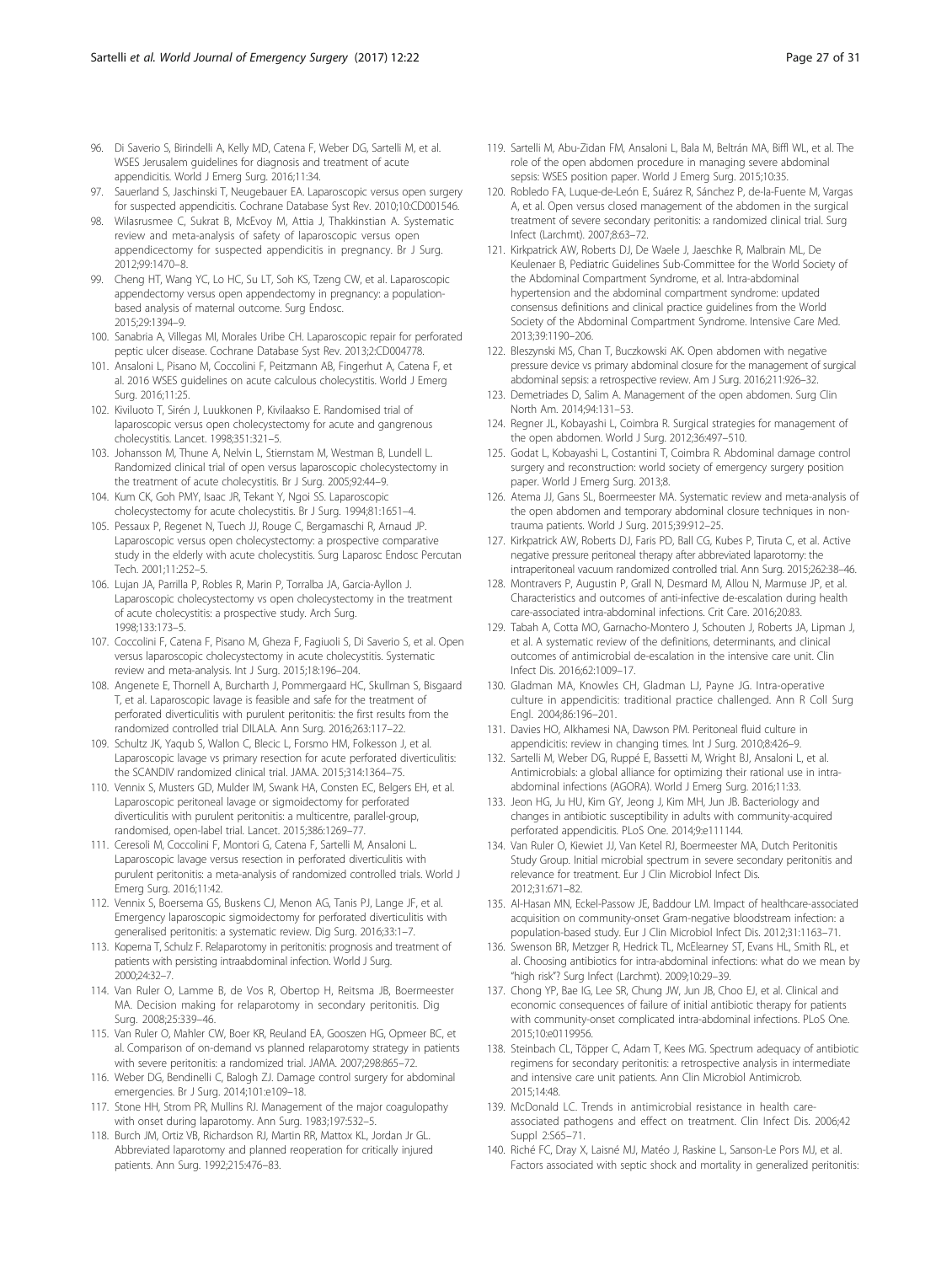<span id="page-27-0"></span>comparison between community-acquired and postoperative peritonitis. Crit Care. 2009;13:R99.

- 141. Shani V, Muchtar E, Kariv G, Robenshtok E, Leibovici L. Systematic review and meta-analysis of the efficacy of appropriate empiric antibiotic therapy for sepsis. Antimicrob Agents Chemother. 2010;54:4851–63.
- 142. Ferrer R, Artigas A, Suarez D, Palencia E, Levy MM, Arenzana A, Edusepsis Study Group, et al. Effectiveness of treatments for severe sepsis: a prospective, multicenter, observational study. Am J Respir Crit Care Med. 2009;180:861–6.
- 143. Castellanos-Ortega A, Suberviola B, García-Astudillo LA, Holanda MS, Ortiz F, Llorca J, et al. Impact of the Surviving Sepsis Campaign protocols on hospital length of stay and mortality in septic shock patients: results of a three-year follow-up quasi-experimental study. Crit Care Med. 2010;38:1036–43.
- 144. Puskarich MA, Trzeciak S, Shapiro NI, Arnold RC, Horton JM, Studnek JR, et al. Association between timing of antibiotic administration and mortality from septic shock in patients treated with a quantitative resuscitation protocol. Crit Care Med. 2011;39:2066–71.
- 145. Dellinger RP, Levy MM, Rhodes A, Annane D, Gerlach H, Opal SM, et al. Surviving Sepsis Campaign: international guidelines for management of severe sepsis and septic shock, 2012. Intensive Care Med. 2013;39:165–228.
- 146. de Ruiter J, Weel J, Manusama E, Kingma WP, Van der Voort PH. The epidemiology of intra-abdominal flora in critically ill patients with secondary and tertiary abdominal sepsis. Infection. 2009;37:522–7.
- 147. Taccone FS, Laterre PF, Dugernier T, Spapen H, Delattre I, Wittebole X, et al. Insufficient β-lactam concentrations in the early phase of severe sepsis and septic shock. Crit Care. 2010;14:R126.
- 148. Plachouras D, Karvanen M, Friberg LE, Papadomichelakis E, Antoniadou A, Tsangaris I, et al. Population pharmacokinetic analysis of colistin methanesulfonate and colistin after intravenous administration in critically ill patients with infections caused by gram-negative bacteria. Antimicrob Agents Chemother. 2009;53:3430–6.
- 149. Dulhunty JM, Roberts JA, Davis JS, Webb SA, Bellomo R, Gomersall C, et al. Continuous infusion of beta-lactam antibiotics in severe sepsis: a multicenter double-blind, randomized controlled trial. Clin Infect Dis. 2013;56:236–44.
- 150. Dulhunty JM, Roberts JA, Davis JS, Webb SA, Bellomo R, Gomersall C, et al. A multicenter randomized trial of continuous versus intermittent beta-lactam infusion in severe sepsis. Am J Respir Crit Care Med. 2015;192:1298–305.
- 151. Lodise Jr TP, Lomaestro B, Drusano GL. Piperacillin-tazobactam for Pseudomonas aeruginosa infection: clinical implications of an extendedinfusion dosing strategy. Clin Infect Dis. 2007;44:357–63.
- 152. Lorente L, Jiménez A, Martín MM, Iribarren JL, Jiménez JJ, Mora ML. Clinical cure of ventilator-associated pneumonia treated with piperacillin/ tazobactam administered by continuous or intermittent infusion. Int J Antimicrob Agents. 2009;33:464–8.
- 153. Freeman CD, Nicolau DP, Belliveau PP, Nightingale CH. Once-daily dosing of aminoglycosides: review and recommendations for clinical practice. J Antimicrob Chemother. 1997;39:677–86.
- 154. Schuts EC, Hulscher ME, Mouton JW, Verduin CM, Stuart JW, Overdiek HW, et al. Current evidence on hospital antimicrobial stewardship objectives: a systematic review and meta-analysis. Lancet Infect Dis. 2016;16:847–56.
- 155. Klevens RM, Morrison MA, Nadle J, Petit S, Gershman K, Ray S, et al. Invasive methicillin-resistant Staphylococcus aureus infections in the United States. JAMA. 2007;298:1763–71.
- 156. Buijk SL, Gyssens IC, Mouton JW, Van Vliet A, Verbrugh HA, Bruining HA. Pharmacokinetics of ceftazidime in serum and peritoneal exudate during continuous versus intermittent administration to patients with severe intraabdominal infections. J Antimicrob Chemother. 2002;49:121–8.
- 157. Dahyot-Fizelier C, Lefeuvre S, Laksiri L, Marchand S, Sawchuk RJ, Couet W, et al. Kinetics of imipenem distribution into the peritoneal fluid of patients with severe peritonitis studied by microdialysis. Clin Pharmacokinet. 2010;49:323–34.
- 158. Karjagin J, Lefeuvre S, Oselin K, Kipper K, Marchand S, Tikkerberi A, et al. Pharmacokinetics of meropenem determined by microdialysis in the peritoneal fluid of patients with severe peritonitis associated with septic shock. Clin Pharmacol Ther. 2008;83:452–9.
- 159. Seguin P, Verdier MC, Chanavaz C, Engrand C, Laviolle B, Donnio PY, et al. Plasma and peritoneal concentration following continuous infusion of cefotaxime in patients with secondary peritonitis. J Antimicrob Chemother. 2009;63:564–7.
- 160. Ikawa K, Morikawa N, Hayato S, Ikeda K, Ohge H, Sueda T. Pharmacokinetic and pharmacodynamic profiling of cefepime in plasma and peritoneal fluid of abdominal surgery patients. Int J Antimicrob Agents. 2007;30:270–3.
- 161. Scheetz MH, Reddy P, Nicolau DP, Noskin GA, Postelnick MJ, Stosor V, et al. Peritoneal fluid penetration of tigecycline. Ann Pharmacother. 2006;40:2064–7.
- 162. Eckmann C, Solomkin J. Ceftolozane/tazobactam for the treatment of complicated intra-abdominal infections. Expert Opin Pharmacother. 2015;16:271–80.
- 163. Solomkin J, Hershberger E, Miller B, Popejoy M, Friedland I, Steenbergen J, et al. Ceftolozane/tazobactam plus metronidazole for complicated intraabdominal infections in an era of multidrug resistance: results from a randomized, double-blind, phase 3 trial (ASPECT-cIAI). Clin Infect Dis. 2015;60:1462–71.
- 164. Mawal Y, Critchley IA, Riccobene TA, Talley AK. Ceftazidime-avibactam for the treatment of complicated urinary tract infections and complicated intraabdominal infections. Expert Rev Clin Pharmacol. 2015;8:691–707.
- 165. Mazuski JE, Gasink LB, Armstrong J, Broadhurst H, Stone GG, Rank D, et al. Efficacy and safety of ceftazidime-avibactam plus metronidazole versus meropenem in the treatment of complicated intra-abdominal infection– results from a randomized, controlled, double-blind, phase 3 program. Clin Infect Dis. 2016;62:1380–9.
- 166. Ortega M, Marco F, Soriano A, Almela M, Martínez JA, Muñoz A, et al. Analysis of 4758 Escherichia coli bacteraemia episodes: predictive factors for isolation of an antibiotic-resistant strain and their impact on the outcome. J Antimicrob Chemother. 2009;63:568–74.
- 167. Goldstein EJ, Solomkin JS, Citron DM, Alder JD, Clinical efficacy and correlation of clinical outcomes with in vitro susceptibility for anaerobic bacteria in patients with complicated intra-abdominal infections treated with moxifloxacin. Clin Infect Dis. 2011;53:1074–80.
- 168. Chen CW, Ming CC, Ma CJ, Shan YS, Yeh YS, Wang JY. Prospective, randomized, study of ampicillin-sulbactam versus moxifloxacin monotherapy for the treatment of community-acquired complicated intraabdominal infections. Surg Infect (Larchmt). 2013;14:389–96.
- 169. Sartelli M, Catena F, Ansaloni L, Coccolini F, Corbella D, Moore EE, et al. Complicated intra-abdominal infections worldwide: the definitive data of the CIAOW study. World J Emerg Surg. 2014;9:37.
- 170. Zalacain M, Biedenbach DJ, Badal RE, Young K, Motyl M, Sahm DF. Pathogen prevalence and antimicrobial susceptibility among enterobacteriaceae causing hospital-associated intra-abdominal infections in adults in the United States (2012–2013). Clin Ther. 2016;38:1510–21.
- 171. Ben-Ami R, Rodriguez-Bano J, Arsian H, Pitout JD, Quentin C, Calbo ES, et al. A multinational survey of risk factors for infection with extended-spectrum β-lactamase-producing Enterobacteriaceae in non-hospitalized patients. Clin Infect Dis. 2009;49:682–90.
- 172. Morrissey I, Hackel M, Badal R, Bouchillon S, Hawser S, Biedenbach D. A review of ten years of the study for monitoring antimicrobial resistance trends (SMART) from 2002 to 2011. Pharmaceuticals (Basel). 2013;6:1335–46.
- 173. Patel N, Harrington S, Dihmess A, Woo B, Masoud R, Martis P, et al. Clinical epidemiology of carbapenem-intermediate or -resistant Enterobacteriaceae. J Antimicrob Chemother. 2011;66:1600–8.
- 174. Lepper PM, Grusa E, Reichl H, Högel J, Trautmann M. Consumption of imipenem correlates with beta-lactam resistance in Pseudomonas aeruginosa. Antimicrob Agents Chemother. 2002;46:2920–5.
- 175. Perez F, Bonomo RA. Can we really use ß-lactam/ß-lactam inhibitor combinations for the treatment of infections caused by extended-spectrum ß-lactamase-producing bacteria? Clin Infect Dis. 2012;54:175–7.
- 176. Gutiérrez-Gutiérrez B, Pérez-Galera S, Salamanca E, de Cueto M, Calbo E, Almirante B, et al. A multinational, preregistered cohort study of β-Lactam/ β-lactamase inhibitor combinations for treatment of bloodstream infections due to extended-spectrum-β-lactamase-producing Enterobacteriaceae. Antimicrob Agents Chemother. 2016;60:4159–69.
- 177. Montravers P, Dupont H, Bedos JP, Bret P, Tigecycline Group. Tigecycline use in critically ill patients: a multicentre prospective observational study in the intensive care setting. Intensive Care Med. 2014;40:988–97.
- 178. Eckmann C, Montravers P, Bassetti M, Bodmann KF, Heizmann WR, Sánchez García M, et al. Efficacy of tigecycline for the treatment of complicated intra-abdominal infections in real-life clinical practice from five European observational studies. J Antimicrob Chemother. 2013;68 Suppl 2:ii25–35.
- 179. McGovern PC, Wible M, El-Tahtawy A, Biswas P, Meyer RD. All-cause mortality imbalance in the tigecycline phase 3 and 4 clinical trials. Int J Antimicrob Agents. 2013;41:463–7.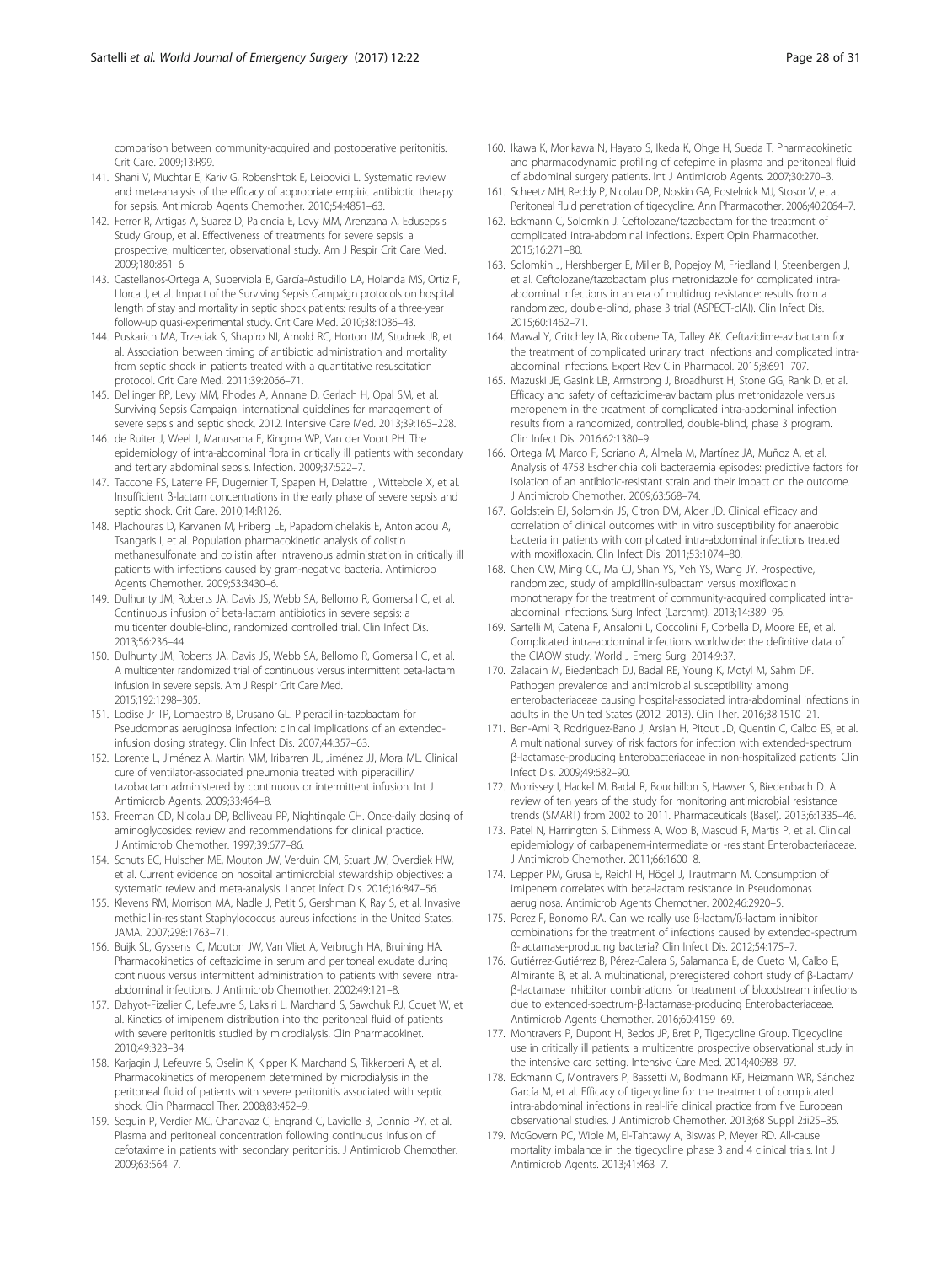- <span id="page-28-0"></span>180. Falagas ME, Rafailidis PI. Re-emergence of colistin in today's world of multidrug-resistant organisms: personal perspectives. Expert Opin Investig Drugs. 2008;17:973–81.
- 181. Falagas ME, Kasiakou SK, Kofteridis DP, Roditakis G, Samonis G. Effectiveness and nephrotoxicity of intravenous colistin for treatment of patients with infections due to polymyxin-only-susceptible (POS) gram-negative bacteria. Eur J Clin Microbiol Infect Dis. 2006;25:596–9.
- 182. Ruiz J, Núñez ML, Pérez J, Simarro E, Martínez-Campos L, Gómez J. Evolution of resistance among clinical isolates of Acinetobacter over a 6-year period. Eur J Clin Microbiol Infect Dis. 1999;18:292–5.
- 183. Pontikis K, Karaiskos I, Bastani S, Dimopoulos G, Kalogirou M, Katsiari M, et al. Outcomes of critically ill intensive care unit patients treated with fosfomycin for infections due to pandrug-resistant and extensively drug-resistant carbapenemase-producing Gram-negative bacteria. Int J Antimicrob Agents. 2014;43:52–9.
- 184. Montravers P, Lepape A, Dubreuil L, Gauzit R, Pean Y, Benchimol D, et al. Clinical and microbiological profiles of community-acquired and nosocomial intra-abdominal infections: results of the French prospective, observational EBIIA study. J Antimicrob Chemother. 2009;63:785–94.
- 185. Sitges-Serra A, Lopez MJ, Girvent M, Almirall S, Sancho JJ. Postoperative enterococcal infection after treatment of complicated intra-abdominal sepsis. Br J Surg. 2002;89:361–7.
- 186. Burnett RJ, Haverstock DC, Dellinger EP, Reinhart HH, Bohnen JM, Rotstein OD, et al. Definition of the role of enterococcus in intraabdominal infection: analysis of a prospective randomized trial. Surgery. 1995;118:716–21.
- 187. Dupont H, Friggeri A, Touzeau J, Airapetian N, Tinturier F, Lobjoie E, et al. Enterococci increase the morbidity and mortality associated with severe intra-abdominal infections in elderly patients hospitalized in the intensive care unit. J Antimicrob Chemother. 2011;66:2379–85.
- 188. Kaffarnik MF, Urban M, Hopt UT, Utzolino S. Impact of enterococcus on immunocompetent and immunosuppressed patients with perforation of the small or large bowel. Technol Health Care. 2012;20:37–48.
- 189. Noskin GA. Vancomycin-resistant Enterococci: clinical, microbiologic, and epidemiologic features. J Lab Clin Med. 1997;130:14–20.
- 190. Birmingham MC, Rayner CR, Meagher AK, Flavin SM, Batts DH, Schentag JJ. Linezolid for the treatment of multidrug-resistant, gram-positive infections: experience from a compassionate-use program. Clin Infect Dis. 2003;36:159–68.
- 191. Knoke M. Gastrointestinal microecology of humans and Candida. Mycoses. 1999;42 Suppl 1:30–4.
- 192. Montravers P, Dupont H, Gauzit R, Veber B, Auboyer C, Blin P, et al. Candida as a risk factor for mortality in peritonitis. Crit Care Med. 2006;34:646–52.
- 193. Montravers P, Mira JP, Gangneux JP, Leroy O, Lortholary O, AmarCand study group. A multicentre study of antifungal strategies and outcome of Candida spp. peritonitis in intensive-care units. Clin Microbiol Infect. 2011;17:1061–7.
- 194. Dupont H, Paugam-Burtz C, Muller-Serieys C, Fierobe L, Chosidow D, Marmuse JP, et al. Predictive factors of mortality due to polymicrobial peritonitis with Candida isolation in peritoneal fluid in critically ill patients. Arch Surg. 2002;137:1341–6.
- 195. Bassetti M, Righi E, Ansaldi F, Merelli M, Scarparo C, Antonelli M, et al. A multicenter multinational study of abdominal candidiasis: epidemiology, outcomes and predictors of mortality. Intensive Care Med. 2015;41:1601–10.
- 196. Pappas PG, Rotstein CM, Betts RF, Nucci M, Talwar D, De Waele JJ, et al. Micafungin versus caspofungin for treatment of candidemia and other forms of invasive candidiasis. Clin Infect Dis. 2007;45:883–93.
- 197. Kuse ER, Chetchotisakd P, da Cunha CA, Ruhnke M, Barrios C, Raghunadharao D, et al. Micafungin versus liposomal amphotericin B for candidaemia and invasive candidosis: a phase III randomised double-blind trial. Lancet. 2007;369:1519–27.
- 198. Lortholary O, Renaudat C, Sitbon K, Madec Y, Denoeud-Ndam L, Wolff M, et al. Worrisome trends in incidence and mortality of candidemia in intensive care units (Paris area, 2002–2010). Intensive Care Med. 2014;40:1303–12.
- 199. Kollef M, Micek S, Hampton N, Doherty JA, Kumar A. Septic shock attributed to Candida infection: importance of empiric therapy and source control. Clin Infect Dis. 2012;54:1739–46.
- 200. Garey KW, Rege M, Pai MP, Mingo DE, Suda KJ, Turpin RS, et al. Time to initiation of fluconazole therapy impacts mortality in patients with candidemia: a multi-institutional study. Clin Infect Dis. 2006;43:25–31.
- 201. EUCAST Clinical breakpoints (Bacterial v 6.0 and Fungal v 8.0): [http://www.](http://www.eucast.org/clinical_breakpoints) [eucast.org/clinical\\_breakpoints](http://www.eucast.org/clinical_breakpoints). Accessed 05 Feb 2017.
- 202. Pappas PG, Kauffman CA, Andes DR, Clancy CJ, Marr KA, Ostrosky-Zeichner L, et al. Executive summary: clinical practice guideline for the management of Candidiasis: 2016 update by the Infectious Diseases Society of America. Clin Infect Dis. 2016;62:409–17.
- 203. Blot S, De Waele JJ. Critical issues in the clinical management of complicated intra-abdominal infections. Drugs. 2005;65:1611–20.
- 204. Bailly S, Leroy O, Montravers P, Constantin JM, Dupont H, Guillemot D, et al. Antifungal de-escalation was not associated with adverse outcome in critically ill patients treated for invasive candidiasis: post hoc analyses of the AmarCAND2 study data. Intensive Care Med. 2015;41:1931–40.
- 205. Clyne B, Olshaker JS. The C-reactive protein. J Emerg Med. 1999;17:1019–25.
- 206. Sridharan P, Chamberlain RS. The efficacy of procalcitonin as a biomarker in the management of sepsis: slaying dragons or tilting at windmills? Surg Infect (Larchmt). 2013;14:489–511.
- 207. Prkno A, Wacker C, Brunkhorst FM, Schlattmann P. Procalcitonin-guided therapy in intensive care unit patients with severe sepsis and septic shock—a systematic review and meta-analysis. Crit Care. 2013;17:R291.
- 208. Carr JA. Procalcitonin-guided antibiotic therapy for septic patients in the surgical intensive care unit. J Intensive Care. 2015;3:36.
- 209. Jung B, Molinari N, Nasri M, Hajjej Z, Chanques G, Jean-Pierre H, et al. Procalcitonin biomarker kinetics fails to predict treatment response in perioperative abdominal infection with septic shock. Crit Care. 2013;17:R255.
- 210. Gross PA, Pujat D. Implementing practice guidelines for appropriate antimicrobial usage: a systematic review. Med Care. 2001;39:II55–69.
- 211. Davey P, Brown E, Charani E, Fenelon L, Gould IM, Holmes A, et al. Interventions to improve antibiotic prescribing practices for hospital inpatients. Cochrane Database Syst Rev. 2013;4:CD003543.
- 212. Dortch MJ, Fleming SB, Kauffmann RM, Dossett LA, Talbot TR, May AK. Infection reduction strategies including antibiotic stewardship protocols in surgical and trauma intensive care units are associated with reduced resistant gram-negative healthcare-associated infections. Surg Infect (Larchmt). 2011;12:15–25.
- 213. Dubrovskaya Y, Papadopoulos J, Scipione MR, Altshuler J, Phillips M, Mehta SA. Antibiotic stewardship for intra-abdominal infections: early impact on antimicrobial use and patient outcomes. Infect Control Hosp Epidemiol. 2012;33:427–9.
- 214. Popovski Z, Mercuri M, Main C, Sne N, Walsh K, Sung M, et al. Multifaceted intervention to optimize antibiotic use for intra-abdominal infections. J Antimicrob Chemother. 2015;70:1226–9.
- 215. Montravers P, Dupont H, Gauzit R, Veber B, Bedos JP, Lepape A, et al. Strategies of initiation and streamlining of antibiotic therapy in 41 French intensive care units. Crit Care. 2011;15:R17.
- 216. Leone M, Bourgoin A, Cambon S, Dubuc M, Albanèse J, Martin C. Empirical antimicrobial therapy of septic shock patients: adequacy and impact on the outcome. Crit Care Med. 2003;31:462–7.
- 217. Raymond DP, Pelletier SJ, Crabtree TD, Gleason TG, Hamm LL, Pruett TL, et al. Impact of a rotating empiric antibiotic schedule on infectious mortality in an intensive care unit. Crit Care Med. 2001;29:1101–8.
- 218. Barie PS, Hydo LJ, Shou J, Larone DH, Eachempati SR. Influence of antibiotic therapy on mortality of critical surgical illness caused or complicated by infection. Surg Infect (Larchmt). 2005;6:41–54.
- 219. Kullar R, Goff DA, Schulz LT, Fox BC, Rose WE. The "epic" challenge of optimizing antimicrobial stewardship: the role of electronic medical records and technology. Clin Infect Dis. 2013;57:1005–13.
- 220. Leibovici L, Gitelman V, Yehezkelli Y, Poznanski O, Milo G, Paul M, et al. Improving empirical antibiotic treatment: prospective, nonintervention testing of a decision support system. J Intern Med. 1997;242:395–400.
- 221. Paul M, Andreassen S, Tacconelli E, Nielsen AD, Almanasreh N, Frank U, et al. Improving empirical antibiotic treatment using TREAT, a computerized decision support system: cluster randomized trial. J Antimicrob Chemother. 2006;58:1238–45.
- 222. Pestotnik SL, Classen DC, Evans RS, Burke JP. Implementing antibiotic practice guidelines through computer-assisted decision support: clinical and financial outcomes. Ann Intern Med. 1996;124:884–90.
- 223. Halm EA, Atlas SJ, Borowsky LH, Benzer TI, Singer DE. Change in physician knowledge and attitudes after implementation of a pneumonia practice guideline. J Gen Intern Med. 1999;14:688–94.
- 224. Marrie TJ, Lau CY, Wheeler SL, Wong CJ, Vandervoort MK, Feagan BG. A controlled trial of a critical pathway for treatment of community-acquired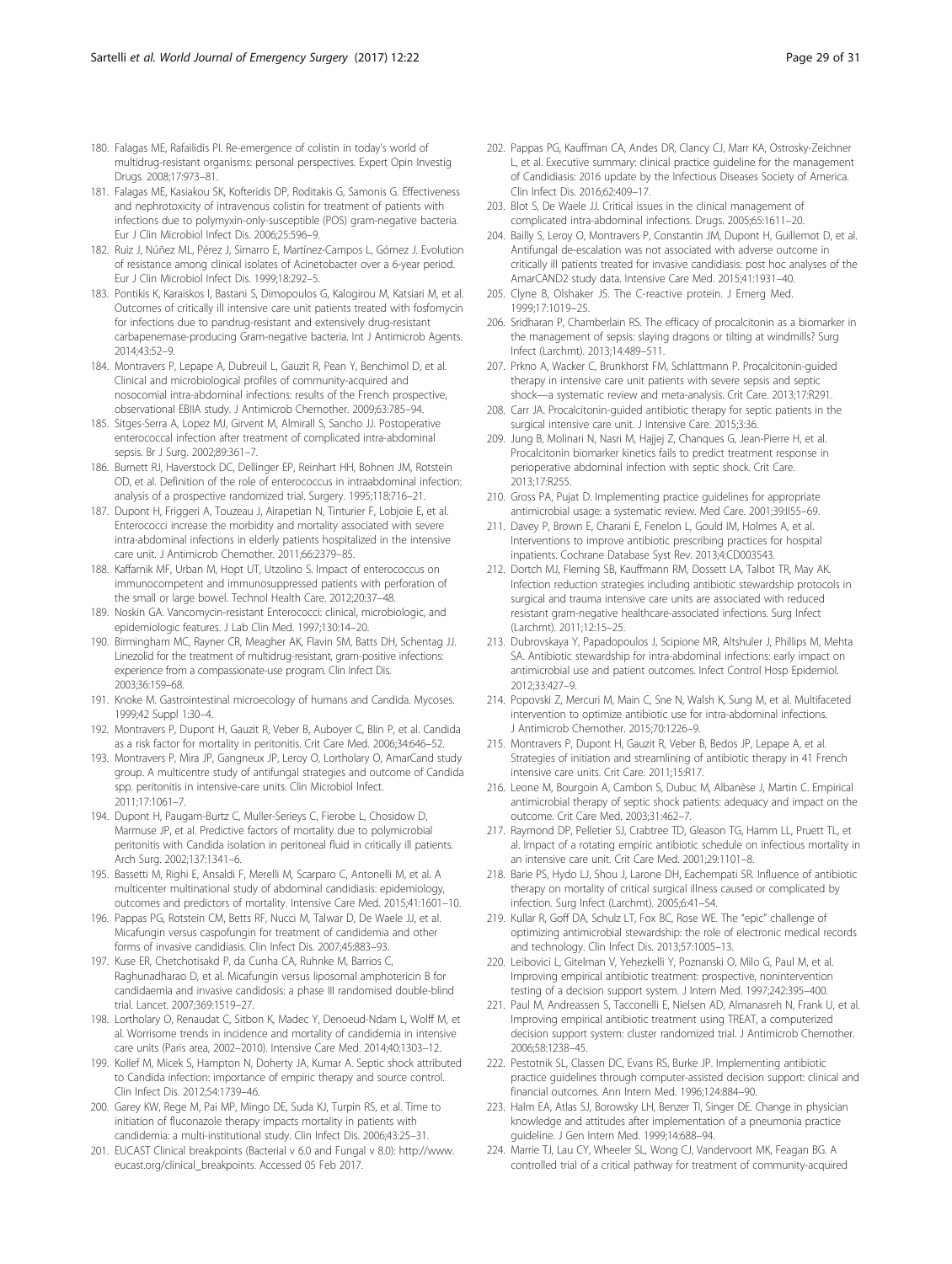<span id="page-29-0"></span>pneumonia. CAPITAL Study Investigators. Community-Acquired Pneumonia Intervention Trial Assessing Levofloxacin. JAMA. 2000;283:749–55.

- 225. Weingarten SR, Riedinger MS, Hobson P, Noah MS, Johnson B, Giugliano G, et al. Evaluation of a pneumonia practice guideline in an interventional trial. Am J Respir Crit Care Med. 1996;153:1110–5.
- 226. De Waele J, Lipman J, Sakr Y, Marshall JC, Vanhems P, Barrera Groba C, et al. Abdominal infections in the intensive care unit: characteristics, treatment and determinants of outcome. BMC Infect Dis. 2014;14:420.
- 227. Barie PS, Hydo LJ, Shou J, Larone DH, Eachempati SR. Duration of hypotension before initiation of effective antimicrobial therapy is the critical determinant of survival in human septic shock. Crit Care Med. 2006;34:1589–96.
- 228. Ferrer R, Martin-Loeches I, Phillips G, Osborn TM, Townsend S, Dellinger RP, et al. Empiric antibiotic treatment reduces mortality in severe sepsis and septic shock from the first hour: results from a guideline-based performance improvement program. Crit Care Med. 2014;42:1749–55.
- 229. Garnacho-Montero J, Escoresca-Ortega A, Fernández-Delgado E. Antibiotic deescalation in the ICU: how is it best done? Curr Opin Infect Dis. 2015;28:193–8.
- 230. Garnacho-Montero J, Gutiérrez-Pizarraya A, Escoresca-Ortega A, Corcia-Palomo Y, Fernández-Delgado E, Herrera-Melero I, et al. De-escalation of empirical therapy is associated with lower mortality in patients with severe sepsis and septic shock. Intensive Care Med. 2014;40:32–40.
- 231. Leone M, Bechis C, Baumstarck K, Lefrant JY, Albanèse J, Jaber S, et al. De-escalation versus continuation of empirical antimicrobial treatment in severe sepsis: a multicenter non-blinded randomized noninferiority trial. Intensive Care Med. 2014;40:1399–408.
- 232. Kaki R, Elligsen M, Walker S, Simor A, Palmay L, Daneman N. Impact of antimicrobial stewardship in critical care: a systematic review. J Antimicrob Chemother. 2011;66:1223–30.
- 233. Martín-Loeches I, Diaz E, Vallés J. Risks for multidrug-resistant pathogens in the ICU. Curr Opin Crit Care. 2014;20:516–24.
- 234. Bassetti M, De Waele JJ, Eggimann P, Garnacho-Montero J, Kahlmeter G, Menichetti F, et al. Preventive and therapeutic strategies in critically ill patients with highly resistant bacteria. Intensive Care Med. 2015;41:776–95.
- 235. Vincent JL, Bassetti M, François B, Karam G, Chastre J, Torres A, et al. Advances in antibiotic therapy in the critically ill. Crit Care. 2016;20:133.
- 236. Vincent JL, De Backer D. Circulatory shock. N Engl J Med. 2013;369:1726–34. 237. Martin C, Papazian L, Perrin G, Saux P, Gouin F. Norepinephrine or dopamine
- for the treatment of hyperdynamic septic shock? Chest. 1993;103:1826–31. 238. De Backer D, Aldecoa C, Njimi H, Vincent JL. Dopamine versus
- norepinephrine in the treatment of septic shock: a meta-analysis. Crit Care Med. 2012;40:725–30.
- 239. Sartelli M, Catena F, Di Saverio S, Ansaloni L, Malangoni M, Moore EE, et al. Current concept of abdominal sepsis: WSES position paper. World J Emerg Surg. 2014;9:22.
- 240. Bailey J, Shapiro MJ. Abdominal compartment syndrome. Crit Care. 2000;4:23–9.
- 241. Kellum JA, Kong L, Fink MP, Weissfeld LA, Yealy DM, Pinsky MR, et al. Understanding the inflammatory cytokine response in pneumonia and sepsis: results of the Genetic and Inflammatory Markers of Sepsis (GenIMS) Study. Arch Intern Med. 2007;167:1655–63.
- 242. Gogos CA, Drosou E, Bassaris HP, Skoutelis A. Pro- versus anti-inflammatory cytokine profile in patients with severe sepsis: a marker for prognosis and future therapeutic options. J Infect Dis. 2000;181:176–80.
- 243. Peng Z, Pai P, Han-Min W, Jun Z, Hong-Bao L, Rong L, et al. Evaluation of the effects of pulse high-volume hemofiltration in patients with severe sepsis: a preliminary study. Int J Artif Organs. 2010;33:505–11.
- 244. Zhou F, Peng Z, Murugan R, Kellum JA. Blood purification and mortality in sepsis: a meta-analysis of randomized trials. Crit Care Med. 2013;41:2209–20.
- 245. Cruz DN, Perazella MA, Bellomo R, de Cal M, Polanco N, Corradi V, et al. Effectiveness of polymyxin B-immobilized fiber column in sepsis: a systematic review. Crit Care. 2007;11:R47.
- 246. Cruz DN, Antonelli M, Fumagalli R, Foltran F, Brienza N, Donati A, et al. Early use of polymyxin B hemoperfusion in abdominal septic shock: the EUPHAS randomized controlled trial. JAMA. 2009;301:2445–52.
- 247. Payen DM, Guilhot J, Launey Y, Lukaszewicz AC, Kaaki M, Veber B, et al. Early use of polymyxin B hemoperfusion in patients with septic shock due to peritonitis: a multicenter randomized control trial. Intensive Care Med. 2015;41:975–84.
- 248. Klein DJ, Foster D, Schorr CA, Kazempour K, Walker PM, Dellinger RP. The EUPHRATES trial (Evaluating the Use of Polymyxin B Hemoperfusion in a Randomized controlled trial of Adults Treated for Endotoxemia and

Septic shock): study protocol for a randomized controlled trial. Trials. 2014;15:218.

- 249. Rodríguez A, Rello J, Neira J, Maskin B, Ceraso D, Vasta L, et al. Effects of high-dose of intravenous immunoglobulin and antibiotics on survival for severe sepsis undergoing surgery. Shock. 2005;23:298–304.
- 250. Alejandria MM, Lansang MA, Dans LF, 3rd Mantaring JB. Intravenous immunoglobulin for treating sepsis, severe sepsis and septic shock. Cochrane Database Syst Rev. 2013;9:CD001090.
- 251. Busani S, Damiani E, Cavazzuti I, Donati A, Girardis M. Intravenous immunoglobulin in septic shock: review of the mechanisms of action and meta-analysis of the clinical effectiveness. Minerva Anestesiol. 2016; 82:559–72.
- 252. Kreymann KG, de Heer G, Nierhaus A, Kluge S. Use of polyclonal immunoglobulins as adjunctive therapy for sepsis or septic shock. Crit Care Med. 2007;35:2677–85.
- 253. Xiao Z, Wilson C, Robertson HL, Roberts DJ, Ball CG, Jenne CN, et al. Inflammatory mediators in intra-abdominal sepsis or injury—a scoping review. Crit Care. 2015;19:373.
- 254. Schentag JJ, O'Keeffe D, Marmion M, Wels PB. C-reactive protein as an indicator of infection relapse in patients with abdominal sepsis. Arch Surg. 1984;119:300–4.
- 255. Almeida AB, Faria G, Moreira H, Pinto-de-Sousa J, Correia-da-Silva P, Maia JC. Elevated serum C-reactive protein as a predictive factor for anastomotic leakage in colorectal surgery. Int J Surg. 2012;10:87–91.
- 256. Witczak A, Juralowicz P, Modzelewski B, Gawlik M. C-reactive protein as a marker of postoperative septic complications. Pol Przegl Chir. 2012;84:93–8.
- 257. Scepanovic MS, Kovacevic B, Cijan V, Antic A, Petrovic Z, Asceric R, et al. Creactive protein as an early predictor for anastomotic leakage in elective abdominal surgery. Tech coloproctol. 2013;17:541–7.
- 258. Kaufmann P, Tilz GP, Smolle KH, Demel U, Krejs GJ. Increased plasma concentrations of circulating intercellular adhesion molecule-1 (cICAM-1) in patients with necrotizing pancreatitis. Immunobiology. 1996;195:209–19.
- 259. Celik IH, Yilmaz Y, Erdeve O, Demirel G, Oguz SS, Uras N, et al. The acutephase response in differentiating sepsis from inflammation in neonates who require abdominal surgery. Acta Chir Belg. 2012;112:292–6.
- 260. Tschaikowsky K, Hedwig-Geissing M, Braun GG, Radespiel-Troeger M. Predictive value of procalcitonin, interleukin-6, and C-reactive protein for survival in postoperative patients with severe sepsis. J Crit Care. 2011;26:54–64.
- 261. Mokart D, Merlin M, Sannini A, Brun JP, Delpero JR, Houvenaeghel G, et al. Procalcitonin, interleukin 6 and systemic inflammatory response syndrome (SIRS): early markers of postoperative sepsis after major surgery. Br J Anaesth. 2005;94:767–73.
- 262. Reith HB, Mittelkotter U, Wagner R, Thiede A. Procalcitonin (PCT) in patients with abdominal sepsis. Intensive Care Med. 2000;26 Suppl 2:S165–9.
- 263. Novotny AR, Emmanuel K, Hueser N, Knebel C, Kriner M, Ulm K, et al. Procalcitonin ratio indicates successful surgical treatment of abdominal sepsis. Surgery. 2009;145:20–6.
- 264. Bezmarevic M, Mirkovic D, Soldatovic I, Stamenkovic D, Mitrovic N, Perisic N, et al. Correlation between procalcitonin and intra-abdominal pressure and their role in prediction of the severity of acute pancreatitis. Pancreatology. 2012;12:337–43.
- 265. Barbić J, Ivić D, Alkhamis T, Drenjancević D, Ivić J, Harsanji-Drenjancević I, et al. Kinetics of changes in serum concentrations of procalcitonin, interleukin-6, and C- reactive protein after elective abdominal surgery. Can it be used to detect postoperative complications? Coll Antropol. 2013;37:195–201.
- 266. Ravishankaran P, Shah AM, Bhat R. Correlation of interleukin-6, serum lactate, and C-reactive protein to inflammation, complication, and outcome during the surgical course of patients with acute abdomen. J Interferon Cytokine Res. 2011;31:685–90.
- 267. Yamamoto T, Umegae S, Matsumoto K, Saniabadi AR. Peritoneal cytokines as early markers of peritonitis following surgery for colorectal carcinoma: a prospective study. Cytokine. 2011;53:239–42.
- 268. Steppan J, Hofer S, Funke B, Brenner T, Henrich M, Martin E, et al. Sepsis and major abdominal surgery lead to flaking of the endothelial glycocalix. J Surg Res. 2011;165:136–41.
- 269. Yamamoto T, Umegae S, Kitagawa T, Matsumoto K. Intraperitoneal cytokine productions and their relationship to peritoneal sepsis and systemic inflammatory markers in patients with inflammatory bowel disease. Dis Colon Rectum. 2005;48:1005–15.